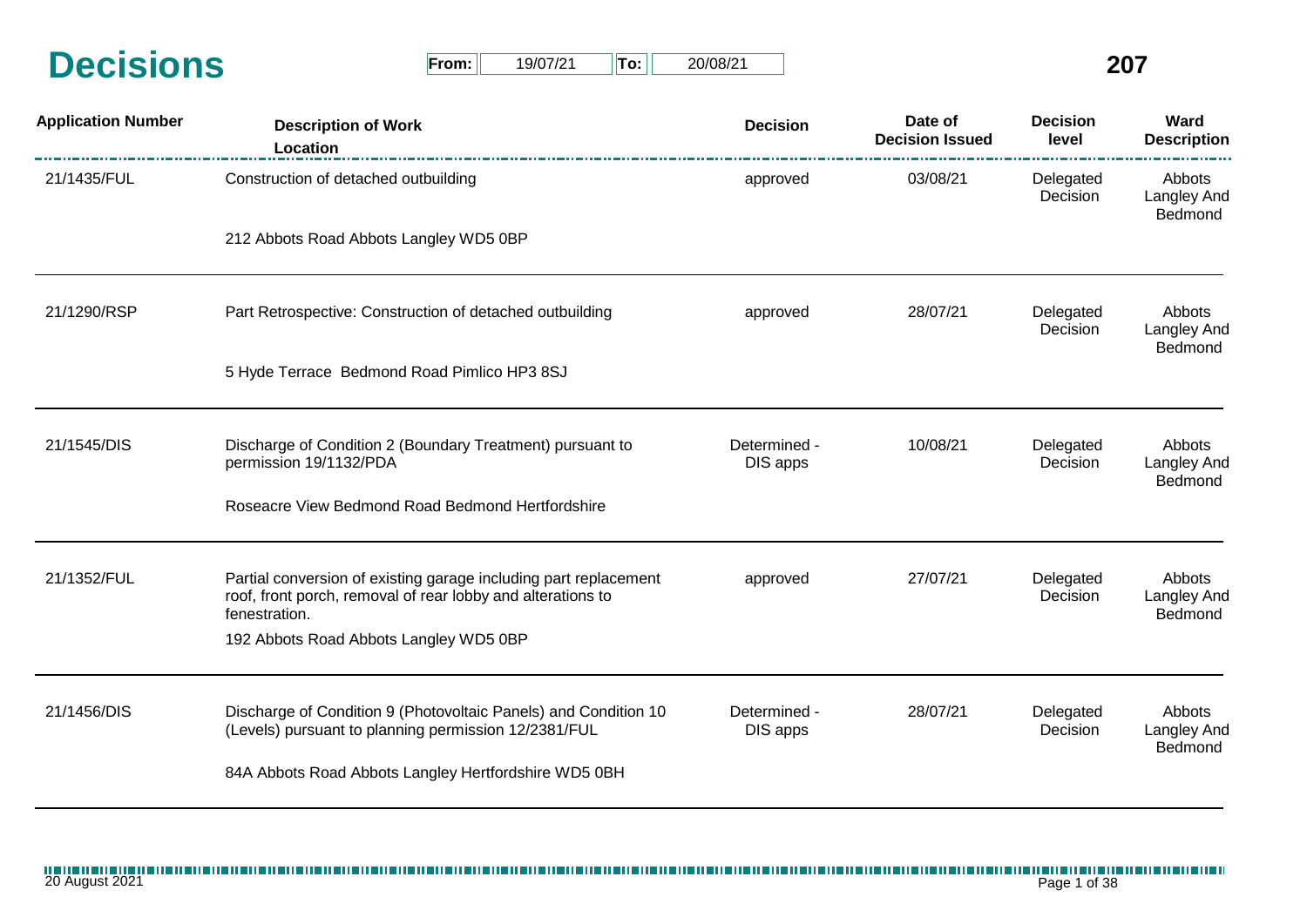| <b>Application Number</b> | <b>Description of Work</b><br>Location                                                                                                                                                           | <b>Decision</b>                              | Date of<br><b>Decision Issued</b> | <b>Decision</b><br>level     | Ward<br><b>Description</b>                     |
|---------------------------|--------------------------------------------------------------------------------------------------------------------------------------------------------------------------------------------------|----------------------------------------------|-----------------------------------|------------------------------|------------------------------------------------|
| 21/1941/FUL               | Erection of a single storey three-bedroom detached dwelling<br>house                                                                                                                             | Application<br>cancelled due<br>to error etc | 19/08/21                          | Application<br>returned      | Abbots<br><b>Langley And</b><br>Bedmond        |
|                           | Greenways Seabrook Road Kings Langley Hertfordshire                                                                                                                                              |                                              |                                   |                              |                                                |
| 21/1644/CLPD              | Certificate of Lawfulness Proposed Development: Loft Conversion<br>including rear dormer window and front rooflights.                                                                            | approved                                     | 19/08/21                          | Delegated<br>Decision        | <b>Abbots</b><br><b>Langley And</b><br>Bedmond |
|                           | 2C Trowley Rise Abbots Langley WD5 0LW                                                                                                                                                           |                                              |                                   |                              |                                                |
| 21/1411/FUL               | Part single-storey, part two-storey side and single storey rear<br>extension and roof alterations                                                                                                | approved                                     | 09/08/21                          | Delegated<br>Decision        | Abbots<br>Langley And<br>Bedmond               |
|                           | 11 Langley Road Abbots Langley WD5 0EH                                                                                                                                                           |                                              |                                   |                              |                                                |
| 21/1432/FUL               | Demolition of existing conservatory and construction of single<br>storey rear extension                                                                                                          | approved                                     | 09/08/21                          | Delegated<br><b>Decision</b> | Carpenders<br>Park                             |
|                           | 23 Little Oxhey Lane South Oxhey WD19 6FH                                                                                                                                                        |                                              |                                   |                              |                                                |
| 21/1687/PDE               | Prior Approval: Single storey rear extension (depth 6.00 metres,<br>maximum height 3.07 metres, maximum eaves height 2.65 metres)<br>12 Greenfield Avenue Carpenders Park Hertfordshire WD19 5DN | withdrawn                                    | 12/08/21                          | Withdrawn                    | Carpenders<br>Park                             |
|                           |                                                                                                                                                                                                  |                                              |                                   |                              |                                                |
| 21/1353/FUL               | Single storey side and rear extensions, front porch and partial<br>garage conversion<br>27 Hangar Ruding Carpenders Park WD19 5BH                                                                | approved                                     | 30/07/21                          | Delegated<br>Decision        | Carpenders<br>Park                             |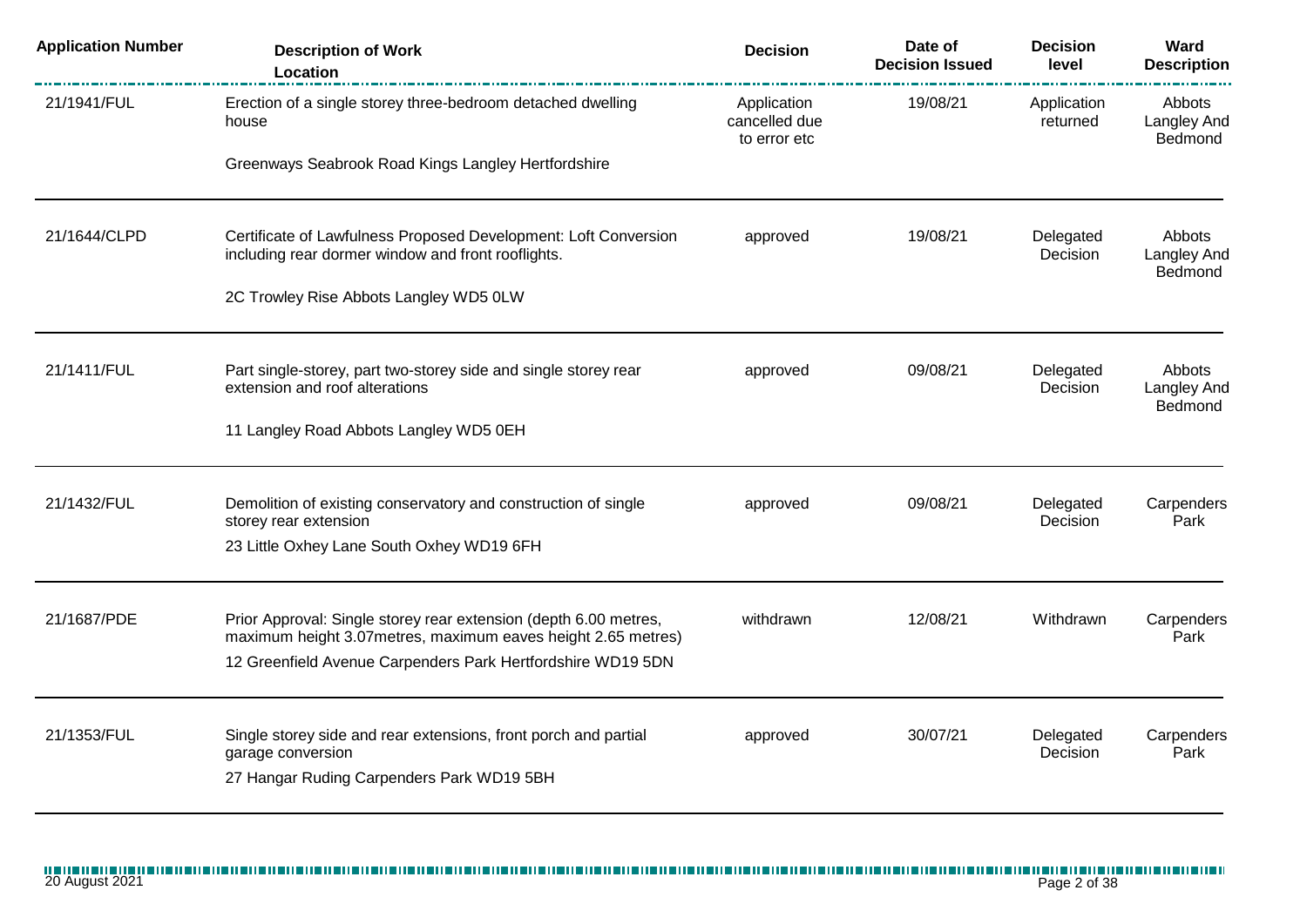| <b>Application Number</b> | <b>Description of Work</b><br>Location                                                                                                                                                                                                                                 | <b>Decision</b> | Date of<br><b>Decision Issued</b> | <b>Decision</b><br>level | Ward<br><b>Description</b> |
|---------------------------|------------------------------------------------------------------------------------------------------------------------------------------------------------------------------------------------------------------------------------------------------------------------|-----------------|-----------------------------------|--------------------------|----------------------------|
| 21/1356/FUL               | Single storey front extension including alterations to roof form of<br>existing garage and extension to hardstanding to frontage                                                                                                                                       | approved        | 05/08/21                          | Delegated<br>Decision    | Carpenders<br>Park         |
|                           | 75 Hangar Ruding Carpenders Park Hertfordshire WD19 5BH                                                                                                                                                                                                                |                 |                                   |                          |                            |
| 21/1692/PDE               | Prior Approval: Single storey rear extension (depth 6 metres,<br>maximum height 3.6 metres, maximum eaves height 3 metres)                                                                                                                                             | refused         | 17/08/21                          | Delegated<br>Decision    | Carpenders<br>Park         |
|                           | 7 Alva Way Carpenders Park Hertfordshire WD19 5EE                                                                                                                                                                                                                      |                 |                                   |                          |                            |
| 21/1704/PDE               | Prior Approval: Single storey rear extension (depth 5 metres,<br>maximum height 4 metres, maximum eaves height 3 metres)<br>102 Romilly Drive Carpenders Park Hertfordshire WD19 5EW                                                                                   | no objection    | 17/08/21                          | Delegated<br>Decision    | Carpenders<br>Park         |
| 21/1245/FUL               | Single storey side extension, under existing first floor side<br>projection and connection to and conversion of garage to<br>habitable accommodation                                                                                                                   | approved        | 23/07/21                          | Delegated<br>Decision    | Carpenders<br>Park         |
|                           | 32 Upper Tail Carpenders Park WD19 5DF                                                                                                                                                                                                                                 |                 |                                   |                          |                            |
| 21/1631/CLPD              | Certificate of Lawfulness Proposed Development: Loft conversion<br>with rear dormer and rooflights to front elevation                                                                                                                                                  | approved        |                                   | Delegated<br>Decision    | Carpenders<br>Park         |
|                           | 50 Bramshaw Gardens South Oxhey WD19 6XP                                                                                                                                                                                                                               |                 |                                   |                          |                            |
| 21/1527/CLPD              | Certificate of Lawfulness Proposed Development: Loft conversion<br>including hip-to-gable extension, rear dormer and front rooflights,<br>single-storey rear extension and removal of existing chimney.<br>172 St Georges Drive Carpenders Park Hertfordshire WD19 5HD | approved        | 03/08/21                          | Delegated<br>Decision    | Carpenders<br>Park         |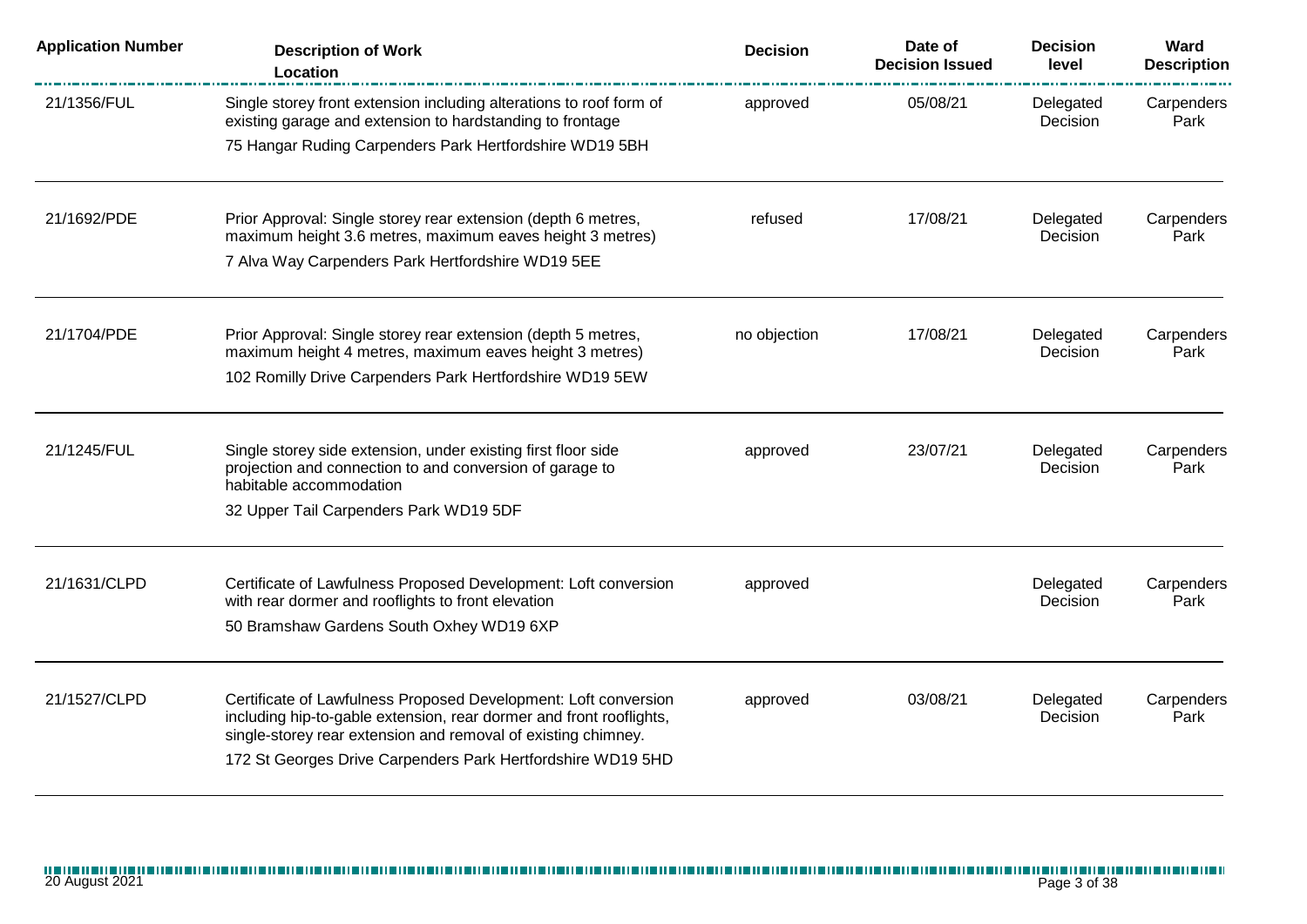| <b>Application Number</b> | <b>Description of Work</b><br>Location                                                                                                                              | <b>Decision</b> | Date of<br><b>Decision Issued</b> | <b>Decision</b><br>level | Ward<br><b>Description</b>          |
|---------------------------|---------------------------------------------------------------------------------------------------------------------------------------------------------------------|-----------------|-----------------------------------|--------------------------|-------------------------------------|
| 21/1157/FUL               | Removal of existing grass verge and construction of new<br>vehicular crossover and dropped kerb and driveway alterations<br>139 Prestwick Road South Oxhey WD19 6EQ | withdrawn       | 09/08/21                          | Withdrawn                | Carpenders<br>Park                  |
| 21/1182/FUL               | Demolition of existing garage and construction of single storey                                                                                                     | approved        | 20/07/21                          | Delegated                | Chorleywood                         |
|                           | rear/side extension<br>Marchant Towers Solesbridge Lane Chorleywood WD3 5SW                                                                                         |                 |                                   | Decision                 | North And<br>Sarratt                |
|                           |                                                                                                                                                                     |                 |                                   |                          |                                     |
| 21/1300/FUL               | Erection of three outbuildings to the rear garden, new front gate<br>and boundary treatment                                                                         | approved        |                                   | Committee<br>Decision    | Chorleywood<br>North And<br>Sarratt |
|                           | The Walnut Orchard Chenies Road Chorleywood WD3 5LY                                                                                                                 |                 |                                   |                          |                                     |
| 21/1417/PDF               | Prior Notification: Change of use of agricultural buildings to a<br>flexible commercial use Class C1 hotel / holiday accommodation                                  | approved        | 26/07/21                          | Delegated<br>Decision    | Chorleywood<br>North And<br>Sarratt |
|                           | The Mulberry Bush Farm Dawes Lane Sarratt Hertfordshire WD3<br>6BQ                                                                                                  |                 |                                   |                          |                                     |
| 21/1493/FUL               | Demolition of existing greenhouse and replacement with erection<br>of new garden room with integrated garden store and associated<br>landscaping works              | approved        | 30/07/21                          | Delegated<br>Decision    | Chorleywood<br>North And<br>Sarratt |
|                           | The Garden House Woodland Lane Chorleywood WD3 5LS                                                                                                                  |                 |                                   |                          |                                     |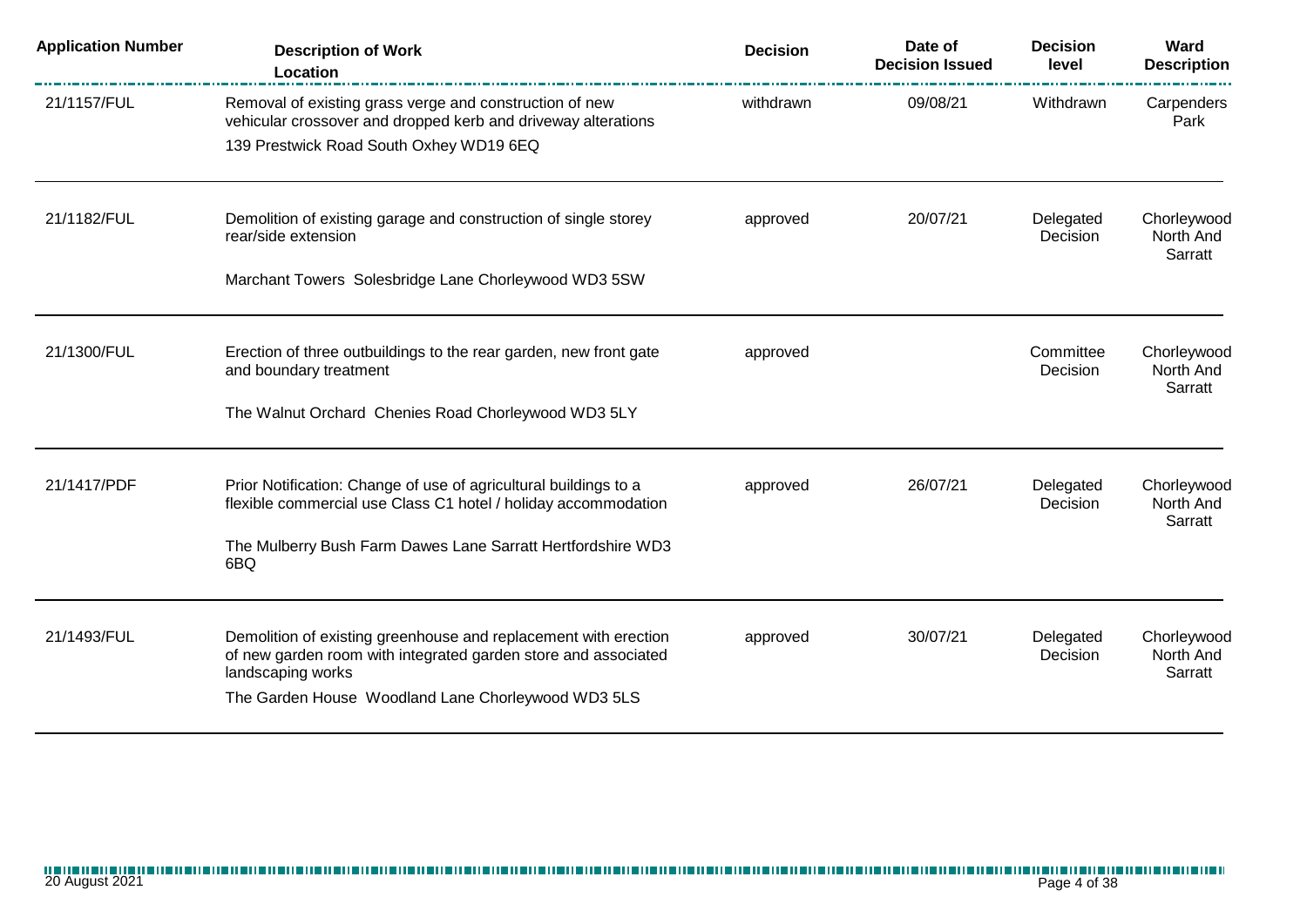| <b>Application Number</b> | <b>Description of Work</b><br>Location                                                                                                                                                                                                                                                                                                                                                                                                                                                                                                                                                                                                                                                                                                                        | <b>Decision</b> | Date of<br><b>Decision Issued</b> | <b>Decision</b><br>level | Ward<br><b>Description</b>          |
|---------------------------|---------------------------------------------------------------------------------------------------------------------------------------------------------------------------------------------------------------------------------------------------------------------------------------------------------------------------------------------------------------------------------------------------------------------------------------------------------------------------------------------------------------------------------------------------------------------------------------------------------------------------------------------------------------------------------------------------------------------------------------------------------------|-----------------|-----------------------------------|--------------------------|-------------------------------------|
| 21/1576/NMA               | Non-Material Amendment pursuant to planning permission<br>20/0730/FUL: alterations to garden level                                                                                                                                                                                                                                                                                                                                                                                                                                                                                                                                                                                                                                                            | approved        |                                   | Delegated<br>Decision    | Chorleywood<br>North And<br>Sarratt |
|                           | Polstreath Bridle Lane Loudwater Hertfordshire WD3 4JQ                                                                                                                                                                                                                                                                                                                                                                                                                                                                                                                                                                                                                                                                                                        |                 |                                   |                          |                                     |
| 21/0726/FUL               | Variation of Conditions 2 (Plans), 7 (Archaeology), 11<br>(Sustainable Drainage), 14 (Parking and Turning) and 16 (Hard<br>and Soft Landscaping) pursuant to planning permission<br>20/1022/FUL: (Variation of Condition 12 (Energy Statement) of<br>planning permission 18/1069/FUL (Partial demolition, part<br>redevelopment together with single-storey extension and a two-<br>storey extension to the rear of the Listed Building, parking<br>provision and associated landscaping) to vary Energy Statement<br>and include phasing if required), to amend roof levels,<br>fenestration details and hard and soft landscaping and to allow<br>details to be submitted in relation to each phase<br>York House School Sarratt Road Croxley Green WD3 4LW | approved        | 19/07/21                          | Delegated<br>Decision    | Chorleywood<br>North And<br>Sarratt |
|                           |                                                                                                                                                                                                                                                                                                                                                                                                                                                                                                                                                                                                                                                                                                                                                               |                 |                                   |                          |                                     |
| 21/1599/PDE               | Prior Approval: Single storey rear extension (depth 8 metres,<br>maximum height 3.95 metres, maximum eaves height 2.98<br>metres)<br>Chez Nous Park Avenue Chorleywood Hertfordshire WD3 5DU                                                                                                                                                                                                                                                                                                                                                                                                                                                                                                                                                                  | no objection    | 02/08/21                          | Delegated<br>Decision    | Chorleywood<br>North And<br>Sarratt |
|                           |                                                                                                                                                                                                                                                                                                                                                                                                                                                                                                                                                                                                                                                                                                                                                               |                 |                                   |                          |                                     |
| 21/0883/FUL               | Demolition of existing conservatory and construction of a two<br>storey side and rear extension including dormer windows and<br>conversion of garage into habitable accommodation including<br>pitched roof over existing garage, landscaping alterations and<br>additional hardstanding.<br>Little Petherick Troutstream Way Loudwater WD3 4LA                                                                                                                                                                                                                                                                                                                                                                                                               | approved        | 23/07/21                          | Delegated<br>Decision    | Chorleywood<br>North And<br>Sarratt |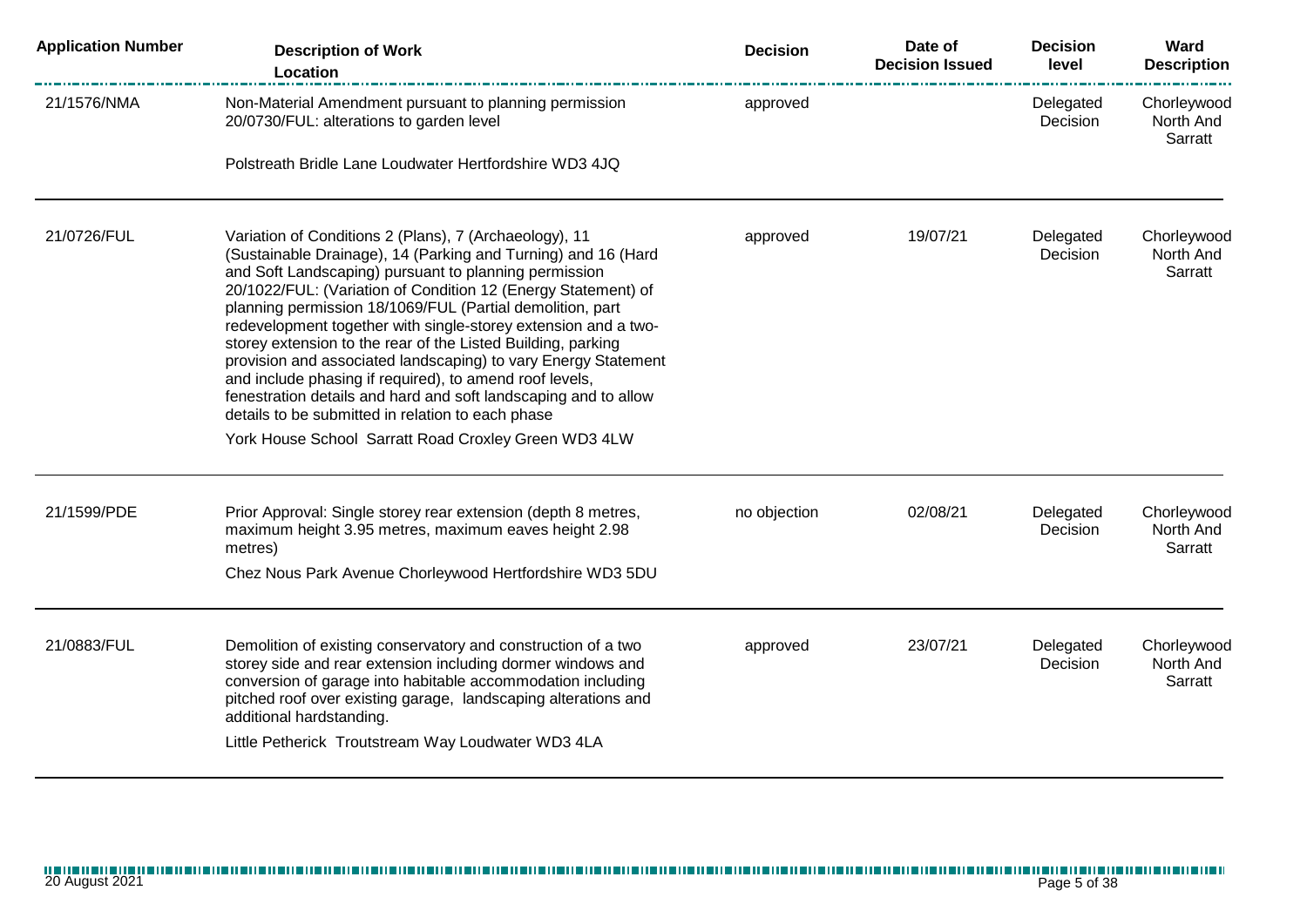| <b>Application Number</b> | <b>Description of Work</b><br>Location                                                                                                                                        | <b>Decision</b>          | Date of<br><b>Decision Issued</b> | <b>Decision</b><br>level | Ward<br><b>Description</b>          |
|---------------------------|-------------------------------------------------------------------------------------------------------------------------------------------------------------------------------|--------------------------|-----------------------------------|--------------------------|-------------------------------------|
| 21/1682/PDE               | Prior Approval: Single storey rear extension (depth 6.93 metres,<br>maximum height 3.23 metres, maximum eaves height 2.30<br>metres)                                          | withdrawn                | 06/08/21                          | Withdrawn                | Chorleywood<br>North And<br>Sarratt |
|                           | 74 Valley Road Rickmansworth Hertfordshire WD3 4BJ                                                                                                                            |                          |                                   |                          |                                     |
| 21/0829/FUL               | Part single storey part two storey rear extension, first floor side<br>extension and loft conversion including roof alterations, rear<br>dormers and increase in ridge height | approved                 | 17/08/21                          | Delegated<br>Decision    | Chorleywood<br>North And<br>Sarratt |
|                           | Wildwood Loudwater Heights Loudwater WD3 4AX                                                                                                                                  |                          |                                   |                          |                                     |
| 21/1382/FUL               | Construction of porch canopy, partial conversion of garage and<br>alterations to fenestration                                                                                 | approved                 |                                   | Delegated<br>Decision    | Chorleywood<br>North And<br>Sarratt |
|                           | Timberley Troutstream Way Loudwater WD3 4JN                                                                                                                                   |                          |                                   |                          |                                     |
| 21/1413/CLPD              | Certificate of Lawfulness for Proposed Development: Single<br>storey side extension, loft conversion and insertion of rooflights                                              | approved                 | 28/07/21                          | Delegated<br>Decision    | Chorleywood<br>North And<br>Sarratt |
|                           | Cedarwood South Park Avenue Chorleywood WD3 5DY                                                                                                                               |                          |                                   |                          |                                     |
| 21/1414/DIS               | Discharge of Condition 6 (Bats Survey) pursuant to planning<br>permission 20/2574/FUL                                                                                         | Determined -<br>DIS apps | 21/07/21                          | Delegated<br>Decision    | Chorleywood<br>North And<br>Sarratt |
|                           | Red House Dog Kennel Lane Chorleywood WD3 5EL                                                                                                                                 |                          |                                   |                          |                                     |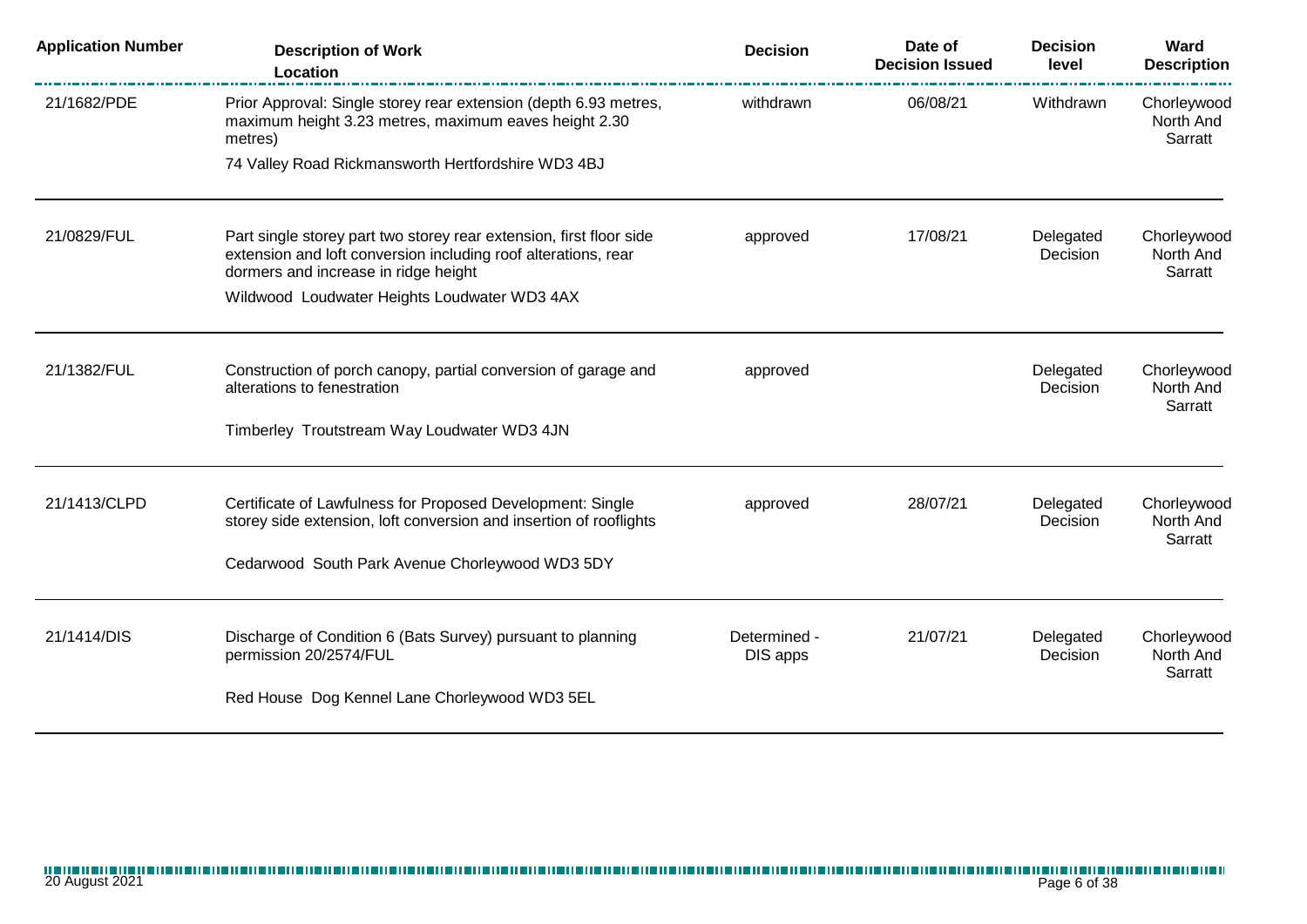| <b>Application Number</b> | <b>Description of Work</b><br><b>Location</b>                                                                                                                                                                   | <b>Decision</b>          | Date of<br><b>Decision Issued</b> | <b>Decision</b><br>level | Ward<br><b>Description</b>          |
|---------------------------|-----------------------------------------------------------------------------------------------------------------------------------------------------------------------------------------------------------------|--------------------------|-----------------------------------|--------------------------|-------------------------------------|
| 21/1483/DIS               | Discharge of Condition 3 (Air Source Heat Pump) pursuant to<br>planning permission 21/0376/FUL                                                                                                                  | Determined -<br>DIS apps | 27/07/21                          | Delegated<br>Decision    | Chorleywood<br>North And<br>Sarratt |
|                           | Waverley Lodge Drive Loudwater WD3 4PT                                                                                                                                                                          |                          |                                   |                          |                                     |
| 21/1230/FUL               | Demolition of existing garage and erection of a two storey side<br>extension                                                                                                                                    | refused                  | 13/08/21                          | Delegated<br>Decision    | Chorleywood<br>North And<br>Sarratt |
|                           | Maple House Chenies Road Chorleywood WD3 5LY                                                                                                                                                                    |                          |                                   |                          |                                     |
| 21/1562/CLPD              | Certificate of Lawfulness Proposed Development: Construction of<br>three single storey rear extensions, single storey side extension<br>and construction of dormer window with hip to gable roof<br>alterations | approved                 | 16/08/21                          | Delegated<br>Decision    | Chorleywood<br>North And<br>Sarratt |
|                           | Holly Hedges Farm Olleberrie Lane Belsize Hertfordshire WD3<br>4NU                                                                                                                                              |                          |                                   |                          |                                     |
| 21/1372/FUL               | Alterations to rear fenestration including replacement of existing<br>white uPVC with dark grey aluminium                                                                                                       | approved                 | 22/07/21                          | Delegated<br>Decision    | Chorleywood<br>North And<br>Sarratt |
|                           | 123 Valley Road Rickmansworth WD3 4BN                                                                                                                                                                           |                          |                                   |                          |                                     |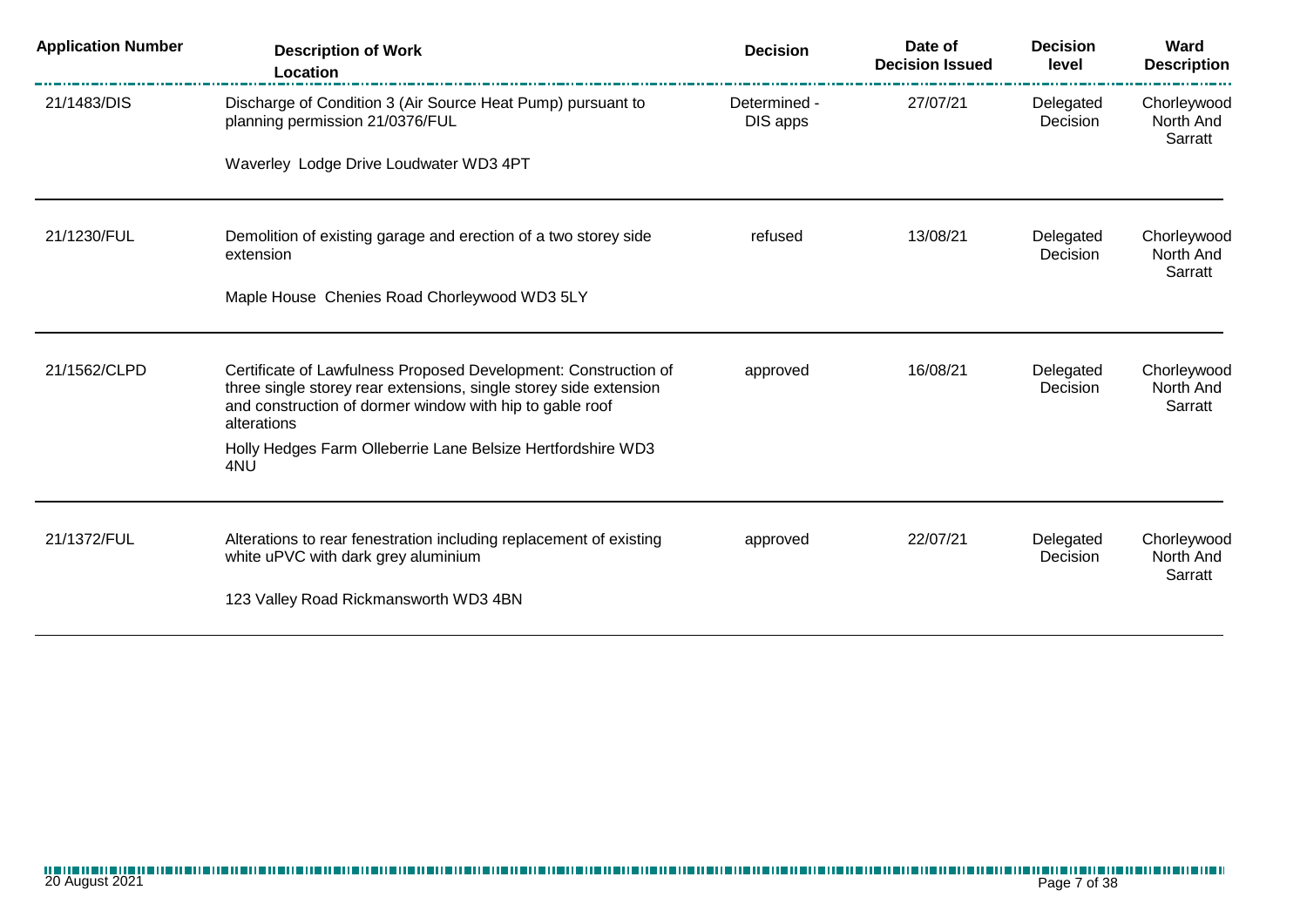| <b>Application Number</b> | <b>Description of Work</b><br>Location                                                                                                                                                                                                                                                                                                                                                                                                                         | <b>Decision</b> | Date of<br><b>Decision Issued</b> | <b>Decision</b><br>level | Ward<br><b>Description</b>          |
|---------------------------|----------------------------------------------------------------------------------------------------------------------------------------------------------------------------------------------------------------------------------------------------------------------------------------------------------------------------------------------------------------------------------------------------------------------------------------------------------------|-----------------|-----------------------------------|--------------------------|-------------------------------------|
| 21/0935/LBC               | Variation of Conditions 2 (Plans) and 3 (Renewable Energy)<br>pursuant to Listed Building Consent 18/1070/LBC: (Listed Building<br>Consent: Partial demolition, part redevelopment together with<br>single-storey extension and a two-storey extension to the rear of<br>the Listed Building, parking provision and associated landscaping)<br>to amend roof levels and fenestration details and to allow details<br>to be submitted in relation to each phase | approved        | 19/07/21                          | Delegated<br>Decision    | Chorleywood<br>North And<br>Sarratt |
|                           | York House School Sarratt Road Croxley Green Rickmansworth<br>Hertfordshire WD3 4LW                                                                                                                                                                                                                                                                                                                                                                            |                 |                                   |                          |                                     |
| 21/1630/FUL               | Conversion of garage into habitable accommodation and<br>alterations to fenestration                                                                                                                                                                                                                                                                                                                                                                           | approved        |                                   | Delegated<br>Decision    | Chorleywood<br>North And<br>Sarratt |
|                           | The Walnut Orchard Chenies Road Chorleywood WD3 5LY                                                                                                                                                                                                                                                                                                                                                                                                            |                 |                                   |                          |                                     |
| 21/1351/FUL               | Conversion of existing garage into habitable accommodation and<br>alterations to fenestration                                                                                                                                                                                                                                                                                                                                                                  | approved        | 23/07/21                          | Delegated<br>Decision    | Chorleywood<br>North And<br>Sarratt |
|                           | Apple Tree Farm Lodge Rickmansworth Road Chorleywood<br>WD3 5SD                                                                                                                                                                                                                                                                                                                                                                                                |                 |                                   |                          |                                     |
| 21/1385/FUL               | Construction of front entrance gates                                                                                                                                                                                                                                                                                                                                                                                                                           | approved        | 23/07/21                          | Delegated<br>Decision    | Chorleywood<br>North And<br>Sarratt |
|                           | 24 Valley Road Rickmansworth Hertfordshire WD3 4DS                                                                                                                                                                                                                                                                                                                                                                                                             |                 |                                   |                          |                                     |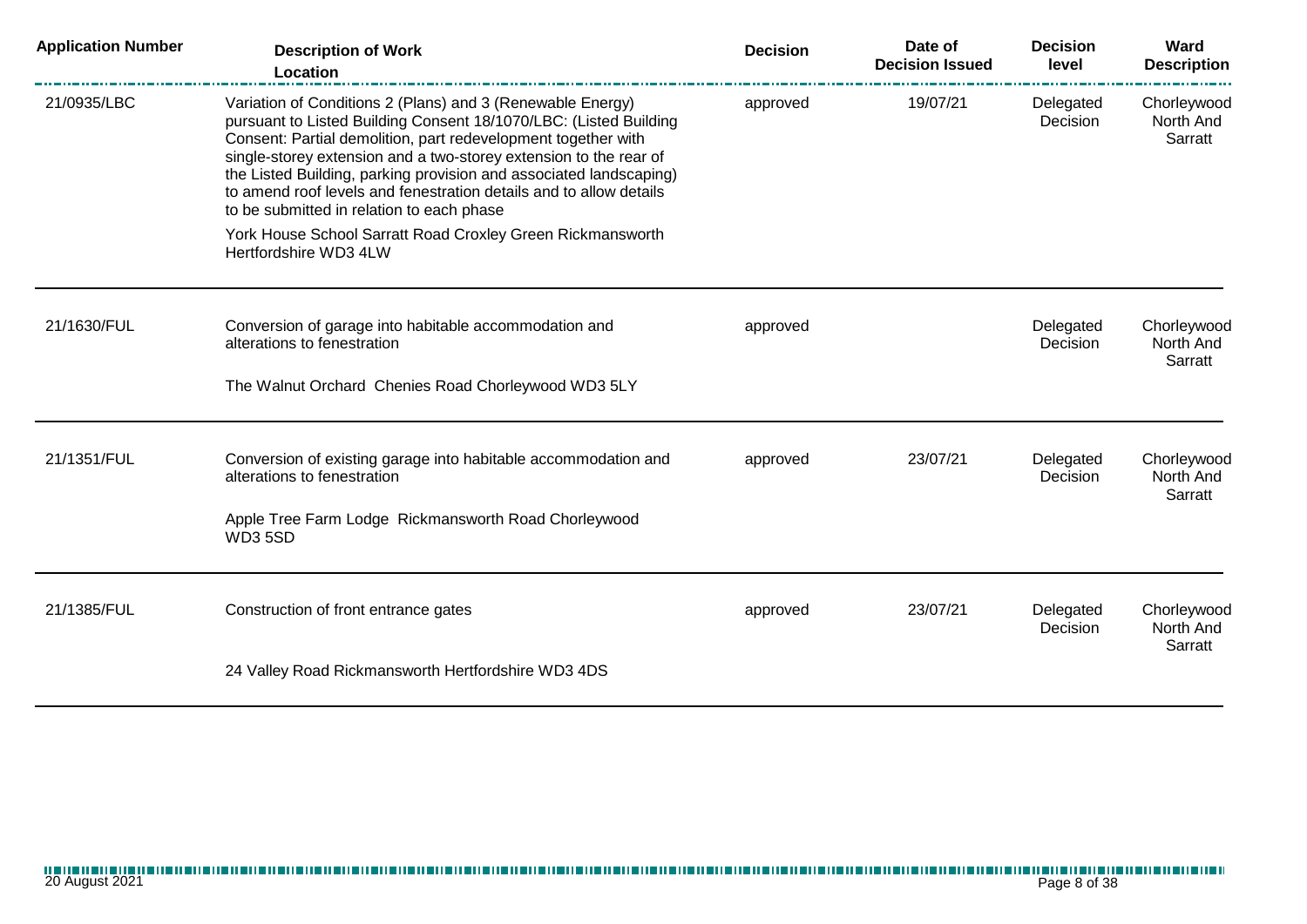| <b>Description of Work</b><br>Location                                                                                                                                                                                                                    | <b>Decision</b>                        | Date of<br><b>Decision Issued</b> | <b>Decision</b><br>level | Ward<br><b>Description</b>          |
|-----------------------------------------------------------------------------------------------------------------------------------------------------------------------------------------------------------------------------------------------------------|----------------------------------------|-----------------------------------|--------------------------|-------------------------------------|
| Demolition of existing store/carport and construction of detached<br>two storey outbuilding including garage/workshop/office and<br>construction of fence along front boundary and part of eastern<br>boundary                                            | refused                                | 28/07/21                          | Delegated<br>Decision    | Chorleywood<br>North And<br>Sarratt |
|                                                                                                                                                                                                                                                           |                                        |                                   |                          |                                     |
| Single-storey side infill extension                                                                                                                                                                                                                       | approved                               | 17/08/21                          | Delegated<br>Decision    | Chorleywood<br>North And<br>Sarratt |
| Little Green Street Farm, D K Engineering Green Street<br>Chorleywood WD3 6EA                                                                                                                                                                             |                                        |                                   |                          |                                     |
| Part single, part two storey front, side and rear extensions,<br>alterations to roof including increase in ridge height, rear balcony,<br>rear rooflights and creation of a lower ground floor and raised patio<br>Swandrift Trout Rise Loudwater WD3 4JZ | withdrawn                              | 06/08/21                          | Withdrawn                | Chorleywood<br>North And<br>Sarratt |
| First floor side/rear extension and replacement windows                                                                                                                                                                                                   | approved                               |                                   | Delegated<br>Decision    | Chorleywood<br>North And<br>Sarratt |
| 27 Solesbridge Lane Chorleywood WD3 5SN                                                                                                                                                                                                                   |                                        |                                   |                          |                                     |
| Two storey and single storey side extensions and construction of<br>timber frame outbuilding<br>34 Parkfield Chorleywood WD3 5AZ                                                                                                                          | approved                               | 18/08/21                          | Delegated<br>Decision    | Chorleywood<br>North And<br>Sarratt |
|                                                                                                                                                                                                                                                           | Dalilea Sarratt Lane Loudwater WD3 4AS |                                   |                          |                                     |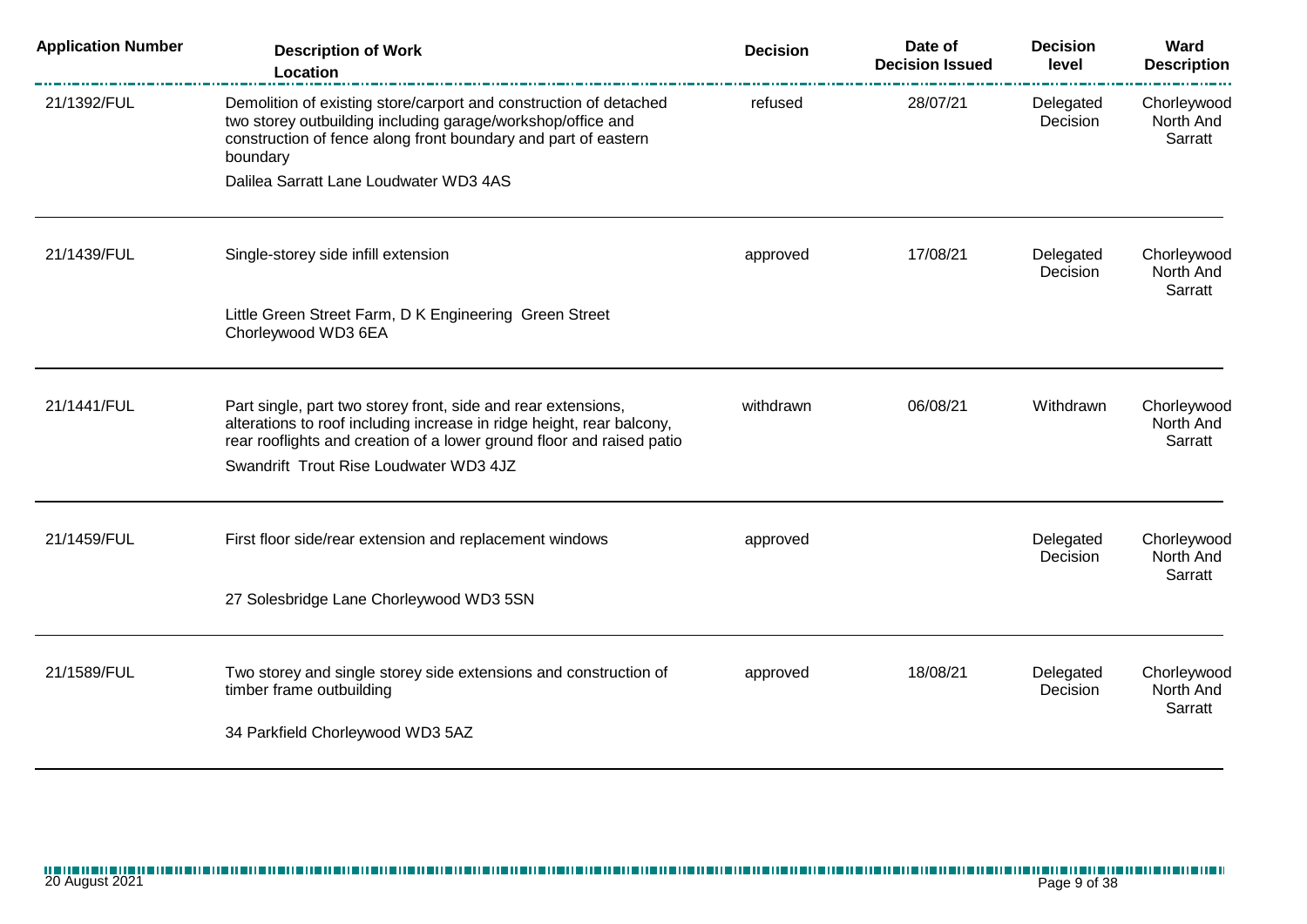| <b>Application Number</b> | <b>Description of Work</b><br>Location                                                                                | <b>Decision</b>          | Date of<br><b>Decision Issued</b> | <b>Decision</b><br>level | Ward<br><b>Description</b>          |
|---------------------------|-----------------------------------------------------------------------------------------------------------------------|--------------------------|-----------------------------------|--------------------------|-------------------------------------|
| 21/1657/FUL               | Demolition of existing extension and conservatory and<br>construction of single-storey rear extension                 | approved                 | 19/08/21                          | Delegated<br>Decision    | Chorleywood<br>North And<br>Sarratt |
|                           | Great Sarratt Hall Cottage The Green Sarratt WD3 4PD                                                                  |                          |                                   |                          |                                     |
| 21/1797/NMA               | Non material amendment pursuant to planning permission<br>17/0558/FUL: alterations to patio and boundary treatment    | refused                  | 16/08/21                          | Delegated<br>Decision    | Chorleywood<br>North And            |
|                           | Paddock House 12 Chestnut Avenue Rickmansworth WD3 4HB                                                                |                          |                                   |                          | Sarratt                             |
| 21/1206/FUL               | Replacement of existing windows with uPVC double glazed<br>windows                                                    | refused                  | 06/08/21                          | Delegated<br>Decision    | Chorleywood<br>North And            |
|                           | Caldbec Troutstream Way Loudwater WD3 4JN                                                                             |                          |                                   |                          | Sarratt                             |
| 21/0410/DIS               | Discharge of Conditions 2 (Highways), 3 (Refuse), 4<br>(Contamination I), and 6 (Contamination III) pursuant to Prior | Determined -<br>DIS apps | 13/08/21                          | Delegated<br>Decision    | Chorleywood<br>North And            |
|                           | Notification 20/1335/PDA<br>Bucks Hill Farm Bucks Hill Sarratt WD4 9AP                                                |                          |                                   |                          | Sarratt                             |
| 21/0894/FUL               | Creation of a wildlife lake, associated landscaping and wild                                                          | approved                 | 20/08/21                          | Delegated                | Chorleywood                         |
|                           | planting and the installation of a domestic solar array<br>Land North Of Callipers Hall Bucks Hill Kings Langley      |                          |                                   | Decision                 | North And<br>Sarratt                |
|                           | Hertfordshire WD4 9BP                                                                                                 |                          |                                   |                          |                                     |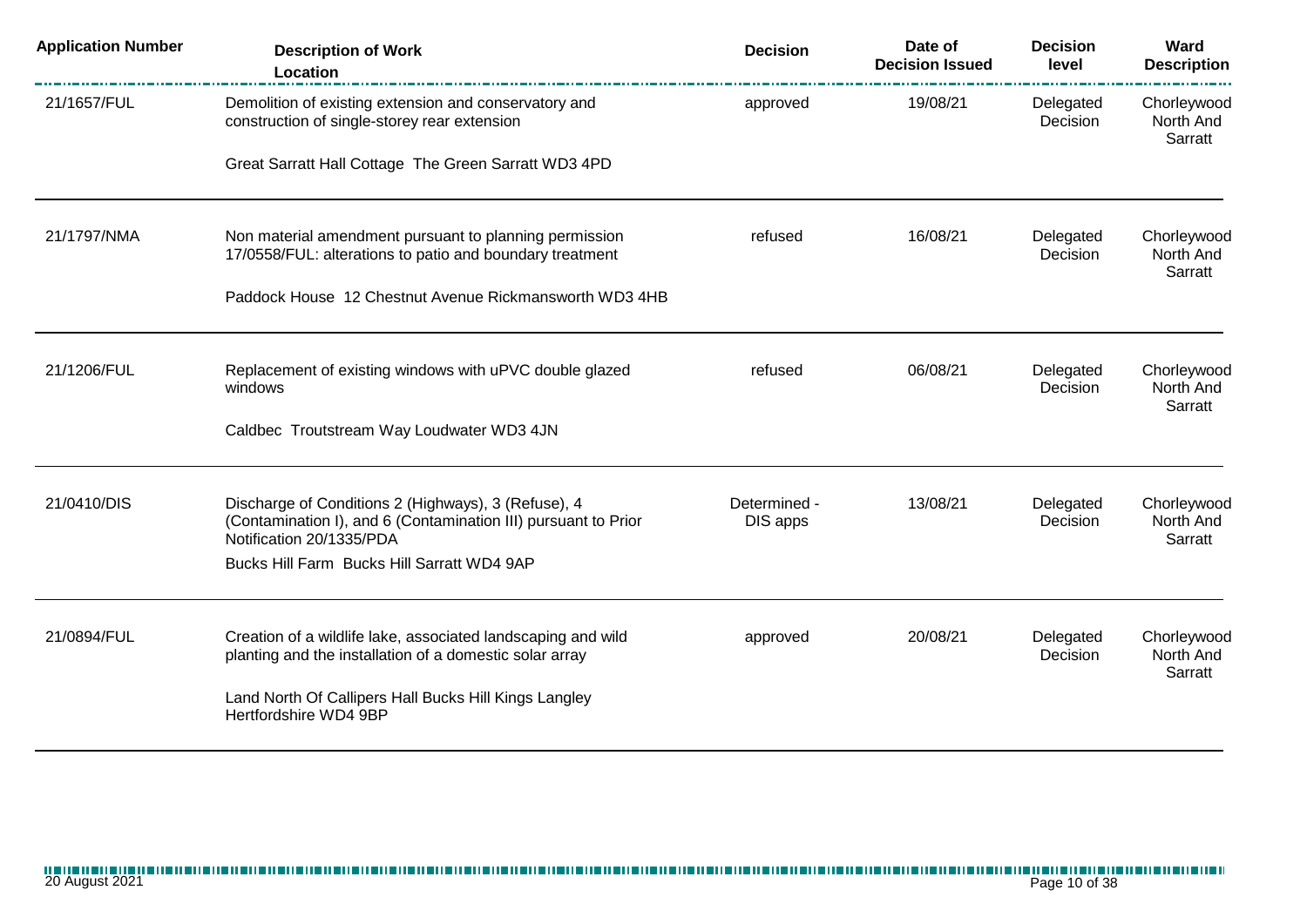| <b>Application Number</b> | <b>Description of Work</b><br>Location                                                                                                   | <b>Decision</b> | Date of<br><b>Decision Issued</b> | <b>Decision</b><br>level | Ward<br><b>Description</b>              |
|---------------------------|------------------------------------------------------------------------------------------------------------------------------------------|-----------------|-----------------------------------|--------------------------|-----------------------------------------|
| 21/1433/FUL               | Single storey side and rear extension                                                                                                    | approved        | 05/08/21                          | Delegated<br>Decision    | Chorleywood<br>South And<br>Maple Cross |
|                           | Meadow View Farm Road Chorleywood WD3 5QA                                                                                                |                 |                                   |                          |                                         |
| 21/1186/FUL               | Demolition of existing bungalow and construction of 2 two storey<br>semi-detached dwellings with associated access and landscaping.      | approved        | 13/08/21                          | Committee<br>Decision    | Chorleywood<br>South And<br>Maple Cross |
|                           | Hazlemere 42 Quickley Lane Chorleywood WD3 5AF                                                                                           |                 |                                   |                          |                                         |
| 21/0901/FUL               | Single storey rear extension and roof extensions to create first<br>floor level accommodation including rear gable and dormer<br>windows | approved        | 16/08/21                          | Committee<br>Decision    | Chorleywood<br>South And<br>Maple Cross |
|                           | 75 Quickley Lane Chorleywood Rickmansworth Hertfordshire<br>WD3 5AE                                                                      |                 |                                   |                          |                                         |
| 21/1397/FUL               | Single storey front/side extension, single storey rear extension,                                                                        | approved        | 05/08/21                          | Delegated                | Chorleywood                             |
|                           | installation of raised terrace to rear and landscaping works,<br>painting existing render                                                |                 |                                   | Decision                 | South And<br>Maple Cross                |
|                           | Langdale 55 Berks Hill Chorleywood WD3 5AJ                                                                                               |                 |                                   |                          |                                         |
| 21/1346/FUL               | Landscaping work to front garden including reduction in land                                                                             | approved        | 18/08/21                          | Committee                | Chorleywood                             |
|                           | levels and retaining wall to accommodate new parking space and<br>new stepped and ramped access                                          |                 |                                   | Decision                 | South And<br>Maple Cross                |
|                           | 112 Whitelands Avenue Chorleywood WD3 5RG                                                                                                |                 |                                   |                          |                                         |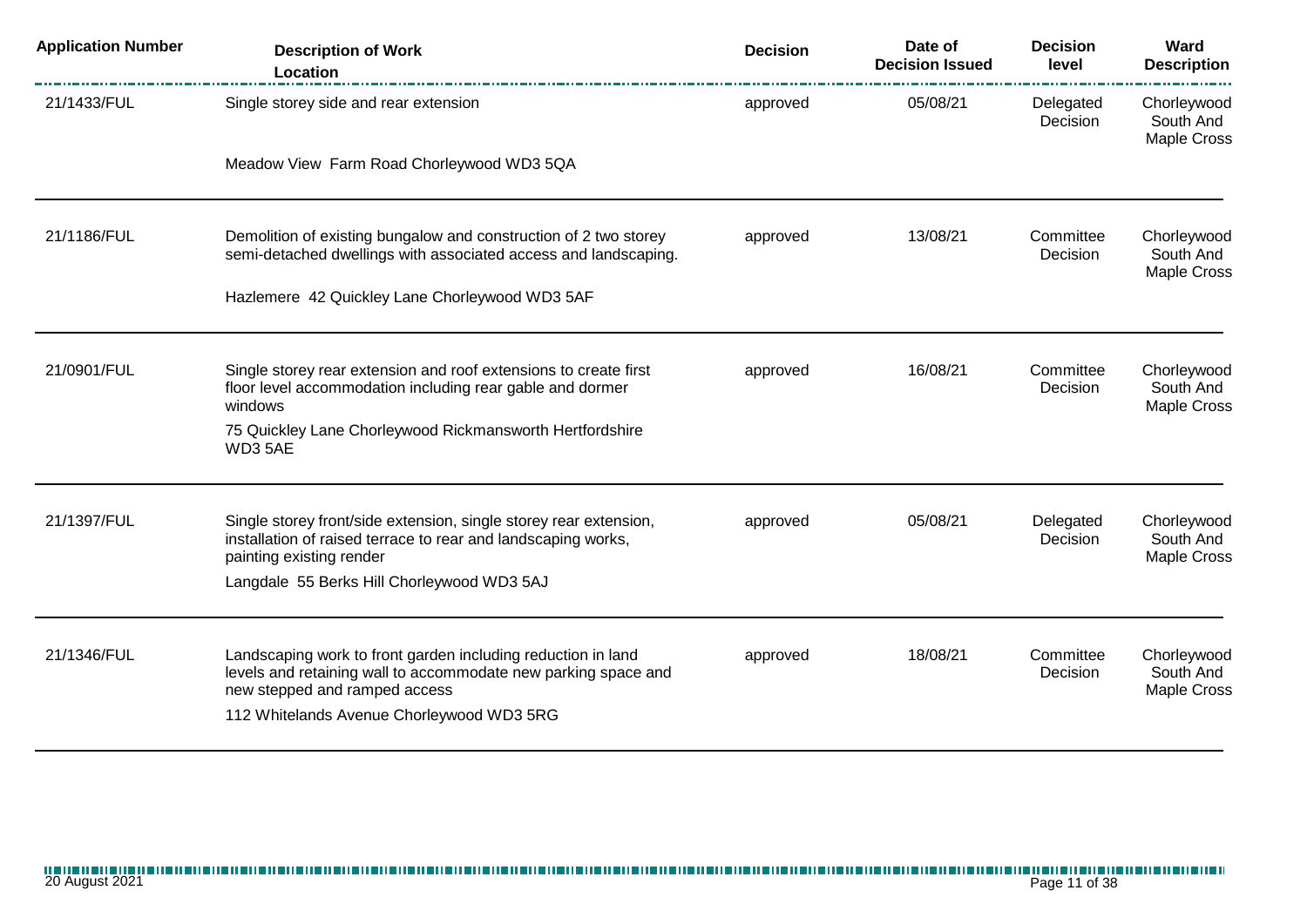| <b>Application Number</b> | <b>Description of Work</b><br>Location                                                                            | <b>Decision</b> | Date of<br><b>Decision Issued</b> | <b>Decision</b><br>level | Ward<br><b>Description</b>              |
|---------------------------|-------------------------------------------------------------------------------------------------------------------|-----------------|-----------------------------------|--------------------------|-----------------------------------------|
| 21/1355/FUL               | Insertion of additional fenestration and alterations to existing<br>fenestration within the rear elevation        | approved        | 13/08/21                          | Delegated<br>Decision    | Chorleywood<br>South And<br>Maple Cross |
|                           | Shepherds Cottage Chorleywood Bottom Chorleywood WD3 5JH                                                          |                 |                                   |                          |                                         |
| 21/1451/FUL               | Demolition of existing garage and construction of part single, part<br>two storey front, side and rear extensions | approved        | 04/08/21                          | Delegated<br>Decision    | Chorleywood<br>South And                |
|                           |                                                                                                                   |                 |                                   |                          | Maple Cross                             |
|                           | 52 Chalfont Road Maple Cross Hertfordshire WD3 9TB                                                                |                 |                                   |                          |                                         |
| 21/1311/FUL               | Erection of temporary building for a period of twenty-four months                                                 | approved        | 19/08/21                          | Committee                | Chorleywood                             |
|                           | (2 years)                                                                                                         |                 |                                   | Decision                 | South And<br>Maple Cross                |
|                           | Tennis Courts Maple Cross Recreation Ground Denham Way<br>Maple Cross Hertfordshire                               |                 |                                   |                          |                                         |
| 21/1380/FUL               | Part single-storey, part two-storey side and rear extension, single                                               | approved        | 13/08/21                          | Delegated                | Chorleywood                             |
|                           | storey front extension, conversion of garage into habitable<br>accommodation and front porch                      |                 |                                   | Decision                 | South And<br>Maple Cross                |
|                           | 6 Bullsland Lane Chorleywood WD3 5BQ                                                                              |                 |                                   |                          |                                         |
| 21/1381/FUL               | Single storey rear extension, first floor side extension, conversion                                              | approved        | 30/07/21                          | Delegated                | Chorleywood                             |
|                           | of garage to study and changes to fenestration                                                                    |                 |                                   | Decision                 | South And<br>Maple Cross                |
|                           | 3 Phillipshill Cottages Old Shire Lane Chorleywood WD3 5PN                                                        |                 |                                   |                          |                                         |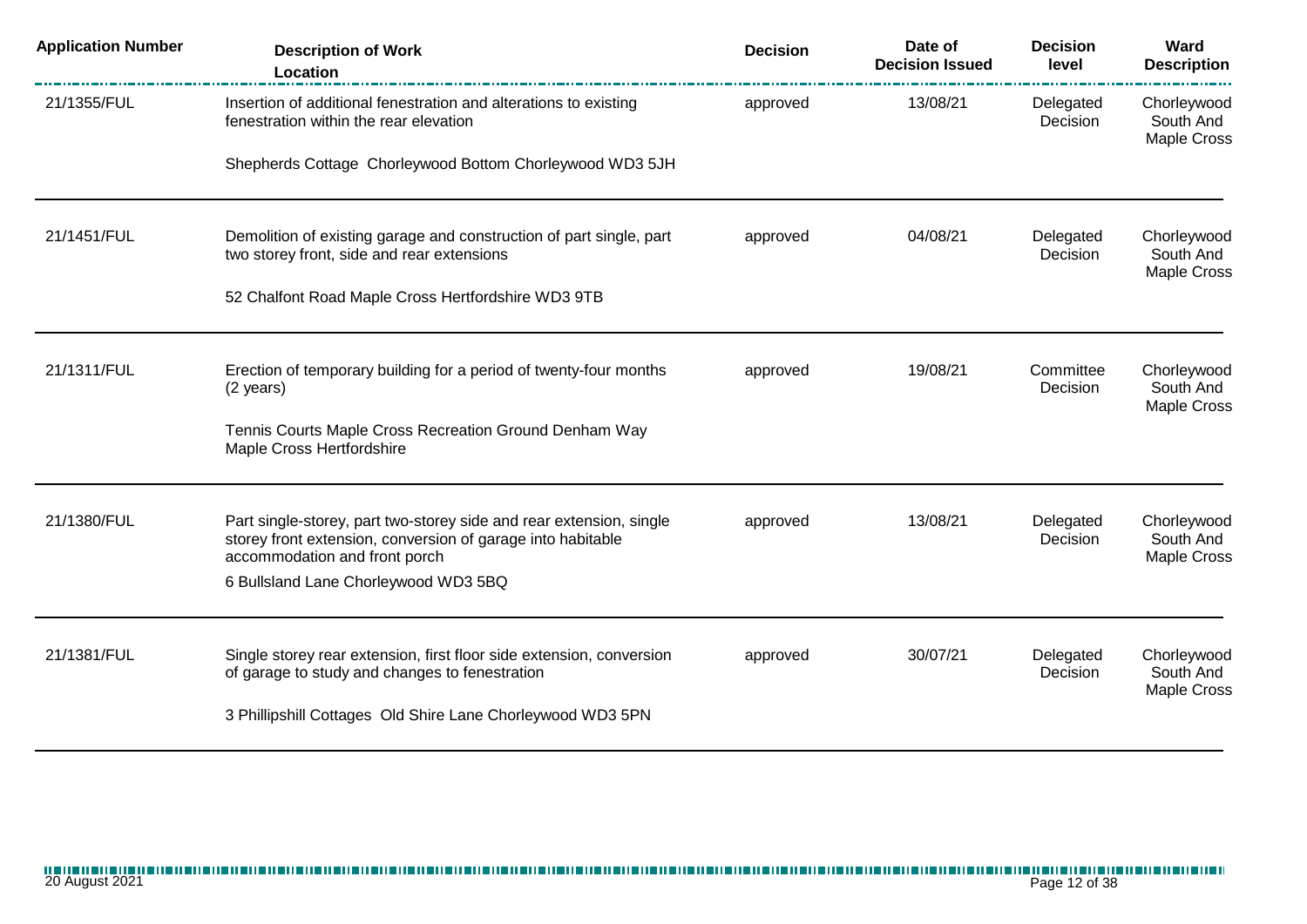| <b>Application Number</b> | <b>Description of Work</b><br>Location                                                                                                                                                                                                                                                                                                                                                                   | <b>Decision</b> | Date of<br><b>Decision Issued</b> | <b>Decision</b><br>level | Ward<br><b>Description</b>                     |
|---------------------------|----------------------------------------------------------------------------------------------------------------------------------------------------------------------------------------------------------------------------------------------------------------------------------------------------------------------------------------------------------------------------------------------------------|-----------------|-----------------------------------|--------------------------|------------------------------------------------|
| 21/1462/FUL               | Single storey rear extension                                                                                                                                                                                                                                                                                                                                                                             | approved        | 23/07/21                          | Delegated<br>Decision    | Chorleywood<br>South And<br>Maple Cross        |
|                           | 5 Chalfont Road Maple Cross WD3 9TA                                                                                                                                                                                                                                                                                                                                                                      |                 |                                   |                          |                                                |
| 21/1197/FUL               | Subdivision of the site and dwelling to create a pair of semi-<br>detached properties including part single, part two storey front and<br>rear extensions, roof alterations including front and rear dormers,<br>conversion of integral garage to habitable accommodation,<br>alterations to external materials and fenestration detail and<br>alterations to access to create new vehicular crossovers. | approved        | 27/07/21                          | Delegated<br>Decision    | Chorleywood<br>South And<br>Maple Cross        |
|                           | Tanglewood Shire Lane Chorleywood WD3 5NT                                                                                                                                                                                                                                                                                                                                                                |                 |                                   |                          |                                                |
| 21/1313/LBC               | Retrospective Listed Building Consent: Internal alterations and<br>alterations to openings                                                                                                                                                                                                                                                                                                               | approved        | 09/08/21                          | Delegated<br>Decision    | Chorleywood<br>South And<br>Maple Cross        |
|                           | High Trees Shire Lane Chalfont St Peter SL9 0QY                                                                                                                                                                                                                                                                                                                                                          |                 |                                   |                          |                                                |
| 21/1317/FUL               | Demolition of existing garage and shed and construction of<br>detached outbuilding and extension to hardstanding                                                                                                                                                                                                                                                                                         | approved        | 27/07/21                          | Delegated<br>Decision    | Chorleywood<br>South And<br><b>Maple Cross</b> |
|                           | Kingshill House Berry Lane Chorleywood WD3 5EY                                                                                                                                                                                                                                                                                                                                                           |                 |                                   |                          |                                                |
| 21/1318/FUL               | Two-storey rear extension                                                                                                                                                                                                                                                                                                                                                                                | approved        | 22/07/21                          | Delegated<br>Decision    | Chorleywood<br>South And<br>Maple Cross        |
|                           | 2 Penn Way Chorleywood WD3 5HQ                                                                                                                                                                                                                                                                                                                                                                           |                 |                                   |                          |                                                |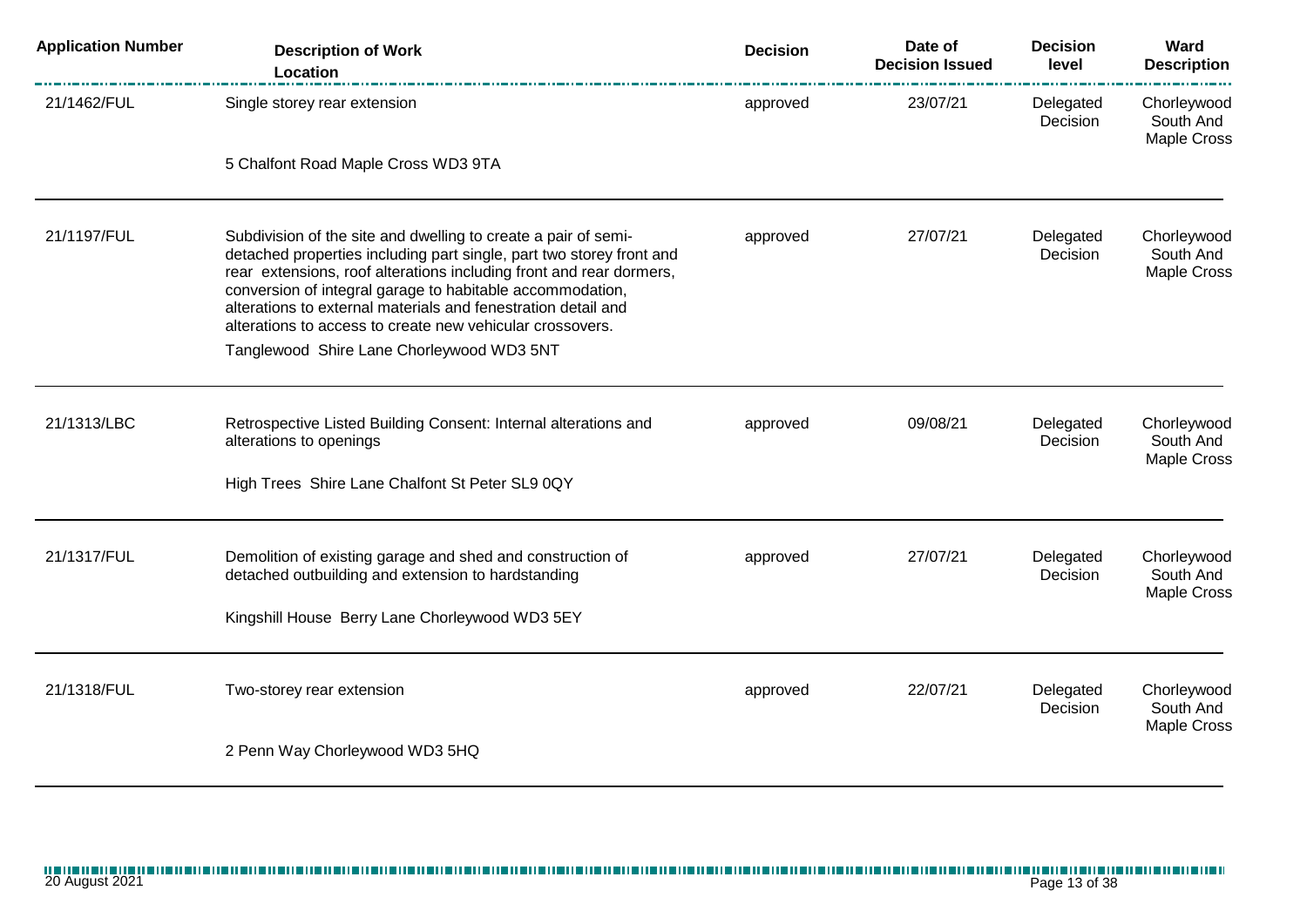| <b>Application Number</b> | <b>Description of Work</b><br>Location                                                                                                           | <b>Decision</b> | Date of<br><b>Decision Issued</b> | <b>Decision</b><br>level | Ward<br><b>Description</b>                     |
|---------------------------|--------------------------------------------------------------------------------------------------------------------------------------------------|-----------------|-----------------------------------|--------------------------|------------------------------------------------|
| 21/1449/FUL               | Demolition of existing lean-to and construction of single storey<br>side and rear extensions, front rooflight and alterations to<br>fenestration | approved        | 16/08/21                          | Delegated<br>Decision    | Chorleywood<br>South And<br><b>Maple Cross</b> |
|                           | Sakura Shire Lane Chorleywood WD3 5NH                                                                                                            |                 |                                   |                          |                                                |
| 21/1834/PDND              | Prior Notification Demolition: Demolition and removal of existing<br>buildings and structures (Office building, car park and cycle<br>shelter)   | approved        | 20/08/21                          | Delegated<br>Decision    | Chorleywood<br>South And<br><b>Maple Cross</b> |
|                           | Hertford Place Denham Way Maple Cross WD3 9AB                                                                                                    |                 |                                   |                          |                                                |
| 21/1341/FUL               | Demolition of existing conservatory and construction of single<br>storey rear extension                                                          | approved        | 19/07/21                          | Delegated<br>Decision    | <b>Dickinsons</b>                              |
|                           | 92 New Road Croxley Green WD3 3EP                                                                                                                |                 |                                   |                          |                                                |
| 21/1549/FUL               | Demolition of existing single storey rear projection and<br>construction of a new single storey rear extension                                   | approved        | 19/08/21                          | Delegated<br>Decision    | Dickinsons                                     |
|                           | 24 Watford Road Croxley Green WD3 3BJ                                                                                                            |                 |                                   |                          |                                                |
| 21/1593/CLPD              | Certificate of Lawfulness Proposed Development: Single storey<br>rear extension                                                                  | approved        | 19/08/21                          | Delegated<br>Decision    | <b>Dickinsons</b>                              |
|                           | 9 Grove Crescent Croxley Green WD3 3JT                                                                                                           |                 |                                   |                          |                                                |
| 21/1394/FUL               | Single storey side and rear extension and conversion of garage to                                                                                | approved        | 20/07/21                          | Delegated                | <b>Dickinsons</b>                              |
|                           | habitable space<br>12 Frankland Close Croxley Green WD3 3AR                                                                                      |                 |                                   | Decision                 |                                                |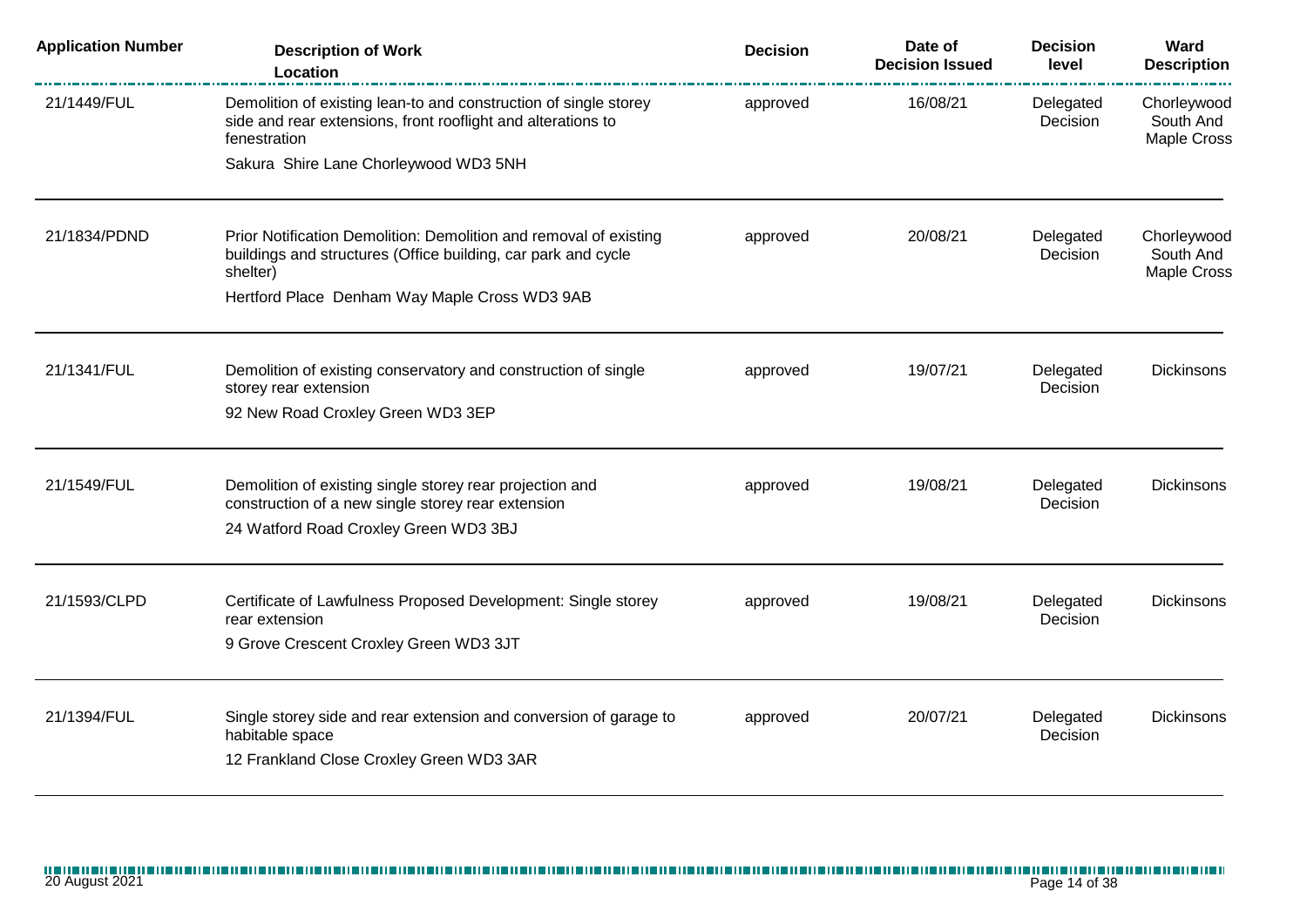| <b>Application Number</b> | <b>Description of Work</b><br>Location                                                                                                                                                                                                                                                       | <b>Decision</b> | Date of<br><b>Decision Issued</b> | <b>Decision</b><br>level | Ward<br><b>Description</b> |
|---------------------------|----------------------------------------------------------------------------------------------------------------------------------------------------------------------------------------------------------------------------------------------------------------------------------------------|-----------------|-----------------------------------|--------------------------|----------------------------|
| 21/0962/FUL               | Single storey rear extension and conversion of garage<br>14 Hedges Way Croxley Green WD3 3FA                                                                                                                                                                                                 | approved        | 29/07/21                          | Delegated<br>Decision    | Dickinsons                 |
| 21/1653/PDE               | Prior Approval: Single storey rear extension (depth 6 metres,<br>maximum height 4 metres, maximum eaves height 3 metres).<br>130 Frankland Road Croxley Green Hertfordshire WD3 3AU                                                                                                          | approved        | 09/08/21                          | Delegated<br>Decision    | <b>Dickinsons</b>          |
| 21/1358/FUL               | Single storey side and rear extension, first floor rear extension,<br>and internal alterations<br>239A New Road Croxley Green Hertfordshire WD3 3HE                                                                                                                                          | approved        | 28/07/21                          | Delegated<br>Decision    | <b>Dickinsons</b>          |
| 21/1538/FUL               | Lower-ground floor rear extension, partial conversion of existing<br>integral garage to habitable accommodation, alterations to<br>fenestration detail, new rooflights, internal alterations, alterations<br>to driveway and external landscaping<br>13 Copthorne Road Croxley Green WD3 4AB | approved        | 12/08/21                          | Delegated<br>Decision    | <b>Dickinsons</b>          |
| 21/1541/CLPD              | Certificate of Lawfulness Proposed Development: Hip to gable<br>extension, rear dormer and front rooflights<br>32 Frankland Close Croxley Green WD3 3AR                                                                                                                                      | approved        | 09/08/21                          | Delegated<br>Decision    | <b>Dickinsons</b>          |
| 21/1253/FUL               | Demolition of existing buildings and construction of 2no. detached<br>two-bedroom dwellings and associated works including parking<br>and extension to access road<br>Whitestocks Loudwater Lane Loudwater WD3 4AL                                                                           | refused         |                                   | Delegated<br>Decision    | Dickinsons                 |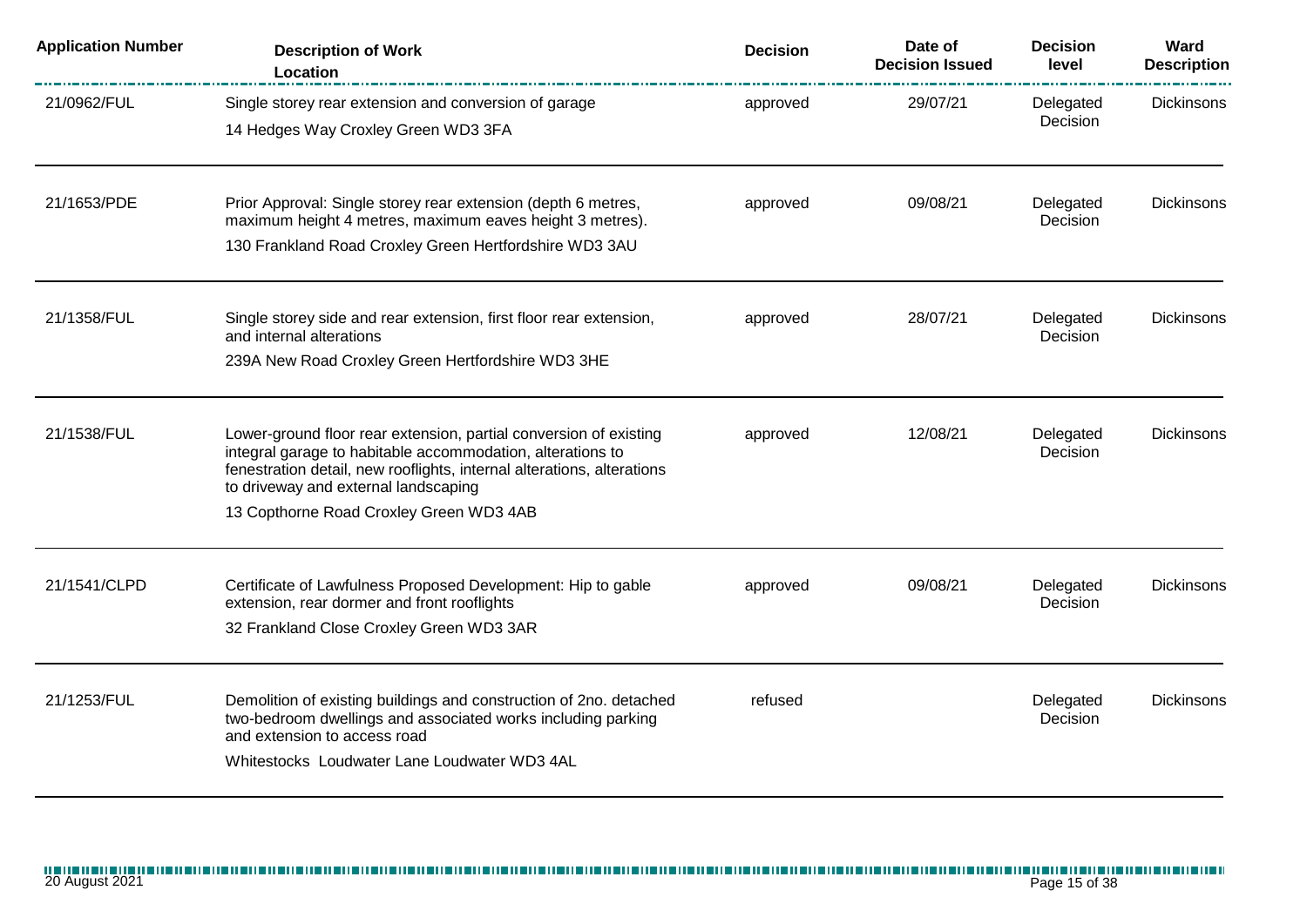| <b>Application Number</b> | <b>Description of Work</b><br>Location                                                                                                                                                  | <b>Decision</b> | Date of<br><b>Decision Issued</b> | <b>Decision</b><br>level | Ward<br><b>Description</b> |
|---------------------------|-----------------------------------------------------------------------------------------------------------------------------------------------------------------------------------------|-----------------|-----------------------------------|--------------------------|----------------------------|
| 21/1207/FUL               | Part single storey, part two storey rear extension, front porch,<br>front dormer and alterations to the front elevation comprising a<br>new bay window                                  | approved        | 19/07/21                          | Delegated<br>Decision    | Dickinsons                 |
|                           | 36 Gonville Avenue Croxley Green WD3 3BY                                                                                                                                                |                 |                                   |                          |                            |
| 21/1209/CLPD              | Certificate of Lawfulness Proposed Development: Single storey<br>rear extension and loft conversion including hip to gable roof<br>extension, rear dormer and front rooflights          | approved        | 23/07/21                          | Delegated<br>Decision    | Dickinsons                 |
|                           | 6 Beechcroft Avenue Croxley Green WD3 3EQ                                                                                                                                               |                 |                                   |                          |                            |
| 21/1260/FUL               | Single storey front, side and rear extension<br>93 Winton Drive Croxley Green Hertfordshire WD3 3QS                                                                                     | approved        | 03/08/21                          | Delegated<br>Decision    | Durrants                   |
|                           |                                                                                                                                                                                         |                 |                                   |                          |                            |
| 21/1572/CLPD              | Certificate of Lawfulness Proposed Development: Loft conversion<br>including hip to gable roof, rear dormer window, front rooflight<br>16 Kenilworth Drive Croxley Green WD3 3NW        | approved        | 18/08/21                          | Delegated<br>Decision    | Durrants                   |
| 21/1177/FUL               | Two storey side extension, single storey front and rear<br>extensions, demolition of existing garage and replacement with<br>new relocated detached double garage                       | approved        | 13/08/21                          | Delegated<br>Decision    | Durrants                   |
|                           | 12 Manor Way Croxley Green WD3 3LY                                                                                                                                                      |                 |                                   |                          |                            |
| 21/1420/FUL               | Conversion of garage to habitable accommodation, single storey<br>rear extension, internal alterations including changes to internal<br>layout.<br>6 Pevensey Way Croxley Green WD3 3FX | approved        | 27/07/21                          | Delegated<br>Decision    | Durrants                   |
|                           |                                                                                                                                                                                         |                 |                                   |                          |                            |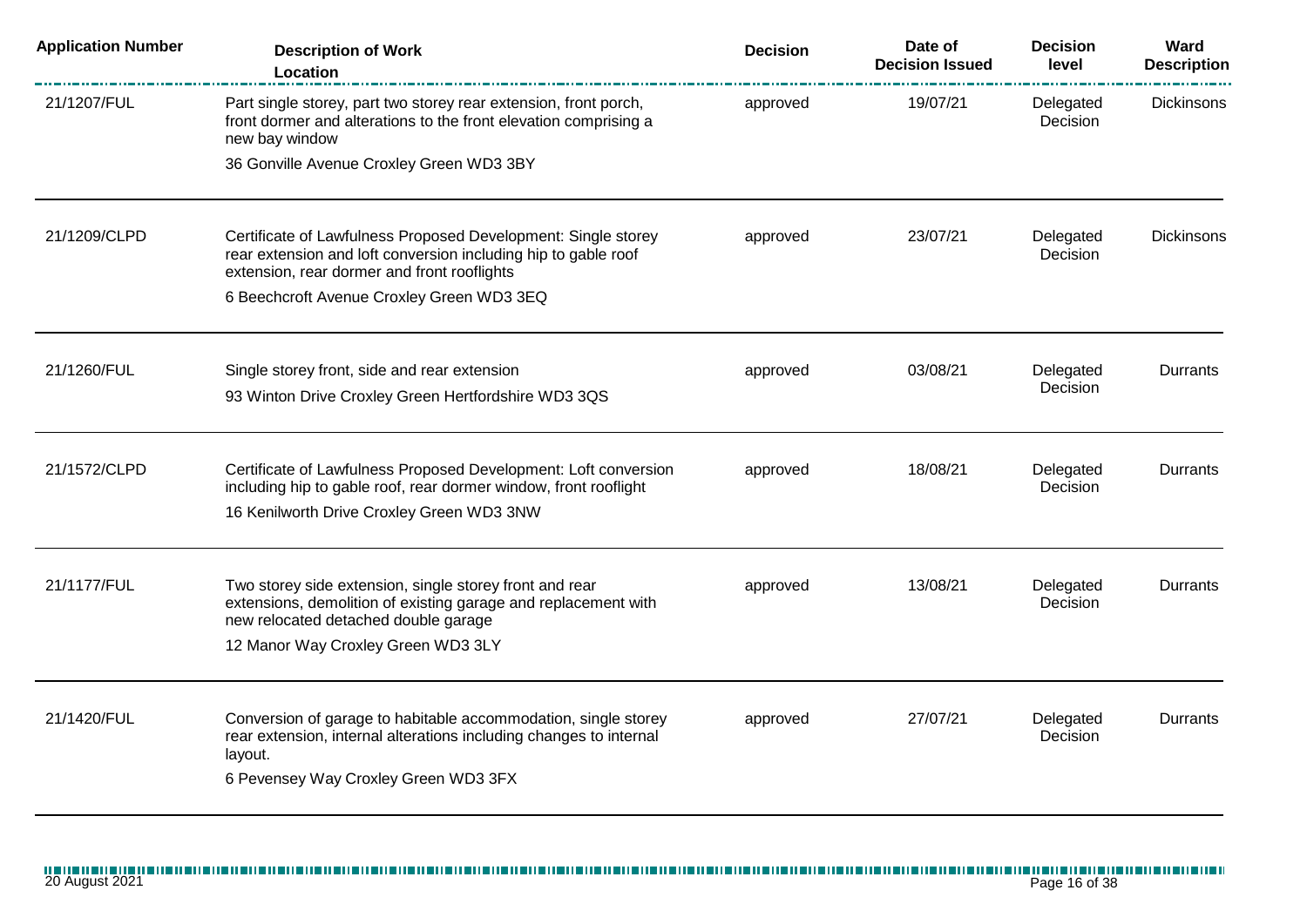| <b>Description of Work</b><br>Location                                                                                                                  | <b>Decision</b>                                                                                                  | Date of<br><b>Decision Issued</b> | <b>Decision</b><br>level     | Ward<br><b>Description</b> |
|---------------------------------------------------------------------------------------------------------------------------------------------------------|------------------------------------------------------------------------------------------------------------------|-----------------------------------|------------------------------|----------------------------|
| Certificate of Lawfulness for Proposed Development: Single<br>storey rear extension and associated internal alterations                                 | approved                                                                                                         | 21/07/21                          | Delegated<br>Decision        | Durrants                   |
| 89 Durrants Drive Croxley Green WD3 3NY                                                                                                                 |                                                                                                                  |                                   |                              |                            |
| Prior Approval: Single storey rear extension (depth 4 metres,<br>maximum height 3.75 metres and eaves height 3 metres)                                  | no objection                                                                                                     | 02/08/21                          | Delegated<br><b>Decision</b> | Durrants                   |
| 271 Baldwins Lane Croxley Green Rickmansworth Hertfordshire<br>WD3 3LH                                                                                  |                                                                                                                  |                                   |                              |                            |
| Certificate of Lawfulness Proposed Development: Removal of                                                                                              | approved                                                                                                         |                                   | Delegated                    | Durrants                   |
| gable roof extension, rear dormer and front rooflights<br>43 Kenilworth Drive Croxley Green WD3 3NN                                                     |                                                                                                                  |                                   |                              |                            |
| Certificate of Lawfulness Proposed Development: Loft conversion<br>including hip to gable roof alterations, rear dormer window and<br>front rooflights. | approved                                                                                                         | 03/08/21                          | Delegated<br>Decision        | Durrants                   |
| 70 Kenilworth Drive Croxley Green WD3 3NW                                                                                                               |                                                                                                                  |                                   |                              |                            |
| Loft conversion including hip-to-gable roof extension and insertion<br>of rear dormer                                                                   | approved                                                                                                         | 19/07/21                          | Delegated<br>Decision        | <b>Gade Valley</b>         |
| 70 Upper Highway Abbots Langley WD5 0JE                                                                                                                 |                                                                                                                  |                                   |                              |                            |
| Demolition of buildings 8 and 9 and erection of rural worker's<br>dwelling for groom's accommodation                                                    | refused                                                                                                          | 28/07/21                          | Delegated<br>Decision        | Gade Valley                |
|                                                                                                                                                         | existing side and rear dormers and loft conversion including hip-to-<br>Meadow Farm Hyde Lane Nash Mills HP3 8SA |                                   |                              | Decision                   |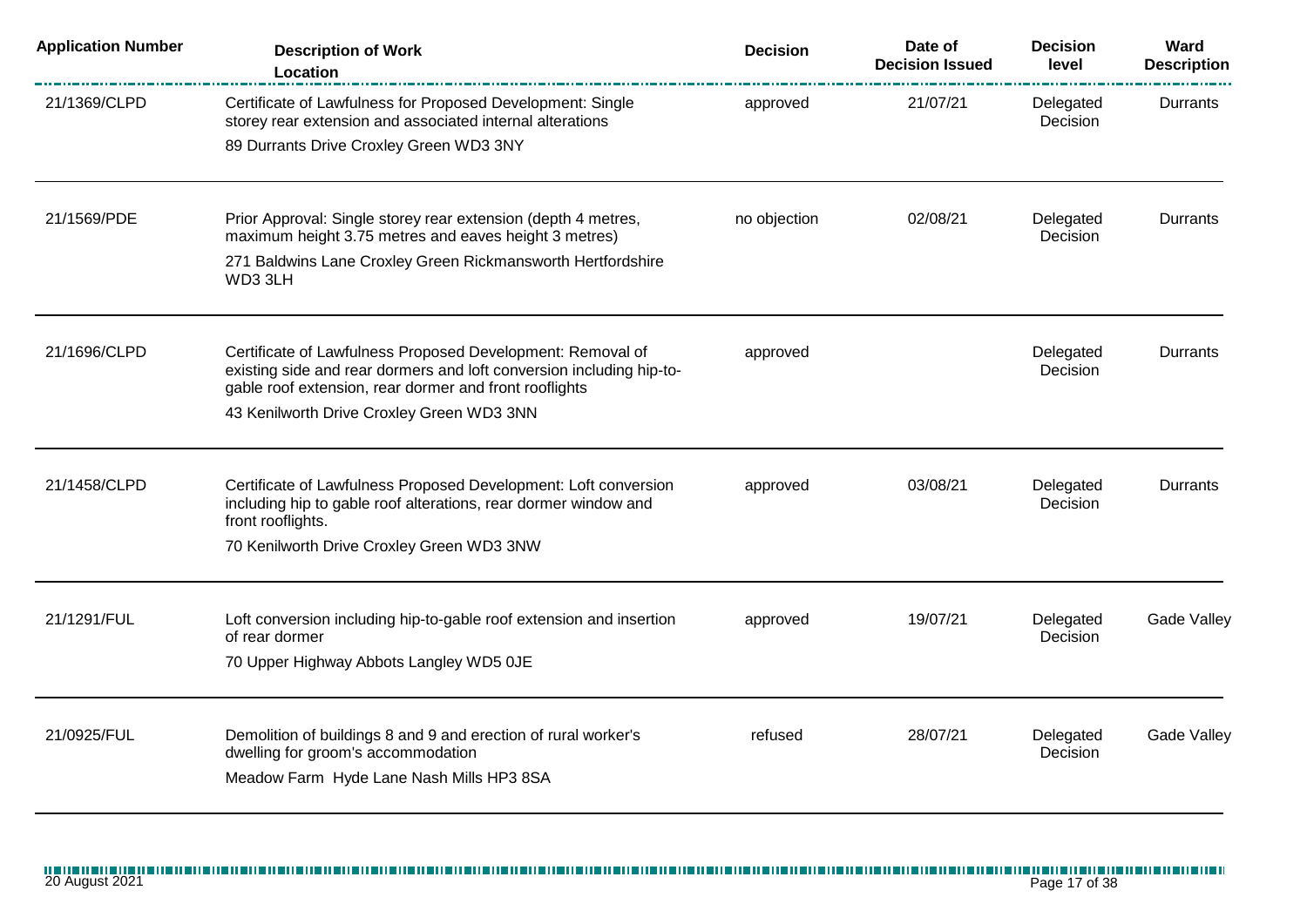| <b>Application Number</b> | <b>Description of Work</b><br>Location                                                                                                     | <b>Decision</b> | Date of<br><b>Decision Issued</b> | <b>Decision</b><br>level | Ward<br><b>Description</b> |
|---------------------------|--------------------------------------------------------------------------------------------------------------------------------------------|-----------------|-----------------------------------|--------------------------|----------------------------|
| 21/1016/RSP               | Retrospective: Creation of new parking area with the provision of<br>16 electric car charging spaces with associated works                 | refused         | 09/08/21                          | Delegated<br>Decision    | <b>Gade Valley</b>         |
|                           | Hunton Park Essex Lane Abbots Langley WD4 8PN                                                                                              |                 |                                   |                          |                            |
| 21/1597/FUL               | Single storey rear/side extension                                                                                                          | approved        | 09/08/21                          | Delegated                | Gade Valley                |
|                           | 20 Rosehill Gardens Abbots Langley WD5 0HF                                                                                                 |                 |                                   | Decision                 |                            |
| 20/2759/LBC               | Listed Building Consent: Temporary retention of alterations to                                                                             | approved        | 11/08/21                          | Delegated                | Gade Valley                |
|                           | interior and exterior of Langleybury House for film set dressings<br>Langleybury House Langleybury Lane Langleybury Hertfordshire          |                 |                                   | Decision                 |                            |
| 20/2760/LBC               | Listed Building Consent: Retention of permanent alterations to<br>interior and exterior of Langleybury House as a result of filming<br>use | approved        | 23/07/21                          | Delegated<br>Decision    | Gade Valley                |
|                           | Langleybury House Langleybury Lane Langleybury Hertfordshire                                                                               |                 |                                   |                          |                            |
| 21/1336/FUL               | Conversion of garage into habitable accommodation, extension to<br>front driveway to accommodate additional parking                        | approved        | 28/07/21                          | Delegated<br>Decision    | Gade Valley                |
|                           | 98 Hazelwood Lane Abbots Langley Hertfordshire WD5 0HD                                                                                     |                 |                                   |                          |                            |
| 21/1450/RSP               | Single storey front extension                                                                                                              | approved        | 04/08/21                          | Delegated                | Gade Valley                |
|                           | 19 Broomfield Rise Abbots Langley Hertfordshire WD5 0HJ                                                                                    |                 |                                   | Decision                 |                            |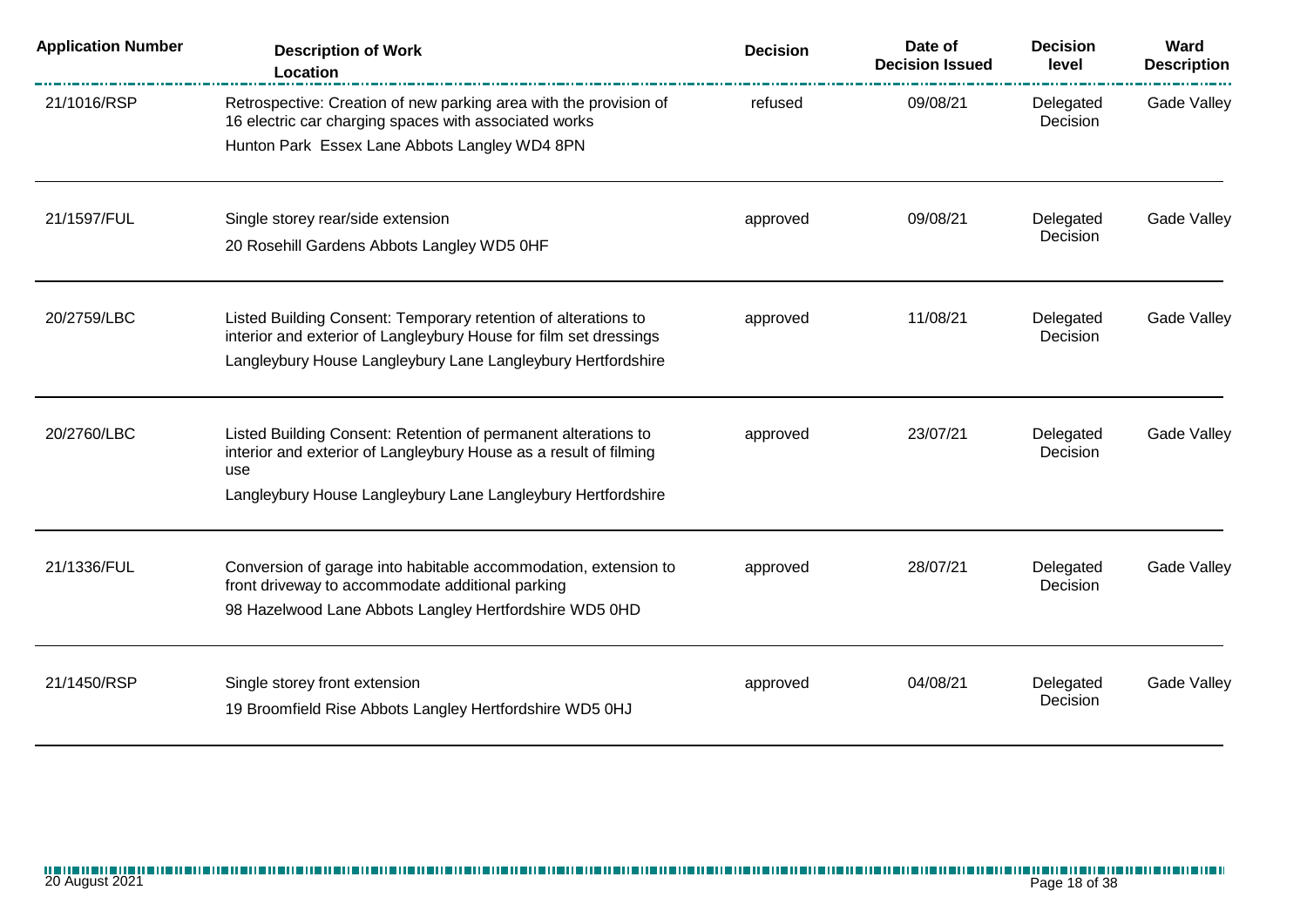| <b>Application Number</b> | <b>Description of Work</b><br>Location                                                                                   | <b>Decision</b> | Date of<br><b>Decision Issued</b> | <b>Decision</b><br>level | Ward<br><b>Description</b> |
|---------------------------|--------------------------------------------------------------------------------------------------------------------------|-----------------|-----------------------------------|--------------------------|----------------------------|
| 21/1464/FUL               | Single storey side and rear extension, detached garage to front<br>and entrance porch                                    | approved        | 18/08/21                          | Delegated<br>Decision    | Gade Valley                |
|                           | 3 Deans Close Abbots Langley Hertfordshire WD5 0HL                                                                       |                 |                                   |                          |                            |
| 21/1504/FUL               | Insertion of windows                                                                                                     | approved        | 16/08/21                          | Delegated                | Gade Valley                |
|                           | Kingley Park, Unit 10 Station Road Kings Langley WD4 8GW                                                                 |                 |                                   | Decision                 |                            |
| 21/1521/FUL               | Single storey side and rear extension                                                                                    | approved        | 09/08/21                          | Delegated                | <b>Gade Valley</b>         |
|                           | 97 Roman Gardens Kings Langley WD4 8LP                                                                                   |                 |                                   | Decision                 |                            |
| 20/2791/FUL               | Demolition of existing buildings and redevelopment with new<br>workshop building and relocation of buggy area            | approved        | 23/07/21                          | Delegated<br>Decision    | Gade Valley                |
|                           | Home Park Works Station Road Kings Langley WD4 8LW                                                                       |                 |                                   |                          |                            |
| 21/1726/PDE               | Prior Approval: Single storey rear extension (maximum depth 6                                                            | no objection    | 18/08/21                          | Delegated                | Gade Valley                |
|                           | metres, maximum height 3.7 metres and eaves height 3 metres)<br>22 Rosehill Gardens Abbots Langley Hertfordshire WD5 0HF |                 |                                   | Decision                 |                            |
| 21/1368/FUL               | Subdivision of site and construction of detached bungalow                                                                | refused         | 30/07/21                          | Committee                | Gade Valley                |
|                           | 27 Gable Close Abbots Langley Hertfordshire WD5 0LD                                                                      |                 |                                   | Decision                 |                            |
| 21/1609/CLPD              | Certificate of Lawfulness Proposed Development: Single storey                                                            | approved        | 19/08/21                          | Delegated                | Gade Valley                |
|                           | rear extension<br>17 The Maltings Hunton Bridge WD4 8QL                                                                  |                 |                                   | Decision                 |                            |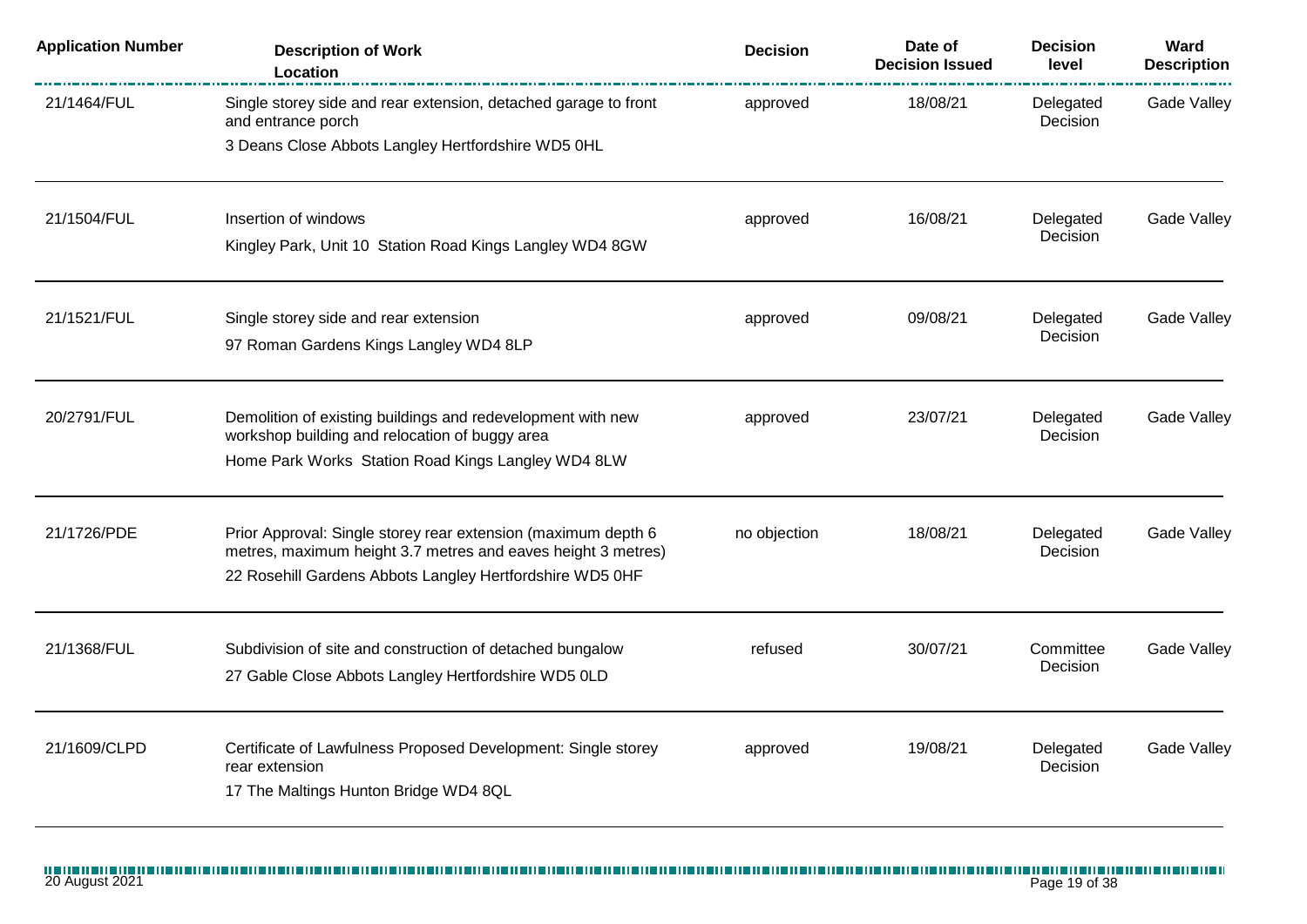| <b>Application Number</b> | <b>Description of Work</b><br>Location                                                                                                                                                            | <b>Decision</b> | Date of<br><b>Decision Issued</b> | <b>Decision</b><br>level | Ward<br><b>Description</b> |
|---------------------------|---------------------------------------------------------------------------------------------------------------------------------------------------------------------------------------------------|-----------------|-----------------------------------|--------------------------|----------------------------|
| 21/1350/FUL               | First floor side extension<br>45 Toms Lane Kings Langley WD4 8NA                                                                                                                                  | refused         | 27/07/21                          | Delegated<br>Decision    | Gade Valley                |
| 21/1362/FUL               | Two-storey side extension<br>9 Woodlands Road Nash Mills HP3 8RZ                                                                                                                                  | approved        | 30/07/21                          | Delegated<br>Decision    | Gade Valley                |
| 21/1423/FUL               | Single storey part side and rear extension<br>125 Toms Lane Kings Langley Hertfordshire WD4 8NP                                                                                                   | approved        | 30/07/21                          | Delegated<br>Decision    | Gade Valley                |
| 21/1534/FUL               | Single-storey side extension and alterations to fenestration<br>Hyde Farm, Plantation Barn Hyde Lane Nash Mills HP3 8SA                                                                           | approved        | 19/08/21                          | Delegated<br>Decision    | Gade Valley                |
| 21/1535/LBC               | Listed Building Consent: Single-storey side extension and<br>alterations to fenestration<br>Hyde Farm, Plantation Barn Hyde Lane Nash Mills HP3 8SA                                               | approved        | 19/08/21                          | Delegated<br>Decision    | Gade Valley                |
| 21/1415/FUL               | Loft conversion including front dormers, rear rooflights, single<br>storey rear extension and alterations to fenestration<br>4 The Shires Abbots Langley Hertfordshire WD25 OJL                   | approved        | 04/08/21                          | Delegated<br>Decision    | Leavesden                  |
| 21/1725/CLPD              | Certificate of Lawfulness Proposed Development: Loft conversion<br>including hip-to-gable alteration, rear dormer and front rooflights<br>30 Orchard Avenue Abbots Langley Hertfordshire WD25 7JG | approved        |                                   | Delegated<br>Decision    | Leavesden                  |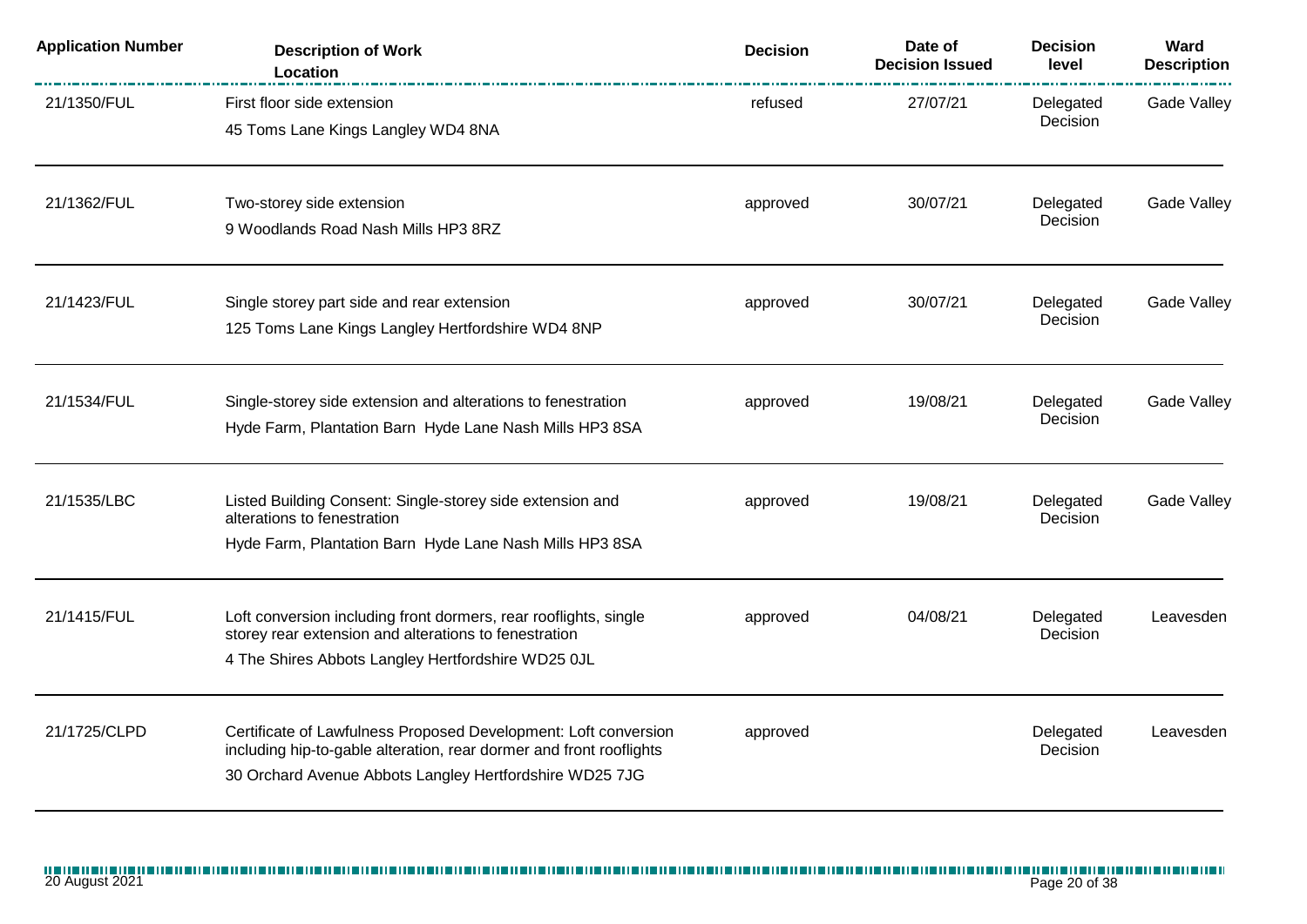| <b>Application Number</b> | <b>Description of Work</b><br>Location                                                                                                                                                                            | <b>Decision</b>         | Date of<br><b>Decision Issued</b> | <b>Decision</b><br>level | Ward<br><b>Description</b> |
|---------------------------|-------------------------------------------------------------------------------------------------------------------------------------------------------------------------------------------------------------------|-------------------------|-----------------------------------|--------------------------|----------------------------|
| 21/1486/FUL               | Single storey side and rear extension<br>129 Lemonfield Drive Garston WD25 9TT                                                                                                                                    | approved                | 09/08/21                          | Delegated<br>Decision    | Leavesden                  |
| 21/1492/FUL               | Conversion of integral garage into habitable accommodation<br>78 Harlech Road Abbots Langley WD5 0BF                                                                                                              | Application<br>returned |                                   | Application<br>returned  | Leavesden                  |
| 21/1595/CLPD              | Certificate of Lawfulness Proposed Development: Single storey<br>rear extension<br>13 College Road Abbots Langley WD5 0NR                                                                                         | withdrawn               | 12/08/21                          | Withdrawn                | Leavesden                  |
| 21/1426/FUL               | Single storey rear extension<br>61 Offord Grove Leavesden WD25 7NF                                                                                                                                                | approved                | 11/08/21                          | Delegated<br>Decision    | Leavesden                  |
| 20/0911/FUL               | Change of use of existing building from light industrial unit to six<br>three bedroomed flats including alterations to fenestration detail<br>The Old Chapel Mallard Road Abbots Langley Hertfordshire WD5<br>0GQ | approved                | 22/07/21                          | Delegated<br>Decision    | Leavesden                  |
| 21/1419/CLPD              | Certificate of Lawfulness Proposed Development: Front porch<br>17 Abbey Drive Abbots Langley WD5 0TL                                                                                                              | approved                | 04/08/21                          | Delegated<br>Decision    | Leavesden                  |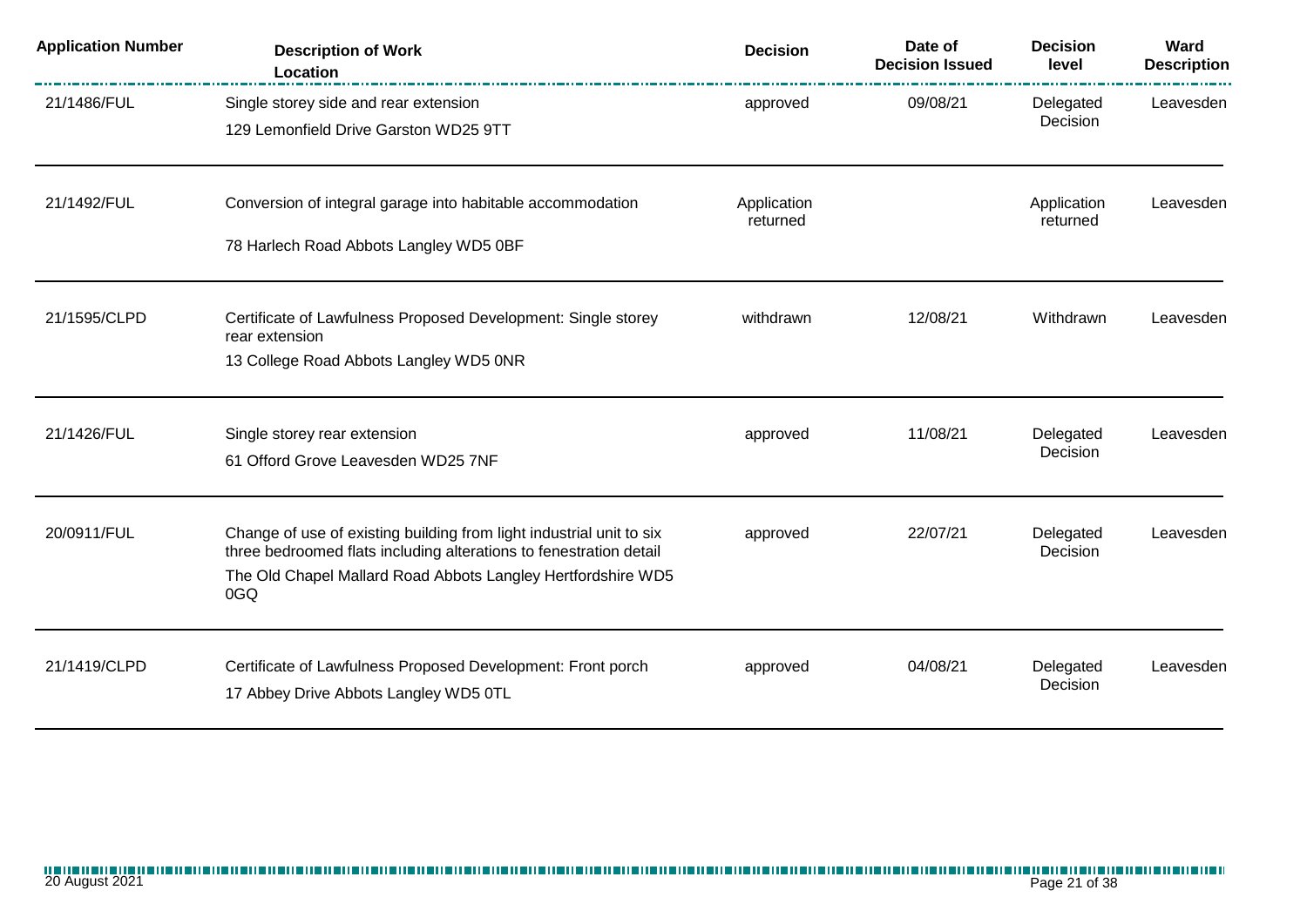| <b>Application Number</b> | <b>Description of Work</b><br>Location                                                                                                                                                                                                                                                                                | <b>Decision</b>          | Date of<br><b>Decision Issued</b> | <b>Decision</b><br>level | Ward<br><b>Description</b> |
|---------------------------|-----------------------------------------------------------------------------------------------------------------------------------------------------------------------------------------------------------------------------------------------------------------------------------------------------------------------|--------------------------|-----------------------------------|--------------------------|----------------------------|
| 21/1584/CLPD              | Certificate of Lawfulness Proposed Development: Loft conversion<br>including hip to gable roof enlargement, rear dormer, front<br>rooflights and flank window                                                                                                                                                         | approved                 | 18/08/21                          | Delegated<br>Decision    | Leavesden                  |
|                           | 8 Austin Villas Woodside Road Abbots Langley WD25 0GD                                                                                                                                                                                                                                                                 |                          |                                   |                          |                            |
| 21/1398/FUL               | Loft conversion including rear dormer and single storey side<br>extension, including alterations to existing conservatory<br>55 Harlech Road Abbots Langley WD5 0BE                                                                                                                                                   | refused                  | 11/08/21                          | Delegated<br>Decision    | Leavesden                  |
|                           |                                                                                                                                                                                                                                                                                                                       |                          |                                   |                          |                            |
| 21/1711/PDE               | Prior Approval: Single storey rear extension (maximum depth 5<br>metres, maximum height 3.25 metres and eaves height 3 metres)<br>133 Coates Way Garston Hertfordshire WD25 9PF                                                                                                                                       | no objection             | 18/08/21                          | Delegated<br>Decision    | Leavesden                  |
| 21/1467/FUL               | Single storey side and rear extension and alterations to patio<br>13 Mutchetts Close Garston WD25 9TS                                                                                                                                                                                                                 | approved                 |                                   | Delegated<br>Decision    | Leavesden                  |
| 21/1516/DIS               | Discharge of Condition 4 (Drainage) pursuant to planning<br>permission 19/1944/FUL<br>Warner Bros. Studios Leavesden Warner Drive Leavesden<br><b>WD257LP</b>                                                                                                                                                         | Determined -<br>DIS apps | 09/08/21                          | Delegated<br>Decision    | Leavesden                  |
| 21/1294/RSP               | Part retrospective: Partial demolition of existing dwelling and<br>construction of two storey front and part single, part two storey<br>rear extensions, front porch, increase in ridge height to create a<br>two-storey dwelling and alterations to fenestration<br>69 Bucknalls Lane Garston Hertfordshire WD25 9NE | approved                 | 28/07/21                          | Delegated<br>Decision    | Leavesden                  |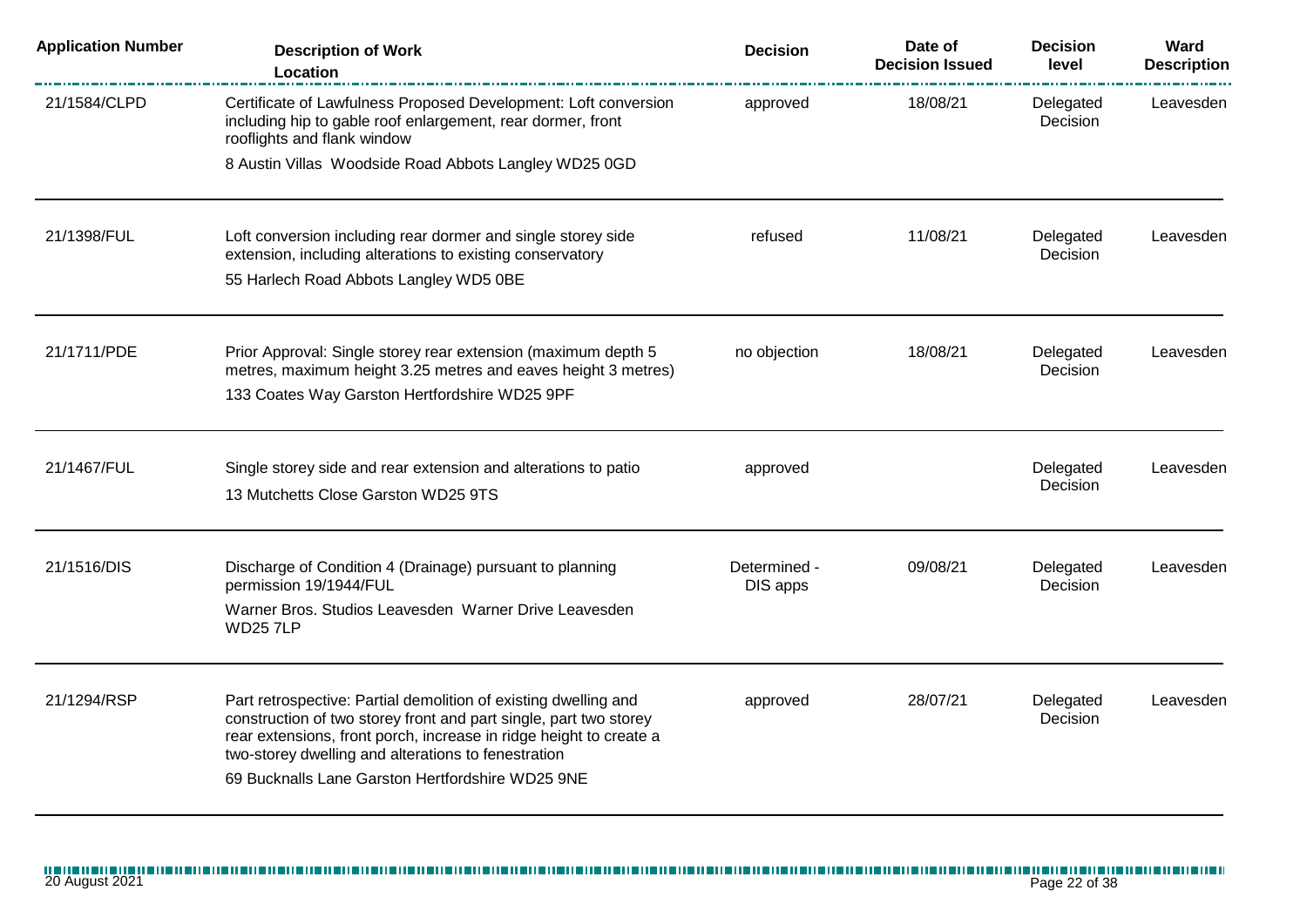| <b>Application Number</b> | <b>Description of Work</b><br>Location                                                                                                                                                                                                                                                                                                                                                                                                                                                                                                         | <b>Decision</b> | Date of<br><b>Decision Issued</b> | <b>Decision</b><br>level | Ward<br><b>Description</b> |
|---------------------------|------------------------------------------------------------------------------------------------------------------------------------------------------------------------------------------------------------------------------------------------------------------------------------------------------------------------------------------------------------------------------------------------------------------------------------------------------------------------------------------------------------------------------------------------|-----------------|-----------------------------------|--------------------------|----------------------------|
| 21/1327/FUL               | Single storey rear extension and covered patio area<br>65 Braham Crescent Leavesden WD25 7NN                                                                                                                                                                                                                                                                                                                                                                                                                                                   | approved        | 27/07/21                          | Delegated<br>Decision    | Leavesden                  |
| 21/1602/FUL               | Construction of detached outbuilding<br>28 De Havilland Way Abbots Langley WD5 0XF                                                                                                                                                                                                                                                                                                                                                                                                                                                             | approved        | 18/08/21                          | Delegated<br>Decision    | Leavesden                  |
| 21/1448/FUL               | Single storey front extension, conversion of garage into habitable<br>accommodation, loft conversion including rear dormer and front<br>rooflight and re-rendering of all elevations.<br>10 Pryor Close Abbots Langley WD5 0NA                                                                                                                                                                                                                                                                                                                 | approved        | 02/08/21                          | Delegated<br>Decision    | Leavesden                  |
| 21/0785/FUL               | Variation of Condition 4 (Affordable Housing) pursuant to planning<br>permission 19/1647/FUL: (Demolition of existing building and<br>redevelopment to provide a 3 storey building comprising 8 flats (3<br>x 1 bedroom, 3 x 2 bedroom and 2 x 3 bedroom) with associated<br>private and communal amenity space including balconies,<br>landscaping, car parking, cycle storage and refuse and recycling<br>storage) to amend mortgagee in possession clause<br>53-55 And Land To The Front Of 21-37 Cheshire Drive<br>Leavesden Hertfordshire | withdrawn       | 23/07/21                          | Withdrawn                | Leavesden                  |
| 21/1399/FUL               | Erection of a detached outbuilding<br>Oak Lodge Allans Way Abbots Langley WD25 0GJ                                                                                                                                                                                                                                                                                                                                                                                                                                                             | approved        | 29/07/21                          | Delegated<br>Decision    | Leavesden                  |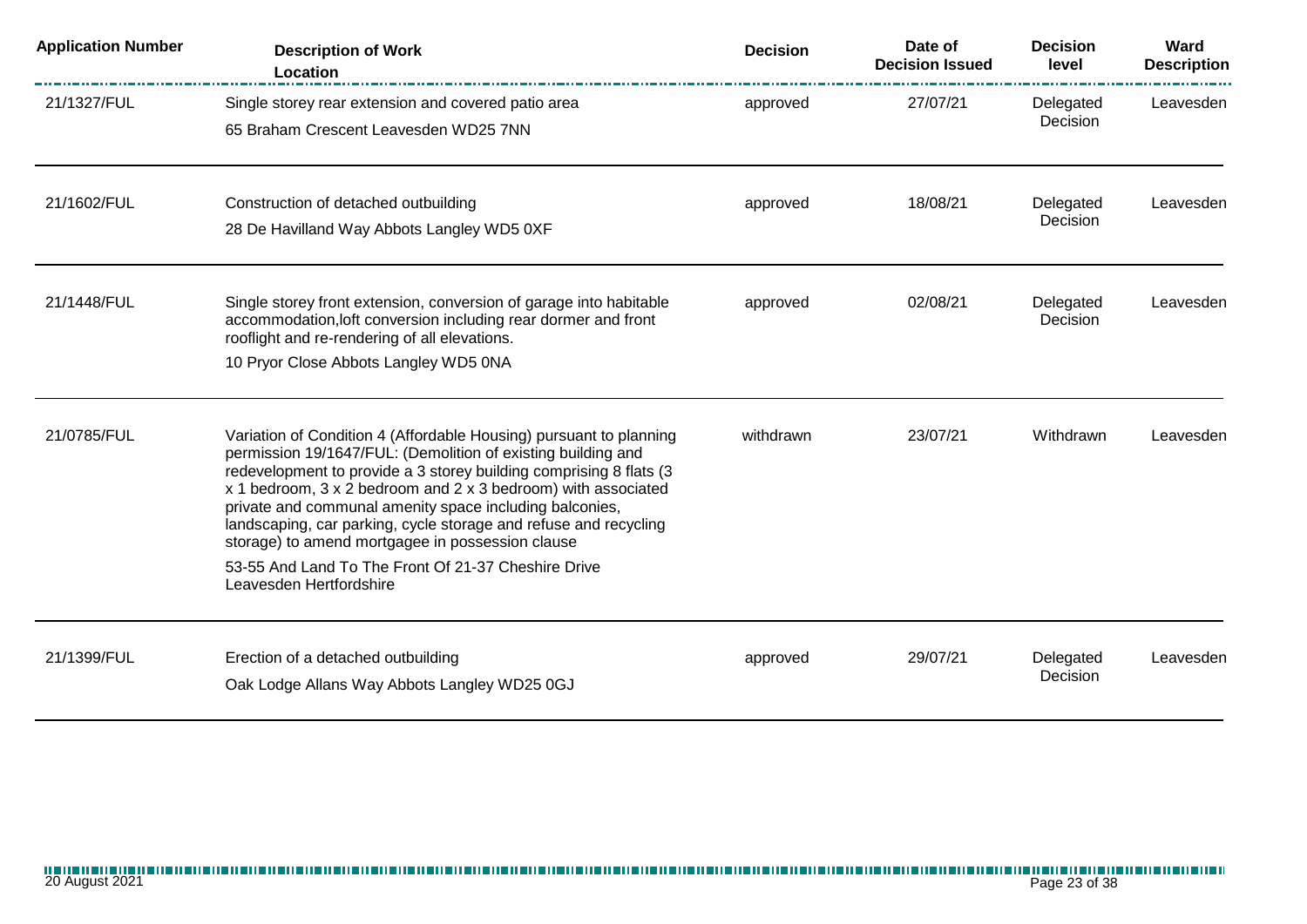| <b>Description of Work</b><br>Location                                                                                                                                                                                                      | <b>Decision</b>                              | Date of<br><b>Decision Issued</b> | <b>Decision</b><br>level | Ward<br><b>Description</b>       |
|---------------------------------------------------------------------------------------------------------------------------------------------------------------------------------------------------------------------------------------------|----------------------------------------------|-----------------------------------|--------------------------|----------------------------------|
| Discharge of Conditions 3 (Tree Protection Plan), Condition 4<br>(Construction Method Statement) and Condition 5 (External<br>materials) pursuant to 21/0249/FUL                                                                            | Determined -<br>DIS apps                     | 17/08/21                          | Delegated<br>Decision    | <b>Moor Park</b><br>And Eastbury |
| 30 South Approach Moor Park HA6 2ET                                                                                                                                                                                                         |                                              |                                   |                          |                                  |
| Construction of a basement                                                                                                                                                                                                                  | approved                                     | 27/07/21                          | Delegated<br>Decision    | Moor Park<br>And Eastbury        |
| Bracken Cottage Bracken Hill Close Northwood HA6 3EW                                                                                                                                                                                        |                                              |                                   |                          |                                  |
| Part single, part two storey side and single storey rear extensions<br>and loft conversion including an increase in ridge height and rear<br>dormer                                                                                         | approved                                     | 12/08/21                          | Delegated<br>Decision    | Moor Park<br>And Eastbury        |
| 28 The Fairway Northwood HA6 3DY                                                                                                                                                                                                            |                                              |                                   |                          |                                  |
| Construction of a basement and single storey side pool house<br>extension                                                                                                                                                                   | approved                                     | 27/07/21                          | Delegated<br>Decision    | Moor Park<br>And Eastbury        |
| Bracken Manor Bracken Hill Close Northwood HA6 3EW                                                                                                                                                                                          |                                              |                                   |                          |                                  |
| Single storey front, side and rear extensions and alterations to<br>fenestration                                                                                                                                                            | approved                                     | 22/07/21                          | Delegated<br>Decision    | Moor Park<br>And Eastbury        |
| Cranford Sandy Lane Northwood HA6 3ER                                                                                                                                                                                                       |                                              |                                   |                          |                                  |
| Part single, part two storey rear extensions, loft conversion<br>including rear dormer windows, proposed alterations to the front<br>porch, alterations to front porch and alterations to fenestration<br>102 Wolsey Road Moor Park HA6 2ED | Application<br>cancelled due<br>to error etc | 20/07/21                          | Application<br>returned  | Moor Park<br>And Eastbury        |
|                                                                                                                                                                                                                                             |                                              |                                   |                          |                                  |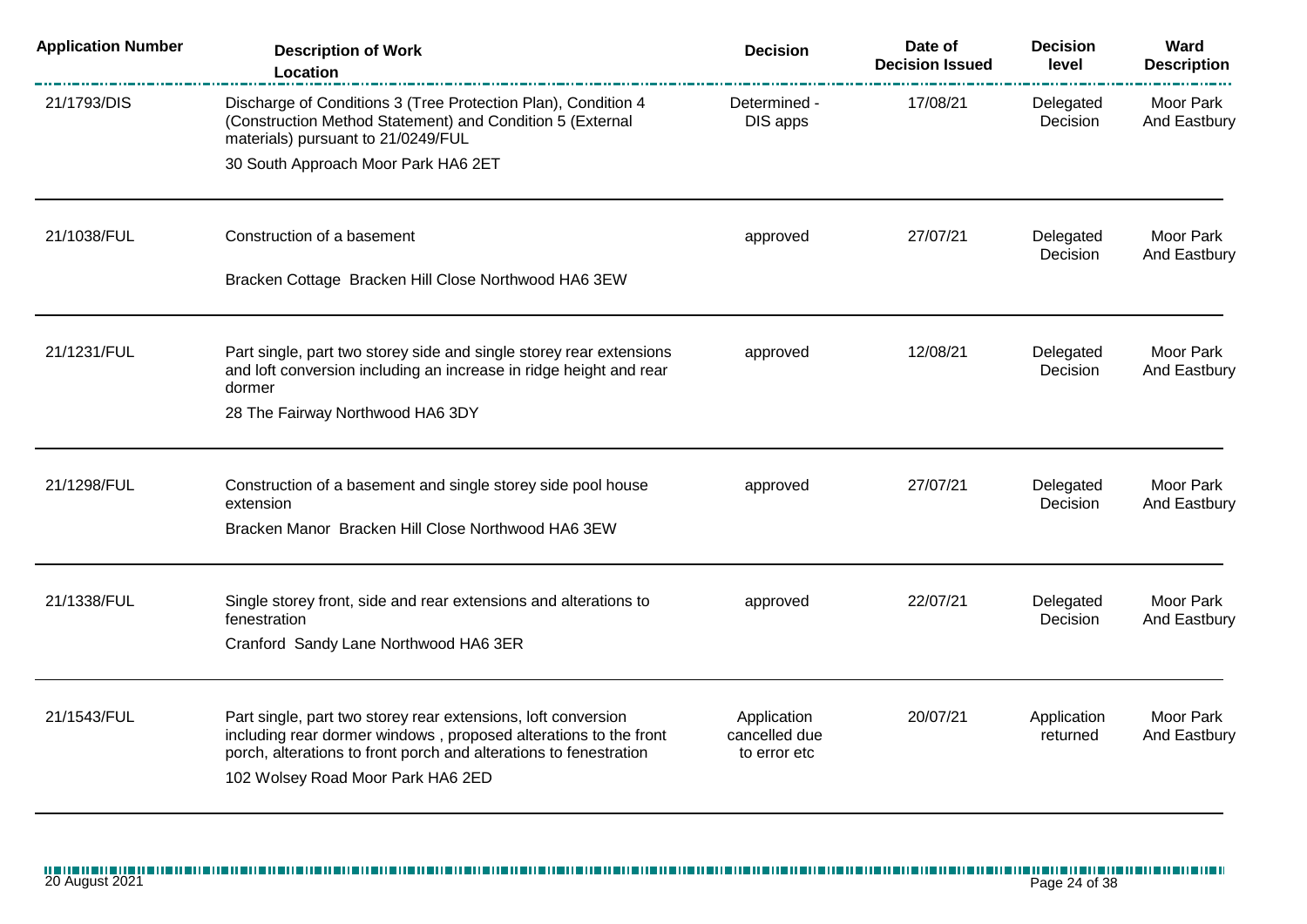| <b>Application Number</b> | <b>Description of Work</b><br>Location                                                                                                                                                                                                                                                                                                                               | <b>Decision</b>          | Date of<br><b>Decision Issued</b> | <b>Decision</b><br>level | Ward<br><b>Description</b> |
|---------------------------|----------------------------------------------------------------------------------------------------------------------------------------------------------------------------------------------------------------------------------------------------------------------------------------------------------------------------------------------------------------------|--------------------------|-----------------------------------|--------------------------|----------------------------|
| 21/1592/DIS               | Discharge of Condition 2 (Soft Landscaping) pursuant to planning<br>permission 21/0311/RSP                                                                                                                                                                                                                                                                           | Determined -<br>DIS apps | 12/08/21                          | Delegated<br>Decision    | Moor Park<br>And Eastbury  |
|                           | 33 Bishops Avenue Northwood HA6 3DD                                                                                                                                                                                                                                                                                                                                  |                          |                                   |                          |                            |
| 21/1393/RSP               | Part retrospective: Partial demolition of existing dwelling and<br>erection of two storey side extension, part single and part two<br>storey side/rear extension, porch, first floor front extension,<br>alterations to existing roof to provide loft extension with rear and<br>front facing rooflights and alterations to external materials to<br>include render. | approved                 |                                   | Delegated<br>Decision    | Moor Park<br>And Eastbury  |
|                           | 36 Farm Way Northwood HA6 3EF                                                                                                                                                                                                                                                                                                                                        |                          |                                   |                          |                            |
| 21/1286/FUL               | Two-storey side and rear extensions, loft conversion served by<br>rooflights and alterations to fenestration                                                                                                                                                                                                                                                         | refused                  | 21/07/21                          | Delegated<br>Decision    | Moor Park<br>And Eastbury  |
|                           | 2 Pembroke Road Moor Park HA6 2HR                                                                                                                                                                                                                                                                                                                                    |                          |                                   |                          |                            |
| 21/1288/FUL               | Replacement of existing window sashes with new sash openings<br>that incorporate conservation style glazing bars to the front and<br>rear elevations                                                                                                                                                                                                                 | approved                 | 27/07/21                          | Delegated<br>Decision    | Moor Park<br>And Eastbury  |
|                           | 3 Heathside Road Moor Park HA6 2EE                                                                                                                                                                                                                                                                                                                                   |                          |                                   |                          |                            |
| 21/1354/CLPD              | Certificate of Lawfulness Proposed Development: Erection of an<br>outbuilding<br>Trelawney 20 Bedford Road Moor Park HA6 2AZ                                                                                                                                                                                                                                         | approved                 | 22/07/21                          | Delegated<br>Decision    | Moor Park<br>And Eastbury  |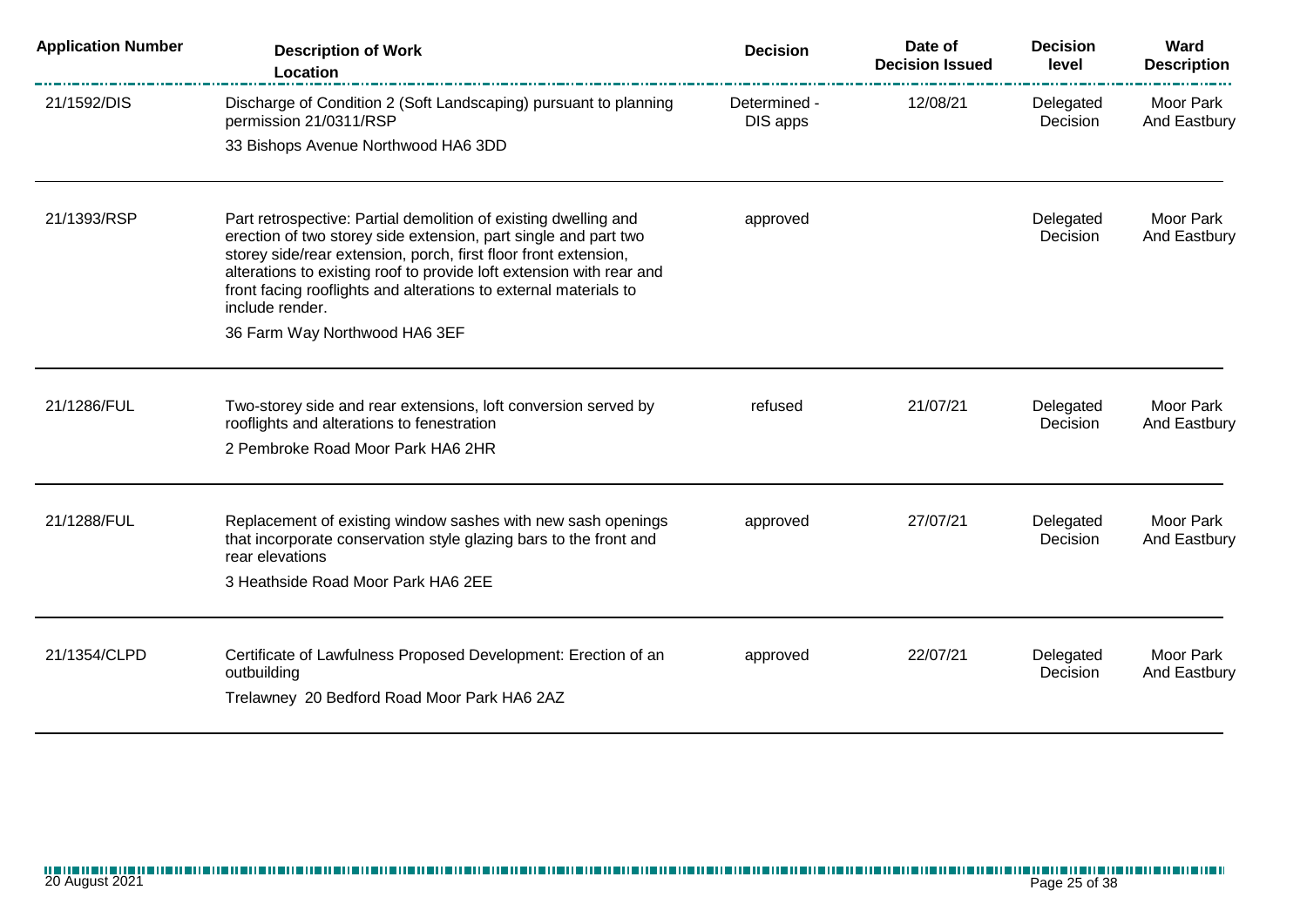| <b>Application Number</b> | <b>Description of Work</b><br>Location                                                                                                                                                                                                                                       | <b>Decision</b> | Date of<br><b>Decision Issued</b> | <b>Decision</b><br>level | Ward<br><b>Description</b> |
|---------------------------|------------------------------------------------------------------------------------------------------------------------------------------------------------------------------------------------------------------------------------------------------------------------------|-----------------|-----------------------------------|--------------------------|----------------------------|
| 21/1505/FUL               | Erection of a single storey rear orangery                                                                                                                                                                                                                                    | approved        | 12/08/21                          | Delegated<br>Decision    | Moor Park<br>And Eastbury  |
|                           | Bracken Hall Bracken Hill Close Northwood HA6 3EW                                                                                                                                                                                                                            |                 |                                   |                          |                            |
| 21/1384/FUL               | Two storey rear and part two storey side extension, loft<br>conversion including increase in ridge height, rear dormer<br>windows and front rooflight, alterations to fenestration, garage<br>conversion and increase in height of existing single storey side<br>projection | approved        | 04/08/21                          | Delegated<br>Decision    | Moor Park<br>And Eastbury  |
|                           | 22 Crofters Road Northwood HA6 3ED                                                                                                                                                                                                                                           |                 |                                   |                          |                            |
| 21/1466/FUL               | Single-storey rear extension                                                                                                                                                                                                                                                 | approved        | 17/08/21                          | Delegated<br>Decision    | Moor Park<br>And Eastbury  |
|                           | 34 Main Avenue Moor Park Hertfordshire HA6 2LQ                                                                                                                                                                                                                               |                 |                                   |                          |                            |
| 21/1147/FUL               | Single storey rear extension                                                                                                                                                                                                                                                 | approved        | 22/07/21                          | Delegated<br>Decision    | Moor Park                  |
|                           | 41 Russell Road Moor Park HA6 2LP                                                                                                                                                                                                                                            |                 |                                   |                          | And Eastbury               |
| 21/1243/FUL               | External and internal alterations to existing rear conservatory<br>including increase in height, construction of rear canopy and<br>construction of bike shed in rear garden<br>35 Bedford Road Moor Park Hertfordshire HA6 2AX                                              | approved        | 04/08/21                          | Delegated<br>Decision    | Moor Park<br>And Eastbury  |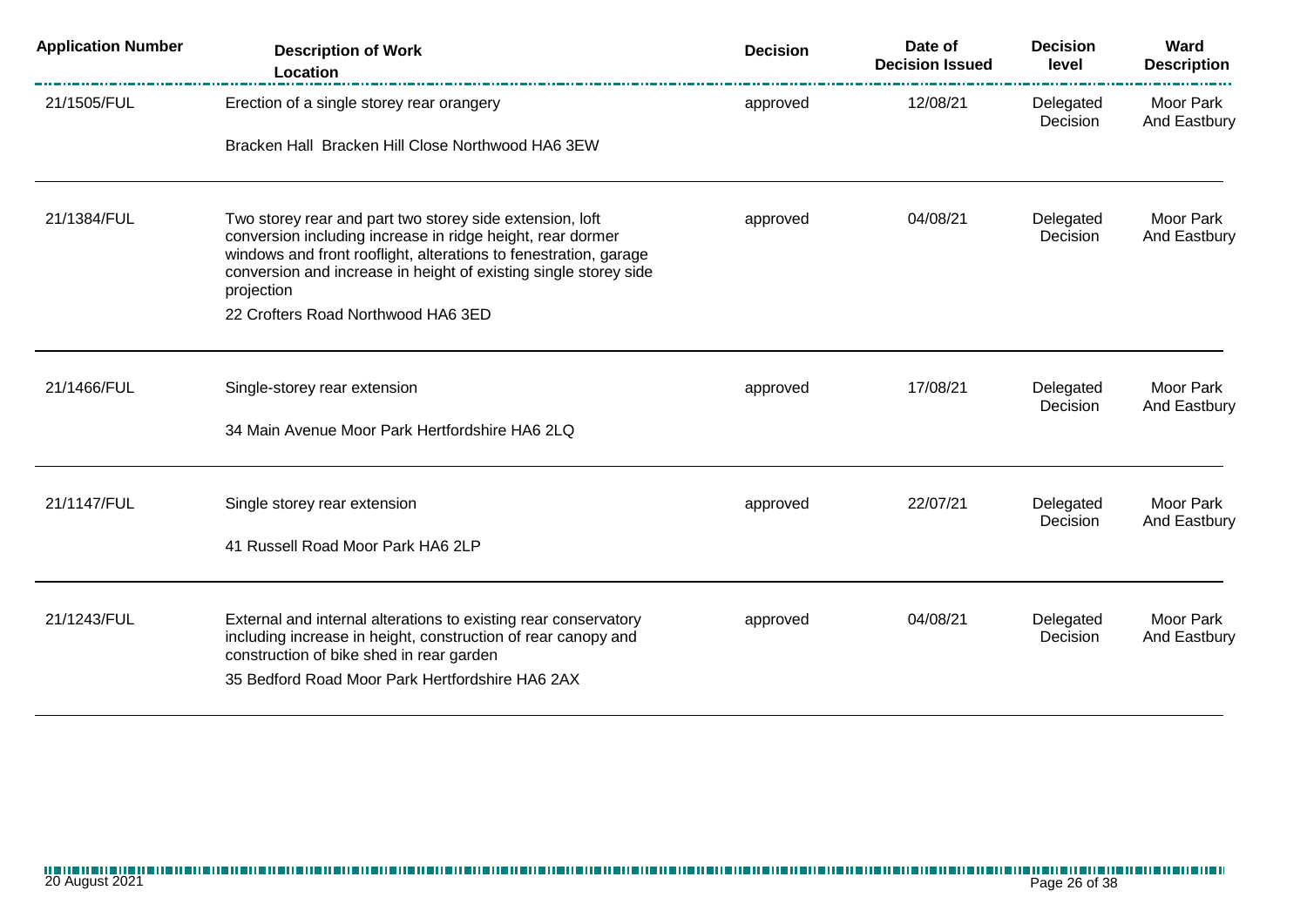| <b>Application Number</b> | <b>Description of Work</b><br>Location                                                                                                                                                                                                                                                                                                                                                                                                                 | <b>Decision</b>          | Date of<br><b>Decision Issued</b> | <b>Decision</b><br>level | Ward<br><b>Description</b> |
|---------------------------|--------------------------------------------------------------------------------------------------------------------------------------------------------------------------------------------------------------------------------------------------------------------------------------------------------------------------------------------------------------------------------------------------------------------------------------------------------|--------------------------|-----------------------------------|--------------------------|----------------------------|
| 21/1370/FUL               | Variation of Condition 2 (Approved Plans) of planning permission<br>20/2292/FUL: (Part single, part two storey rear extension, first<br>floor side extension, loft conversion including increase in ridge<br>height, rear dormer windows to the rear, erection of porch,<br>alterations to fenestration, render to exterior, new rear patio and<br>alterations to driveway) to include alterations to fenestration<br>7A Wolsey Road Moor Park HA6 2HN | approved                 | 27/07/21                          | Delegated<br>Decision    | Moor Park<br>And Eastbury  |
|                           |                                                                                                                                                                                                                                                                                                                                                                                                                                                        |                          |                                   |                          |                            |
| 21/1529/FUL               | Replacement of roof and hanging tiles with new plain clay tiles                                                                                                                                                                                                                                                                                                                                                                                        | approved                 | 16/08/21                          | Delegated<br>Decision    | Moor Park<br>And Eastbury  |
|                           | 69 Wolsey Road Moor Park HA6 2ER                                                                                                                                                                                                                                                                                                                                                                                                                       |                          |                                   |                          |                            |
|                           |                                                                                                                                                                                                                                                                                                                                                                                                                                                        |                          |                                   |                          |                            |
| 21/1530/DIS               | Discharge of Condition 7 (Construction Method Statement)<br>pursuant to planning permission 18/1007/FUL                                                                                                                                                                                                                                                                                                                                                | Determined -<br>DIS apps | 19/07/21                          | Delegated<br>Decision    | Moor Park<br>And Eastbury  |
|                           | Normandy 7 Wolsey Road Moor Park HA6 2HN                                                                                                                                                                                                                                                                                                                                                                                                               |                          |                                   |                          |                            |
| 21/1554/FUL               |                                                                                                                                                                                                                                                                                                                                                                                                                                                        |                          | 13/08/21                          |                          | Moor Park                  |
|                           | Single storey rear extension, internal alterations and alterations to<br>fenestration                                                                                                                                                                                                                                                                                                                                                                  | approved                 |                                   | Delegated<br>Decision    | And Eastbury               |
|                           | Cedar House 91A Wolsey Road Moor Park Hertfordshire HA6<br>2ER                                                                                                                                                                                                                                                                                                                                                                                         |                          |                                   |                          |                            |
| 21/1628/CLED              | Certificate of Lawfulness for Existing Development: Construction                                                                                                                                                                                                                                                                                                                                                                                       | approved                 |                                   | Delegated                | Moor Park                  |
|                           | of detached outbuilding                                                                                                                                                                                                                                                                                                                                                                                                                                |                          |                                   | Decision                 | And Eastbury               |
|                           | 103 Westbury Road Northwood HA6 3DA                                                                                                                                                                                                                                                                                                                                                                                                                    |                          |                                   |                          |                            |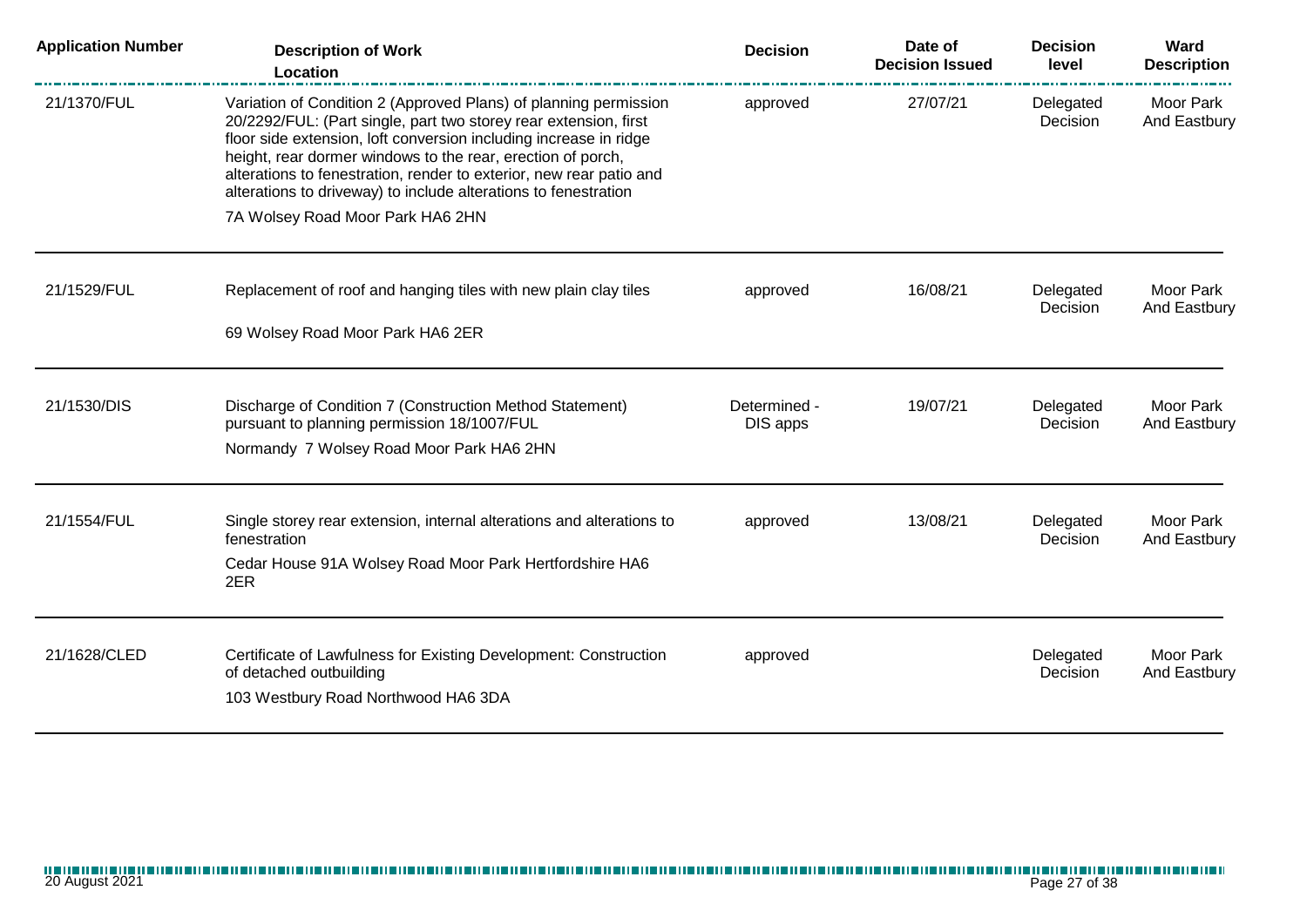| <b>Application Number</b> | <b>Description of Work</b><br>Location                                                                                                                                                           | <b>Decision</b>          | Date of<br><b>Decision Issued</b> | <b>Decision</b><br>level | Ward<br><b>Description</b> |
|---------------------------|--------------------------------------------------------------------------------------------------------------------------------------------------------------------------------------------------|--------------------------|-----------------------------------|--------------------------|----------------------------|
| 21/1268/FUL               | Part single-storey, part two-storey front, side and rear extensions;<br>loft conversion including gable extensions and rear roof<br>extensions including insertion of rear dormer and rooflights | refused                  | 21/07/21                          | Delegated<br>Decision    | Moor Park<br>And Eastbury  |
|                           | 6 St Marys Avenue Northwood HA6 3AZ                                                                                                                                                              |                          |                                   |                          |                            |
| 21/1389/FUL               | Relocation of existing railings to front boundary                                                                                                                                                | approved                 | 23/07/21                          | Delegated<br>Decision    | Moor Park<br>And Eastbury  |
|                           | Abbotsford Woodside Walk Northwood HA6 3ET                                                                                                                                                       |                          |                                   |                          |                            |
| 21/1477/CLPD              | Certificate of Lawfulness Proposed Development: Construction of<br>detached outbuilding                                                                                                          | approved                 | 16/08/21                          | Delegated<br>Decision    | Moor Park<br>And Eastbury  |
|                           | The Four Winds London Road Rickmansworth WD3 1JT                                                                                                                                                 |                          |                                   |                          |                            |
| 21/1324/DIS               | Discharge of Condition 7 (Energy Statement) and condition 9<br>(Boundary Treatment) pursuant to planning permission<br>20/1419/FUL                                                               | Determined -<br>DIS apps | 27/07/21                          | Delegated<br>Decision    | Moor Park<br>And Eastbury  |
|                           | 31 Sandy Lodge Lane Moor Park HA6 2HZ                                                                                                                                                            |                          |                                   |                          |                            |
| 21/1633/PDE               | Prior Approval: Single storey rear extension (depth 8.00 metres,<br>maximum height 3.00 metres, maximum eaves height 2.65<br>metres)                                                             | approved                 | 12/08/21                          | Delegated<br>Decision    | Moor Park<br>And Eastbury  |
|                           | 74 Kewferry Road Northwood Hertfordshire HA6 2PG                                                                                                                                                 |                          |                                   |                          |                            |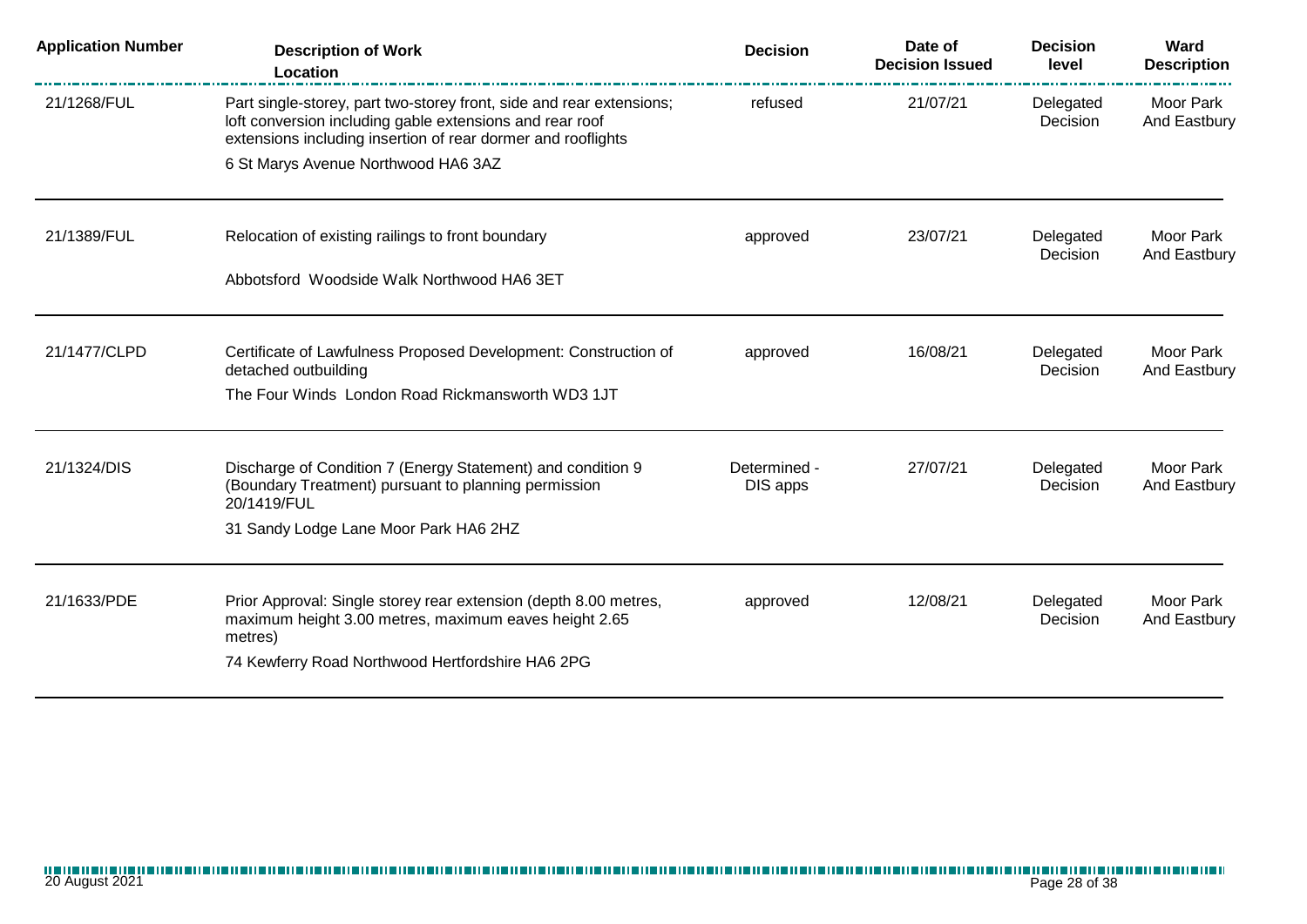| <b>Application Number</b> | <b>Description of Work</b><br>Location                                                                                                                                                                              | <b>Decision</b>                                                                     | Date of<br><b>Decision Issued</b> | <b>Decision</b><br>level  | Ward<br><b>Description</b>                                             |
|---------------------------|---------------------------------------------------------------------------------------------------------------------------------------------------------------------------------------------------------------------|-------------------------------------------------------------------------------------|-----------------------------------|---------------------------|------------------------------------------------------------------------|
| 21/1807/NAC               | Part single; part two storey side and rear extension (following<br>demolition of existing side garage, rear conservatory and<br>extension). London Borough Of Hillingdon Council - reference<br>61501/APP/2021/2583 | no objection                                                                        | 16/08/21                          | Delegated<br>Decision     | <b>NOT IN</b><br><b>DISTRICT</b><br>See Details<br><b>Under Parish</b> |
|                           | 57 Kewferry Road Northwood                                                                                                                                                                                          |                                                                                     |                                   |                           |                                                                        |
| 21/1564/FUL               | Single storey side extension                                                                                                                                                                                        | 20/07/21<br>Application<br>Application<br>cancelled due<br>returned<br>to error etc |                                   | Oxhey Hall<br>And Hayling |                                                                        |
|                           | 1 Handsworth Way South Oxhey WD19 7NS                                                                                                                                                                               |                                                                                     |                                   |                           |                                                                        |
| 21/1627/CLPD              | Certificate of Lawfulness Proposed Development: Single storey<br>rear extension, loft conversion including rear dormer and three<br>front rooflights                                                                | approved                                                                            |                                   | Delegated<br>Decision     | Oxhey Hall<br>And Hayling                                              |
|                           | 1 Arbroath Green South Oxhey WD19 7QT                                                                                                                                                                               |                                                                                     |                                   |                           |                                                                        |
| 21/1396/CLPD              | Certificate of Lawfulness Proposed Development: Erection of<br>single storey rear extension<br>7 Brookdene Avenue Oxhey Hall WD19 4LG                                                                               | approved                                                                            | 27/07/21                          | Delegated<br>Decision     | Oxhey Hall<br>And Hayling                                              |
|                           |                                                                                                                                                                                                                     |                                                                                     |                                   |                           |                                                                        |
| 21/1125/FUL               | Installation of dropped kerb to create a new vehicular crossover<br>with hardstanding to the frontage to facilitate on-site parking<br>25 Hayling Road South Oxhey WD19 7BN                                         | refused                                                                             | 20/07/21                          | Delegated<br>Decision     | Oxhey Hall<br>And Hayling                                              |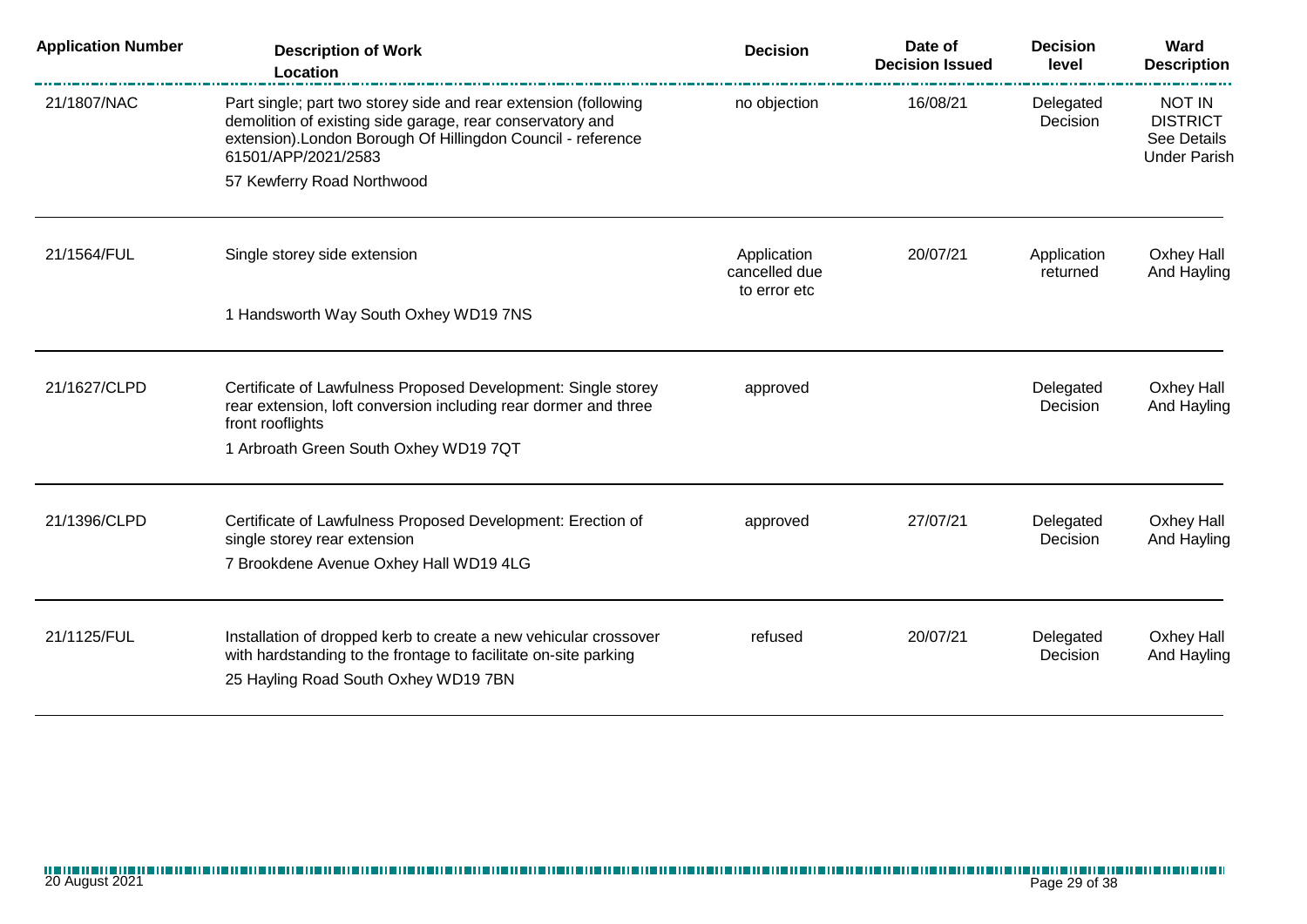| <b>Application Number</b> | <b>Description of Work</b><br>Location                                                                                                                                                                                  | <b>Decision</b> | Date of<br><b>Decision Issued</b> | <b>Decision</b><br>level | Ward<br><b>Description</b> |
|---------------------------|-------------------------------------------------------------------------------------------------------------------------------------------------------------------------------------------------------------------------|-----------------|-----------------------------------|--------------------------|----------------------------|
| 21/1079/FUL               | Demolition of existing conservatory and construction of a single<br>storey side and rear extension                                                                                                                      | approved        | 19/07/21                          | Delegated<br>Decision    | Oxhey Hall<br>And Hayling  |
|                           | 91 Brookdene Avenue Oxhey Hall Watford Hertfordshire WD19<br>4LG                                                                                                                                                        |                 |                                   |                          |                            |
| 21/1615/PDE               | Prior Approval: Single storey rear extension (depth 6 metres,<br>maximum height 2.82metres, maximum eaves height 2.51 metres)                                                                                           | no objection    | 03/08/21                          | Delegated<br>Decision    | Oxhey Hall<br>And Hayling  |
|                           | 58 Brookdene Avenue Oxhey Hall Hertfordshire WD19 4LF                                                                                                                                                                   |                 |                                   |                          |                            |
| 21/1465/FUL               | Removal of existing porch and erection of new porch to both<br>properties at 33 and 35 Hillcroft Crescent                                                                                                               | approved        | 17/08/21                          | Delegated<br>Decision    | Oxhey Hall<br>And Hayling  |
|                           | 33-35 Hillcroft Crescent Oxhey Hall Hertfordshire WD19 4PB                                                                                                                                                              |                 |                                   |                          |                            |
| 21/1367/FUL               | Removal of garage and workshop, construction of two storey side<br>and single storey rear extension, replacement of all windows to<br>black aluminium, new pitched roof to porch canopy and removal<br>of outer chimney | refused         | 22/07/21                          | Delegated<br>Decision    | Oxhey Hall<br>And Hayling  |
|                           | 82 Raglan Gardens Oxhey Hall WD19 4LL                                                                                                                                                                                   |                 |                                   |                          |                            |
| 21/1588/CLPD              | Certificate of Lawfulness Proposed Development: Loft conversion<br>including hip to gable roof alterations, rear dormer window, front<br>rooflights and insertion of windows                                            | approved        |                                   | Delegated<br>Decision    | Oxhey Hall<br>And Hayling  |
|                           | 173 Hampermill Lane Oxhey Hall WD19 4PJ                                                                                                                                                                                 |                 |                                   |                          |                            |
| 21/1325/FUL               | Two storey side extension                                                                                                                                                                                               | approved        | 28/07/21                          | Delegated<br>Decision    | Oxhey Hall<br>And Hayling  |
|                           | 10 Frinton Close South Oxhey WD19 7QS                                                                                                                                                                                   |                 |                                   |                          |                            |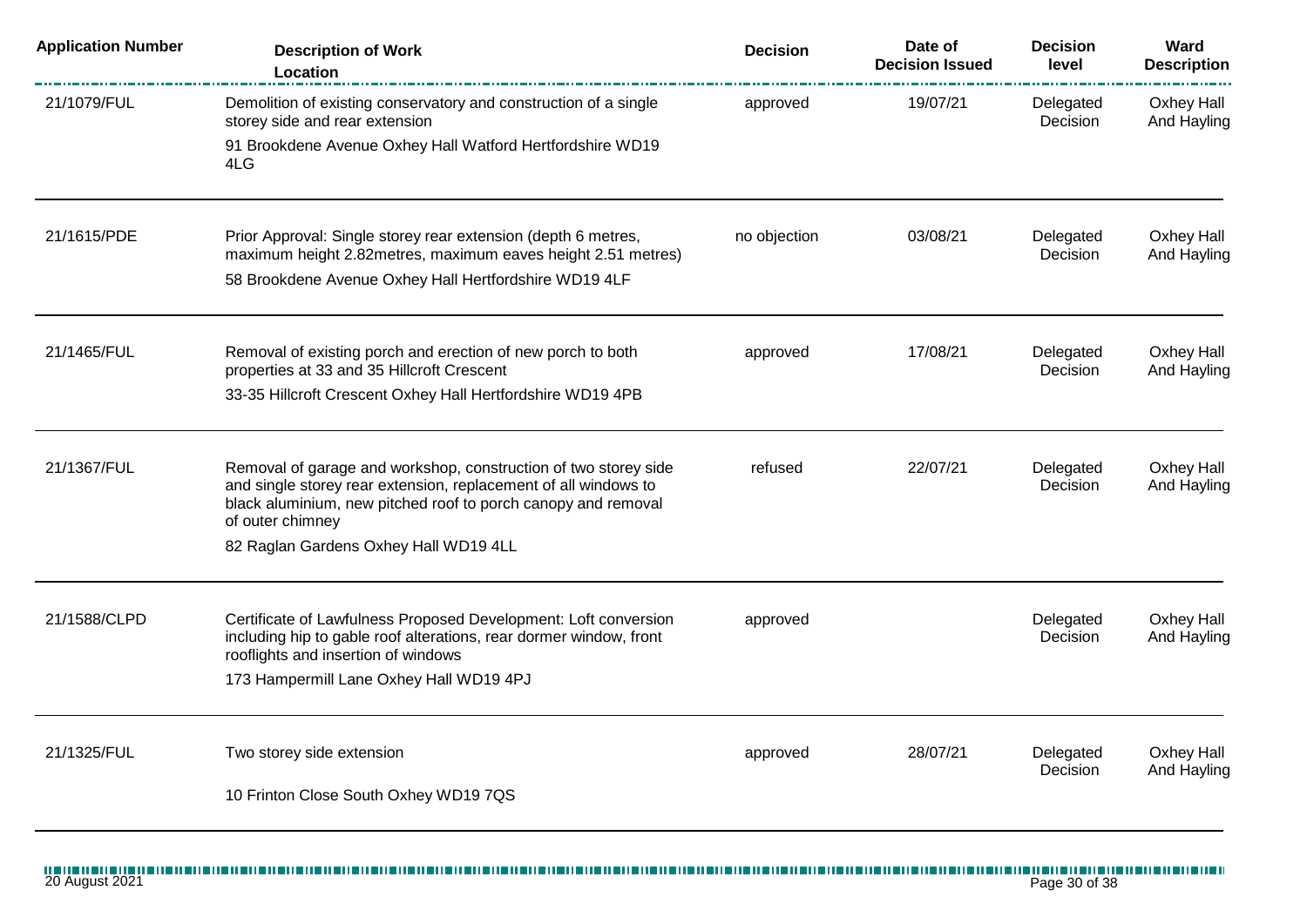| <b>Application Number</b> | <b>Description of Work</b><br>Location                                                                                                                                                                                     | <b>Decision</b> | Date of<br><b>Decision Issued</b> | <b>Decision</b><br>level | Ward<br><b>Description</b> |
|---------------------------|----------------------------------------------------------------------------------------------------------------------------------------------------------------------------------------------------------------------------|-----------------|-----------------------------------|--------------------------|----------------------------|
| 21/1489/FUL               | Loft conversion including hip to gable roof alterations, rear dormer<br>and rooflights                                                                                                                                     | approved        | 17/08/21                          | Delegated<br>Decision    | Penn And<br>Mill End       |
|                           | 88 Williamson Way Mill End WD3 8GL                                                                                                                                                                                         |                 |                                   |                          |                            |
| 21/1485/FUL               | Variation of Conditions 2 (in accordance with plans) and 3<br>(External Materials) pursuant to planning permission 17/1827/FUL<br>to allow for changes to the external materials and alterations to<br>fenestration detail | approved        | 30/07/21                          | Delegated<br>Decision    | Penn And<br>Mill End       |
|                           | 10A St Peters Close Mill End WD3 8UY                                                                                                                                                                                       |                 |                                   |                          |                            |
| 21/1488/FUL               | Two-storey side and rear extensions involving demolition of<br>existing garage                                                                                                                                             | approved        | 30/07/21                          | Delegated<br>Decision    | Penn And<br>Mill End       |
|                           | 6 Neild Way Mill End WD3 8RW                                                                                                                                                                                               |                 |                                   |                          |                            |
| 21/1020/FUL               | Loft conversion including hip to gable roof enlargement and<br>erection of front and rear dormers                                                                                                                          | refused         | 20/07/21                          | Delegated<br>Decision    | Penn And<br>Mill End       |
|                           | 10 Shepherds Lane Mill End WD3 8JH                                                                                                                                                                                         |                 |                                   |                          |                            |
| 21/1547/RSP               | Single storey side and rear extension                                                                                                                                                                                      | approved        | 23/07/21                          | Delegated                | Penn And                   |
|                           | 25 Colne Avenue Rickmansworth WD3 8BS                                                                                                                                                                                      |                 |                                   | Decision                 | Mill End                   |
| 21/1457/FUL               | Single storey rear extension                                                                                                                                                                                               | approved        | 30/07/21                          | Delegated                | Penn And                   |
|                           | 23 Shepherds Farm Mill End Hertfordshire WD3 8JG                                                                                                                                                                           |                 |                                   | Decision                 | Mill End                   |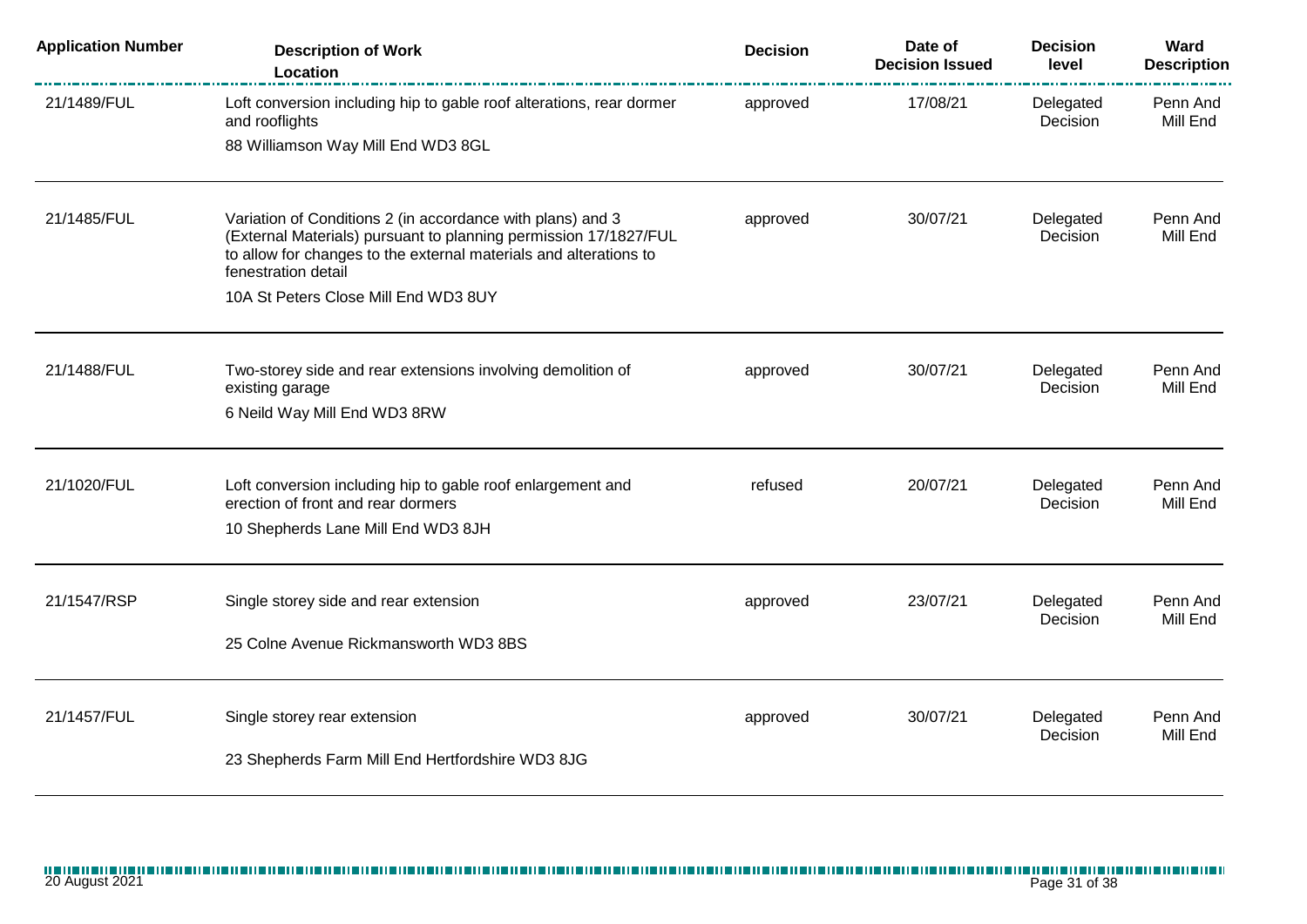| <b>Application Number</b> | <b>Description of Work</b><br>Location                                                                                                                                                                                                              | <b>Decision</b> | Date of<br><b>Decision Issued</b> | <b>Decision</b><br>level | Ward<br><b>Description</b> |
|---------------------------|-----------------------------------------------------------------------------------------------------------------------------------------------------------------------------------------------------------------------------------------------------|-----------------|-----------------------------------|--------------------------|----------------------------|
| 21/1551/PDE               | Prior Approval: Single storey rear extension (depth 6 metres,<br>maximum height 3.20 metres, maximum eaves height 3 metres)<br>18 Tudor Way Mill End Hertfordshire WD3 8JB                                                                          | no objection    | 28/07/21                          | Delegated<br>Decision    | Penn And<br>Mill End       |
| 21/1720/PDE               | Prior Approval: Single storey rear extension (maximum depth 5<br>metres; maximum height 4 metres and eaves height 2.7 metres)<br>65 Springwell Avenue Mill End Hertfordshire WD3 8QD                                                                | no objection    | 19/08/21                          | Delegated<br>Decision    | Penn And<br>Mill End       |
| 21/1383/FUL               | Single story rear extension, conversion of garage into habitable<br>accommodation and extension to rear patio<br>28 Thellusson Way Mill End WD3 8RQ                                                                                                 | approved        | 29/07/21                          | Delegated<br>Decision    | Penn And<br>Mill End       |
| 21/1481/FUL               | Demolition of existing single storey rear extension/conservatory,<br>construction of new single storey side/rear extension, conversion<br>of garage into habitable accommodation and alterations to<br>fenestration<br>39 Mill Way Mill End WD3 8QR | approved        | 11/08/21                          | Delegated<br>Decision    | Penn And<br>Mill End       |
| 21/1710/PDE               | Prior Approval: Single storey rear extension (maximum depth 6<br>metres, maximum height 3 metres and eaves height 3 metres)<br>3 Quickwood Close Mill End Hertfordshire WD3 8LU                                                                     | no objection    | 17/08/21                          | Delegated<br>Decision    | Penn And<br>Mill End       |
| 21/1494/FUL               | Single storey rear extension<br>36 Thellusson Way Mill End Hertfordshire WD3 8RQ                                                                                                                                                                    | approved        | 16/08/21                          | Delegated<br>Decision    | Penn And<br>Mill End       |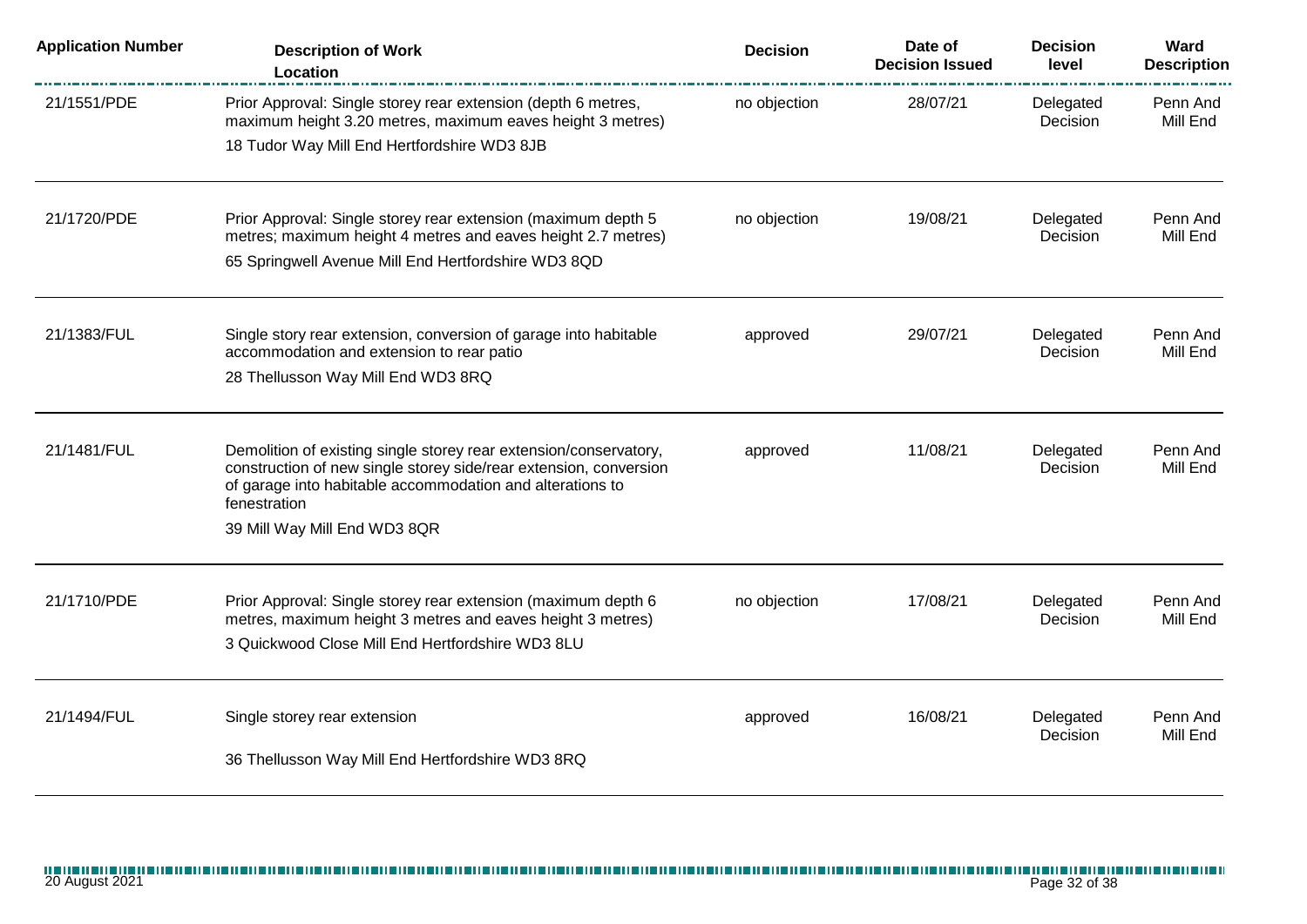| <b>Application Number</b> | <b>Description of Work</b><br>Location                                                                                                                                                         | <b>Decision</b> | Date of<br><b>Decision Issued</b> | <b>Decision</b><br>level | Ward<br><b>Description</b> |
|---------------------------|------------------------------------------------------------------------------------------------------------------------------------------------------------------------------------------------|-----------------|-----------------------------------|--------------------------|----------------------------|
| 21/1741/PDE               | Prior Approval: Single storey rear extension (depth 4.57 metres,<br>maximum height 3.68 metres, maximum eaves height 2.72 metres)                                                              | no objection    |                                   | Delegated<br>Decision    | Penn And<br>Mill End       |
|                           | 22 Thellusson Way Mill End Hertfordshire WD3 8RR                                                                                                                                               |                 |                                   |                          |                            |
| 21/1716/CLPD              | Certificate of Lawfulness Proposed Development: Loft conversion<br>including rear dormer and front rooflights                                                                                  | approved        |                                   | Delegated<br>Decision    | Penn And<br>Mill End       |
|                           | 65 Springwell Avenue Mill End WD3 8QD                                                                                                                                                          |                 |                                   |                          |                            |
| 21/1259/FUL               | Replacement of front/side fence with boundary wall                                                                                                                                             | refused         | 20/07/21                          | Delegated<br>Decision    | Penn And<br>Mill End       |
|                           | 83 Tudor Way Mill End WD3 8HY                                                                                                                                                                  |                 |                                   |                          |                            |
| 21/1600/FUL               | Single storey rear extension                                                                                                                                                                   | approved        | 03/08/21                          | Delegated                | Penn And                   |
|                           | 17 Tudor Way Mill End WD3 8JA                                                                                                                                                                  |                 |                                   | Decision                 | Mill End                   |
| 21/1303/FUL               | Demolition of existing garage and construction of part single, part<br>two storey side and rear extension and alterations to fenestration<br>86 Ebury Road Rickmansworth WD3 1BN               | refused         | 28/07/21                          | Delegated<br>Decision    | Rickmansworth<br>Town      |
| 21/1304/FUL               | Single-storey side and rear extension, internal alterations, new<br>front door and new slimline, timber, double glazed windows to<br>rear elevation<br>21 Harefield Road Rickmansworth WD3 1LZ | approved        | 13/08/21                          | Delegated<br>Decision    | Rickmansworth<br>Town      |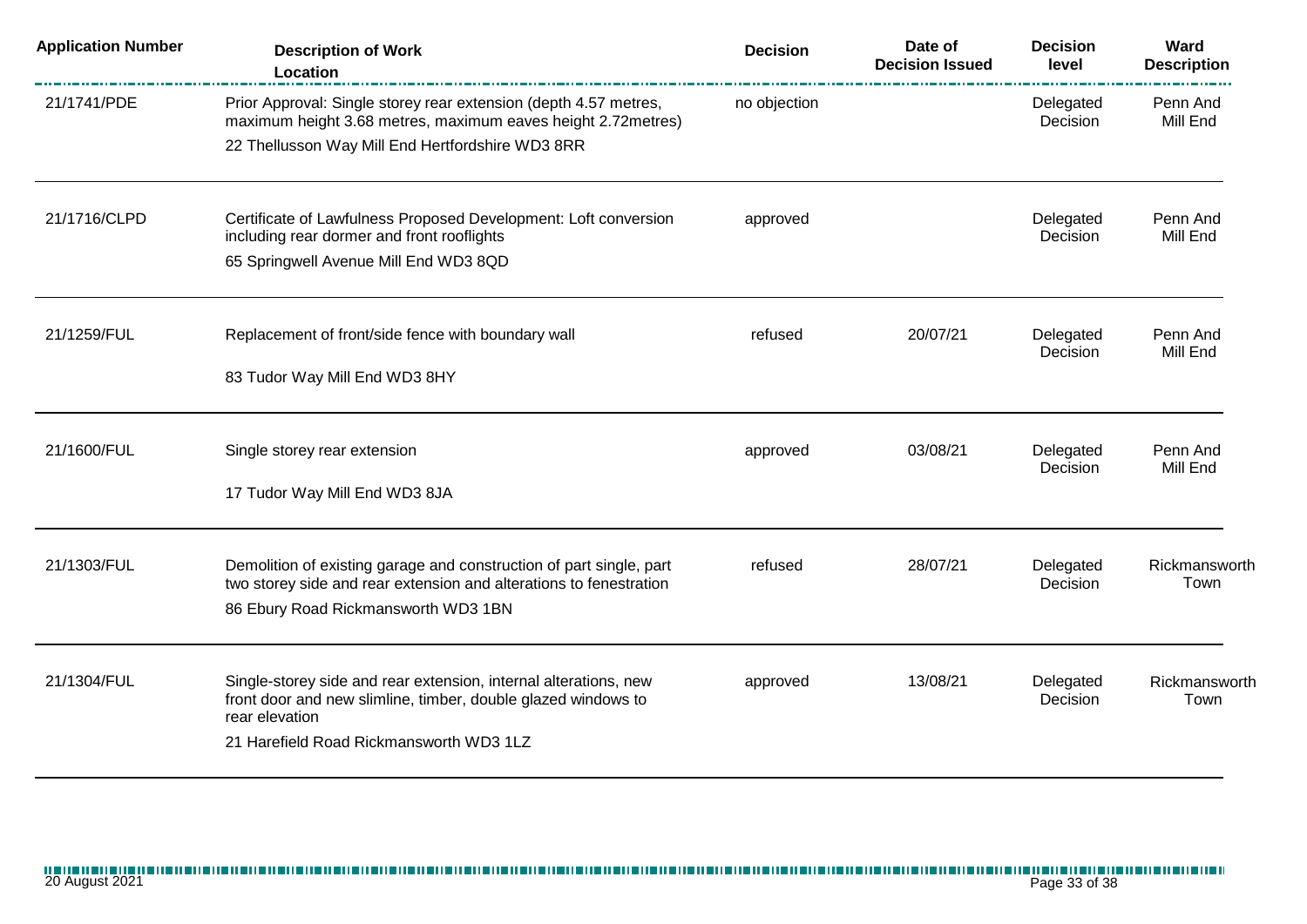| <b>Application Number</b> | <b>Description of Work</b><br><b>Location</b>                                                                                                                                                                                                                                                                                                   | <b>Decision</b>          | Date of<br><b>Decision Issued</b> | <b>Decision</b><br>level     | Ward<br><b>Description</b> |
|---------------------------|-------------------------------------------------------------------------------------------------------------------------------------------------------------------------------------------------------------------------------------------------------------------------------------------------------------------------------------------------|--------------------------|-----------------------------------|------------------------------|----------------------------|
| 21/1305/LBC               | Listed Building Consent: Single-storey side and rear extension,<br>internal alterations, new front door and new slimline, timber,<br>double glazed windows to rear elevation                                                                                                                                                                    | approved                 | 13/08/21                          | Delegated<br>Decision        | Rickmansworth<br>Town      |
|                           | 21 Harefield Road Rickmansworth WD3 1LZ                                                                                                                                                                                                                                                                                                         |                          |                                   |                              |                            |
| 21/1339/FUL               | Demolition of existing porch and constuction of single storey front<br>and side extensions, alterations to roof form of single storey front<br>projection, first floor side extension and part single, part two<br>storey rear extension, rear rooflights, and alterations to<br>fenestration and landscaping including extension of rear patio | approved                 | 19/07/21                          | Delegated<br>Decision        | Rickmansworth<br>Town      |
|                           | 42 Moor Lane Rickmansworth WD3 1LG                                                                                                                                                                                                                                                                                                              |                          |                                   |                              |                            |
| 21/1523/DIS               | Discharge of Condition 5 (Landscape and Biodiversity Plan)<br>pursuant to planning permission 21/1170/FUL                                                                                                                                                                                                                                       | Determined -<br>DIS apps | 22/07/21                          | Delegated<br><b>Decision</b> | Rickmansworth<br>Town      |
|                           | Batchworth Depot Harefield Road Rickmansworth WD3 1LU                                                                                                                                                                                                                                                                                           |                          |                                   |                              |                            |
| 21/0902/PDR               | Prior Notification: Change of use from offices (Use Class B1a) to<br>residential (Use Class C3) to accommodate 9 residential units<br>BNI House 12 And 12A Church Street Rickmansworth<br>Hertfordshire WD3 1BS                                                                                                                                 | approved                 | 22/07/21                          | Delegated<br>Decision        | Rickmansworth<br>Town      |
| 21/1581/PDE               | Prior Approval: Single storey rear extension (depth 4.5 metres,<br>maximum height 4 metres, maximum eaves height 3 metres)<br>15 The Cloisters Rickmansworth Hertfordshire WD3 1HL                                                                                                                                                              | withdrawn                | 28/07/21                          | Delegated<br>Decision        | Rickmansworth<br>Town      |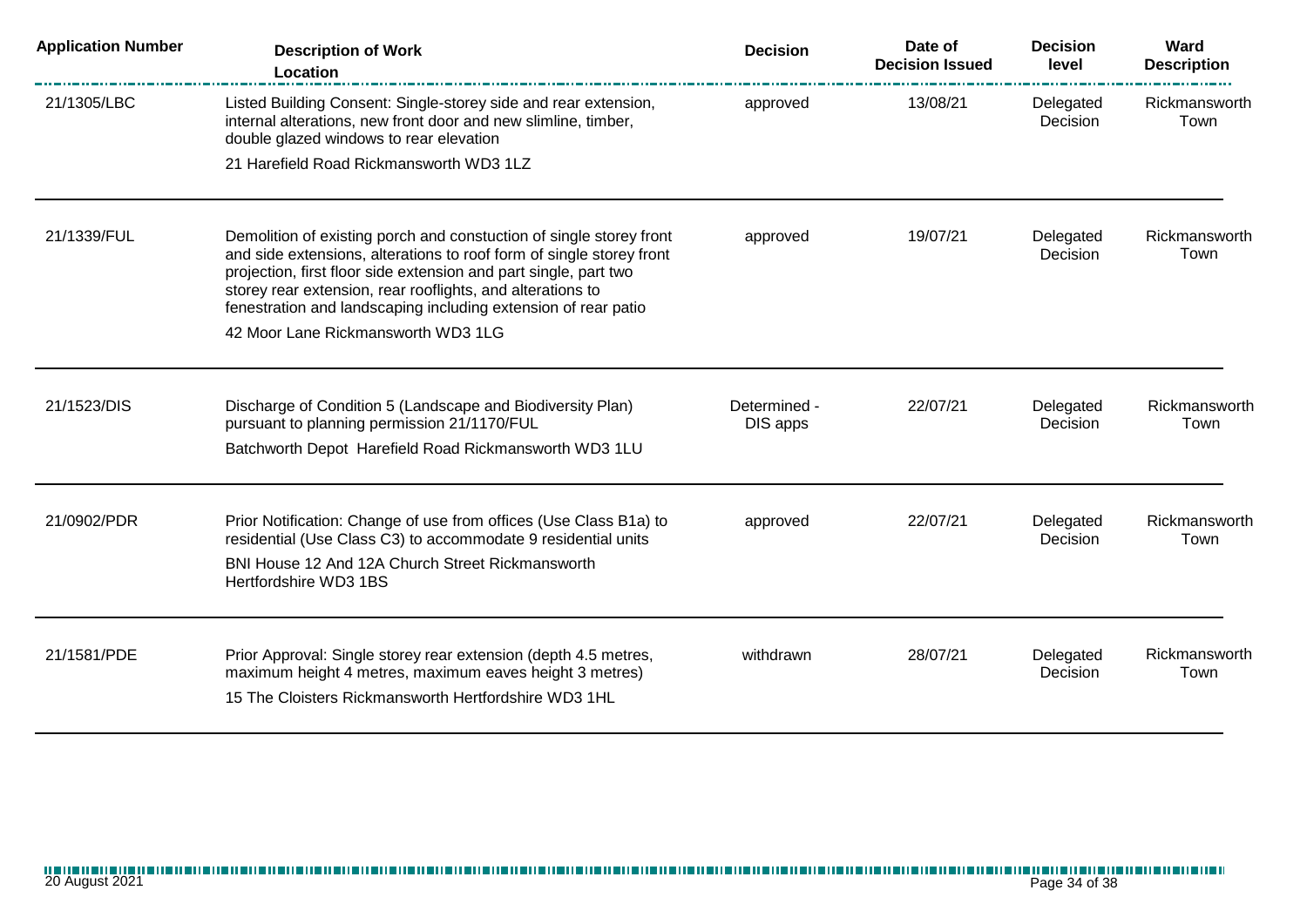| <b>Application Number</b> | <b>Description of Work</b><br>Location                                                                                                                                                                                                                                       | <b>Decision</b>                              | Date of<br><b>Decision Issued</b> | <b>Decision</b><br>level | Ward<br><b>Description</b> |
|---------------------------|------------------------------------------------------------------------------------------------------------------------------------------------------------------------------------------------------------------------------------------------------------------------------|----------------------------------------------|-----------------------------------|--------------------------|----------------------------|
| 21/1730/NMA               | Non material amendment to planning permission 20/0098/FUL:<br>Alterations to the internal layout and associated changes to<br>fenestration and alterations to terraces                                                                                                       | approved                                     | 29/07/21                          | Delegated<br>Decision    | Rickmansworth<br>Town      |
|                           | Bridge Motors 44 Church Street Rickmansworth WD3 1JE                                                                                                                                                                                                                         |                                              |                                   |                          |                            |
| 21/1506/FUL               | Single storey rear extension, replacement first floor windows and<br>loft conversion including dormer window<br>17 Batchworth Hill Rickmansworth WD3 1JL                                                                                                                     | approved                                     | 09/08/21                          | Delegated<br>Decision    | Rickmansworth<br>Town      |
| 21/1585/RSP               | Retrospective: Replacement of timber windows with UPVC<br>windows and installation of Air Source Heat Pump<br>Pond Cottage Woodcock Hill Rickmansworth WD3 1PX                                                                                                               | Application<br>cancelled due<br>to error etc | 20/07/21                          | Application<br>returned  | Rickmansworth<br>Town      |
|                           |                                                                                                                                                                                                                                                                              |                                              |                                   |                          |                            |
| 21/1743/ADV               | Advertisement Consent: Installation of external electric roller<br>shutter                                                                                                                                                                                                   | Application<br>cancelled due<br>to error etc | 02/08/21                          | Application<br>returned  | Rickmansworth<br>Town      |
|                           | 4 Odeon Parade High Street Rickmansworth WD3 1EE                                                                                                                                                                                                                             |                                              |                                   |                          |                            |
| 21/1365/FUL               | Demolition of existing rear conservatory and construction of single<br>storey side and rear extensions, first floor side extension and part<br>conversion of existing garage and alterations to fenestration and<br>external materials<br>11 Townfield Rickmansworth WD3 7DD | approved                                     | 30/07/21                          | Delegated<br>Decision    | Rickmansworth<br>Town      |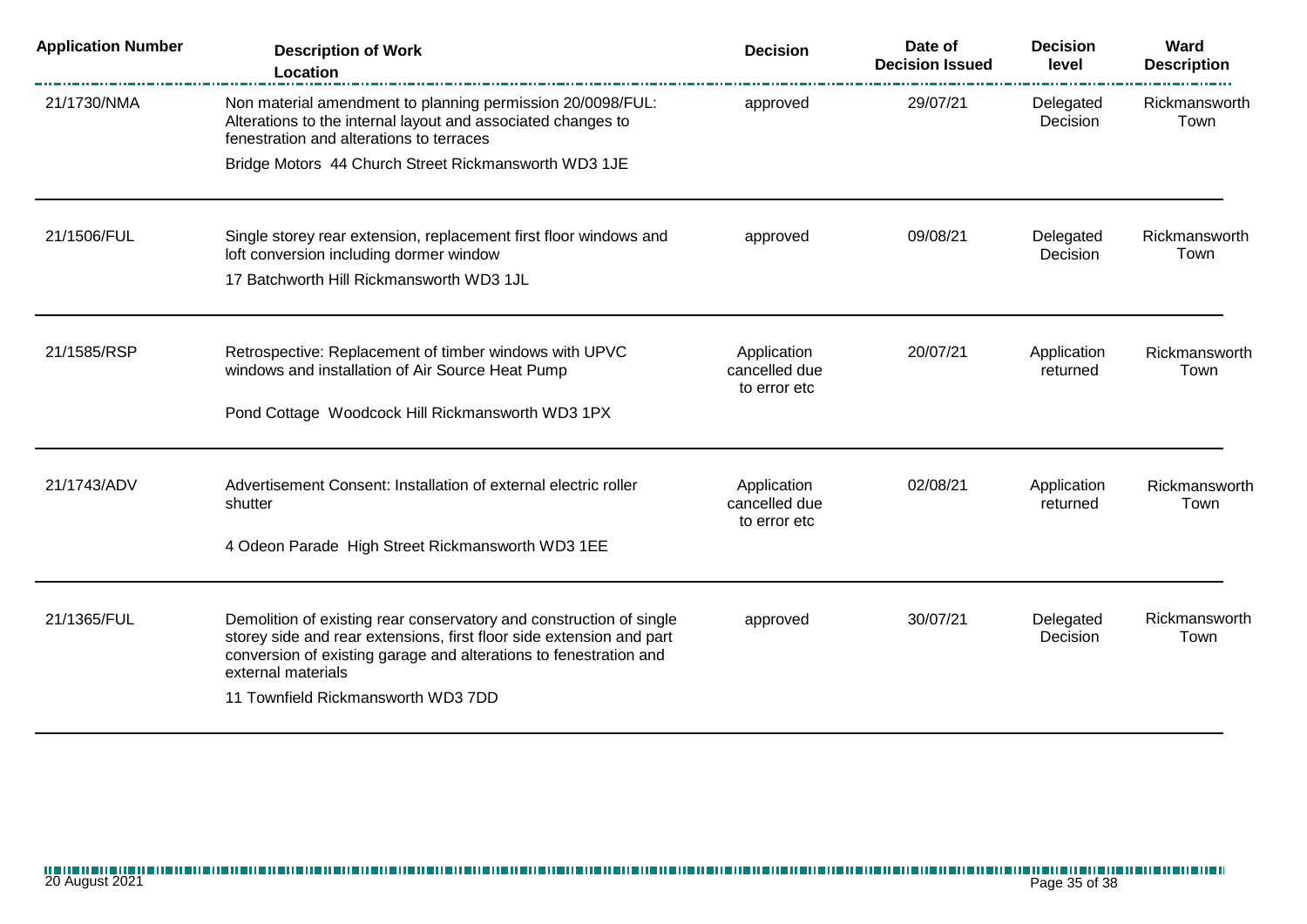| <b>Application Number</b> | <b>Description of Work</b><br><b>Location</b>                                                                        | <b>Decision</b> | Date of<br><b>Decision Issued</b> | <b>Decision</b><br>level | Ward<br><b>Description</b><br>. |
|---------------------------|----------------------------------------------------------------------------------------------------------------------|-----------------|-----------------------------------|--------------------------|---------------------------------|
| 21/1333/FUL               | Demolition of existing detached garage and construction of single<br>storey rear and side extension                  | approved        | 27/07/21                          | Delegated<br>Decision    | Rickmansworth<br>Town           |
|                           | 18 Upper Hill Rise Rickmansworth WD3 7NU                                                                             |                 |                                   |                          |                                 |
| 21/1539/ADV               | Advertisement Consent: Installation of non-illuminated external<br>fascia and window signage                         | approved        | 19/08/21                          | Delegated<br>Decision    | Rickmansworth<br>Town           |
|                           | 78 High Street Rickmansworth WD3 1AJ                                                                                 |                 |                                   |                          |                                 |
| 21/1391/ADV               | Advertisement Consent: Externally illuminated fascia sign and<br>non-illuminated hanging sign.                       | approved        | 09/08/21                          | Delegated<br>Decision    | Rickmansworth<br>Town           |
|                           | 145-147 High Street Rickmansworth WD3 1AR                                                                            |                 |                                   |                          |                                 |
| 21/1429/CLPD              | Certificate of Lawfulness Proposed Development: Construction of<br>outbuilding<br>23 Hill Rise Rickmansworth WD3 7NY | approved        | 29/07/21                          | Delegated<br>Decision    | Rickmansworth<br>Town           |
|                           |                                                                                                                      |                 |                                   |                          |                                 |
| 21/1256/FUL               | Erection of rear dormer with additional rooflights to front roofslope                                                | approved        | 16/08/21                          | Committee<br>Decision    | Rickmansworth<br>Town           |
|                           | 170 Highfield Way Rickmansworth WD3 7PJ                                                                              |                 |                                   |                          |                                 |
| 21/1301/CLPD              | Certificate of Lawfulness Proposed Development: Loft conversion<br>including rear dormer window and front rooflights | approved        | 02/08/21                          | Delegated<br>Decision    | South Oxhey                     |
|                           | 52 Bowring Green South Oxhey WD19 6UN                                                                                |                 |                                   |                          |                                 |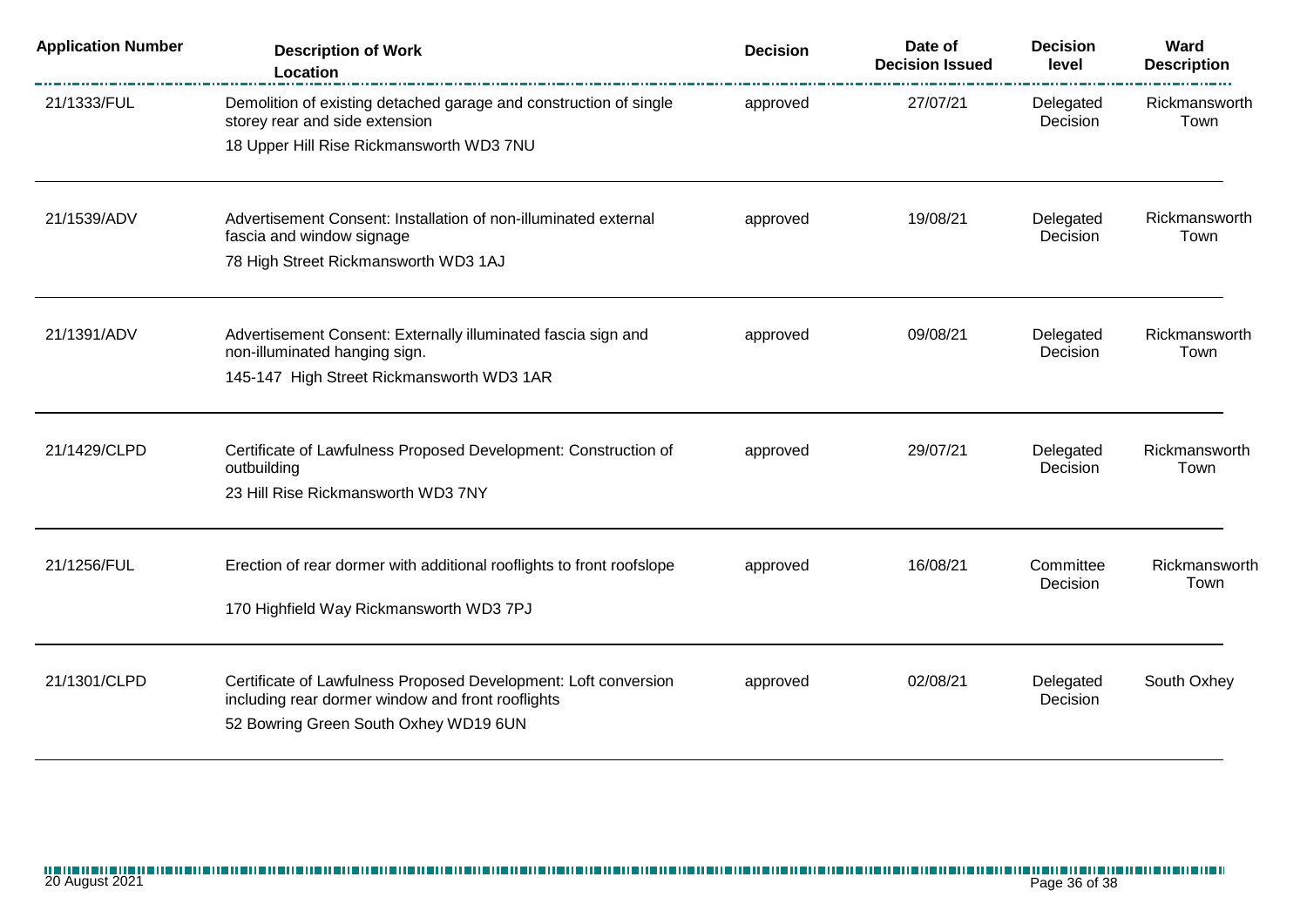| <b>Application Number</b> | <b>Description of Work</b><br>Location                                                                                                                                                     | <b>Decision</b> | Date of<br><b>Decision Issued</b> | <b>Decision</b><br>level | Ward<br><b>Description</b> |
|---------------------------|--------------------------------------------------------------------------------------------------------------------------------------------------------------------------------------------|-----------------|-----------------------------------|--------------------------|----------------------------|
| 21/0495/FUL               | Construction of detached garage<br>76 Redwood Close South Oxhey WD19 6SE                                                                                                                   | approved        | 06/08/21                          | Delegated<br>Decision    | South Oxhey                |
| 21/1623/NMA               | Non material Amendment to planning permission 21/0845/FUL:<br>Alterations to fenestration<br>83 Muirfield Road South Oxhey WD19 6LU                                                        | approved        | 26/07/21                          | Delegated<br>Decision    | South Oxhey                |
| 21/1322/FUL               | Single storey side and rear extension<br>23 Barnhurst Path South Oxhey WD19 6TX                                                                                                            | approved        | 22/07/21                          | Delegated<br>Decision    | South Oxhey                |
| 21/1578/PDE               | Prior Approval: Single storey rear extension (depth 5 metres,<br>maximum height 3.80 metres, maximum eaves height 3.00<br>metres)<br>380 Prestwick Road South Oxhey Hertfordshire WD19 6UJ | no objection    | 03/08/21                          | Delegated<br>Decision    | South Oxhey                |
| 21/1639/CLPD              | Certificate of Lawfulness Proposed Development: Single storey<br>rear extension<br>285 Prestwick Road South Oxhey WD19 6XU                                                                 | approved        |                                   | Delegated<br>Decision    | South Oxhey                |
| 21/1646/FUL               | Reconstruction of external walls in brick, replacement of roof<br>covering and replacement of windows and external doors.<br>6 Falkirk Gardens South Oxhey WD19 6YR                        | approved        |                                   | Delegated<br>Decision    | South Oxhey                |